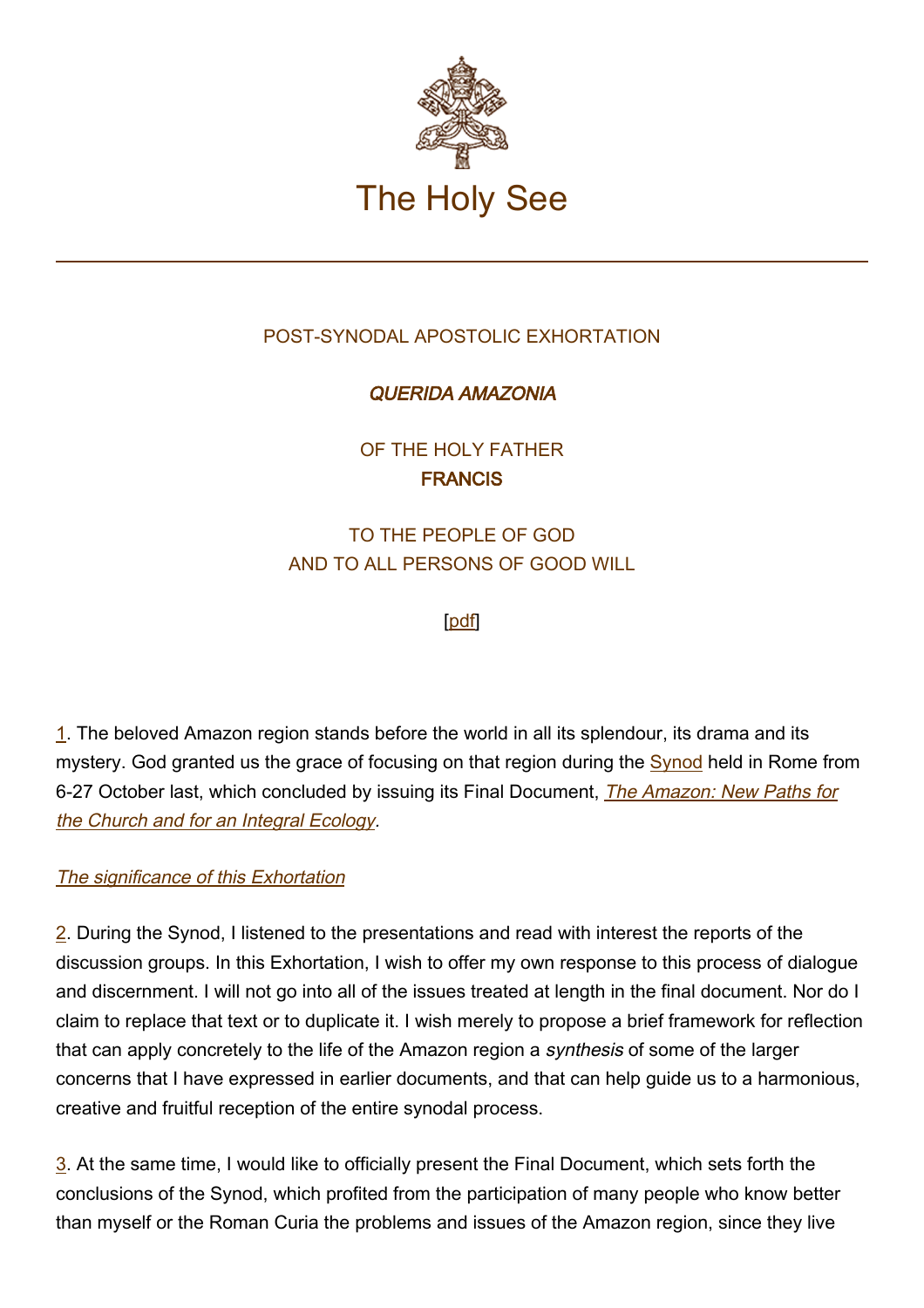there, they experience its suffering and they love it passionately. I have preferred not to cite the Final Document in this Exhortation, because I would encourage everyone to read it in full.

4. May God grant that the entire Church be enriched and challenged by the work of the synodal assembly. May the pastors, consecrated men and women and lay faithful of the Amazon region strive to apply it, and may it inspire in some way every person of good will.

## Dreams for the Amazon region

5. The Amazon region is a multinational and interconnected whole, a great biome shared by nine countries: Brazil, Bolivia, Colombia, Ecuador, Guyana, Peru, Surinam, Venezuela and the territory of French Guiana. Yet I am addressing the present Exhortation to the whole world. I am doing so to help awaken their affection and concern for that land which is also "ours", and to invite them to value it and acknowledge it as a sacred mystery. But also because the Church's concern for the problems of this area obliges us to discuss, however briefly, a number of other important issues that can assist other areas of our world in confronting their own challenges.

 $6.$  Everything that the Church has to offer must become incarnate in a distinctive way in each part of the world, so that the Bride of Christ can take on a variety of faces that better manifest the inexhaustible riches of God's grace. Preaching must become incarnate, spirituality must become incarnate, ecclesial structures must become incarnate. For this reason, I humbly propose in this brief Exhortation to speak of four great dreams that the Amazon region inspires in me.

7. I dream of an Amazon region that fights for the rights of the poor, the original peoples and the least of our brothers and sisters, where their voices can be heard and their dignity advanced.

I dream of an Amazon region that can preserve its distinctive cultural riches, where the beauty of our humanity shines forth in so many varied ways.

I dream of an Amazon region that can jealously preserve its overwhelming natural beauty and the superabundant life teeming in its rivers and forests.

I dream of Christian communities capable of generous commitment, incarnate in the Amazon region, and giving the Church new faces with Amazonian features.

# CHAPTER ONE A SOCIAL DREAM

8. Our dream is that of an Amazon region that can integrate and promote all its inhabitants, enabling them to enjoy "good living". But this calls for a prophetic plea and an arduous effort on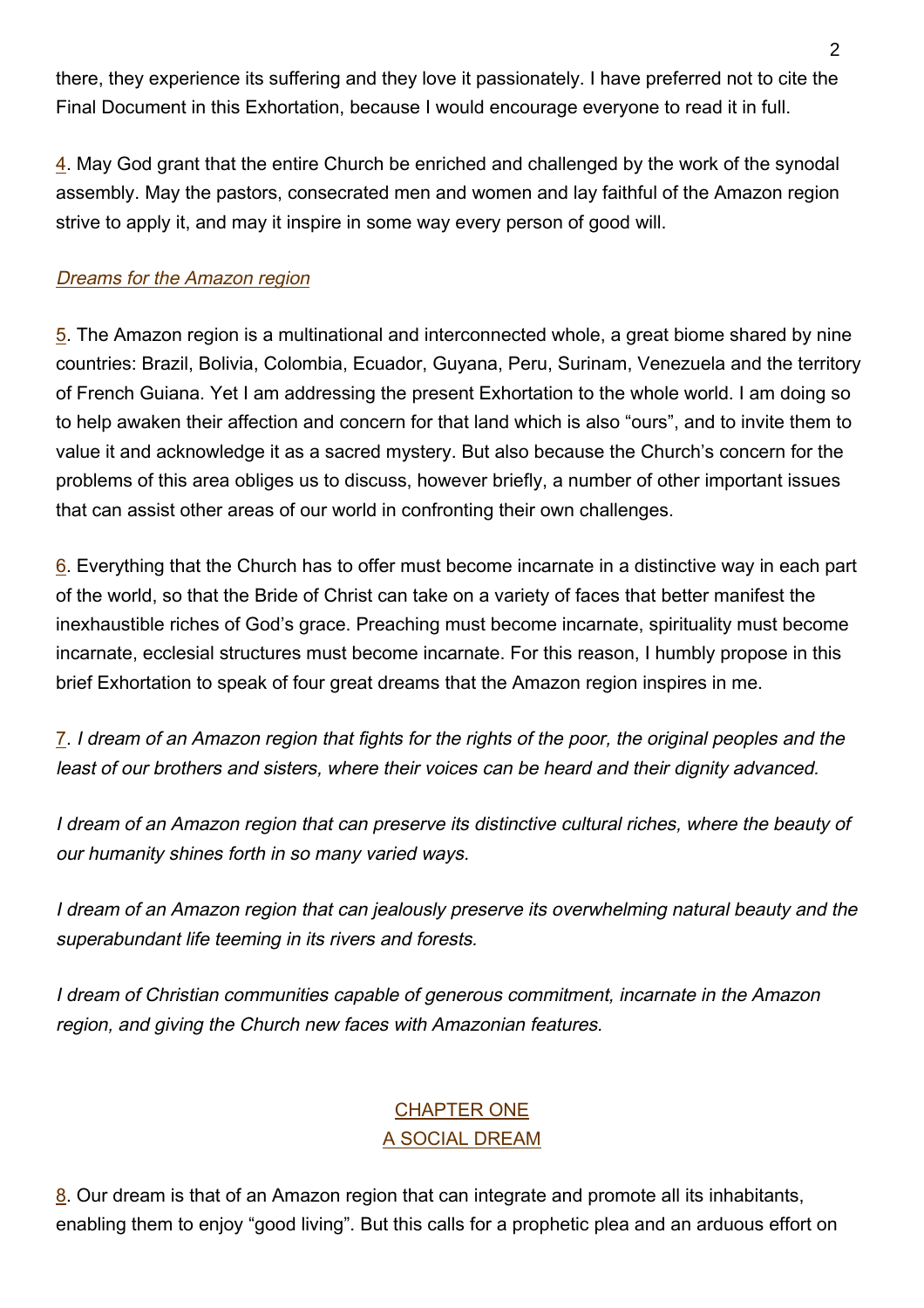behalf of the poor. For though it is true that the Amazon region is facing an ecological disaster, it also has to be made clear that "a true ecological approach always becomes a social approach; it must integrate questions of justice in debates on the environment, so as to hear both the cry of the earth and the cry of the poor".<sup>[1]</sup> We do not need an environmentalism "that is concerned for the biome but ignores the Amazonian peoples".[2]

#### Injustice and crime

 $9.$  The colonizing interests that have continued to expand – legally and illegally – the timber and mining industries, and have expelled or marginalized the indigenous peoples, the river people and those of African descent, are provoking a cry that rises up to heaven:

"Many are the trees where torture dwelt, and vast are the forests purchased with a thousand deaths".[3]

"The timber merchants have members of parliament, while our Amazonia has no one to defend her… They exiled the parrots and the monkeys… the chestnut harvests will never be the same".[4]

10. This encouraged the more recent migrations of the indigenous peoples to the outskirts of the cities. There they find no real freedom from their troubles, but rather the worst forms of enslavement, subjection and poverty. Those cities, marked by great inequality, where the majority of the population of the Amazon region now live, are witnessing an increase of xenophobia, sexual exploitation and human trafficking. The cry of the Amazon region does not rise up from the depths of the forests alone, but from the streets of its cities as well.

11. There is no need for me to repeat here the ample diagnoses presented before and during the Synod. Yet let us at least listen to one of the voices that was heard: "We are being affected by the timber merchants, ranchers and other third parties. Threatened by economic actors who import a model alien to our territories. The timber industries enter the territory in order to exploit the forest, whereas we protect the forest for the sake of our children, for there we have meat, fish, medicinal plants, fruit trees… The construction of hydroelectric plants and the project of waterways has an impact on the river and on the land… We are a region of stolen territories".[5]

12. My predecessor **[Benedict XVI](http://www.vatican.va/content/benedict-xvi/en.html)** condemned "the devastation of the environment and the Amazon basin, and the threats against the human dignity of the peoples living in that region".[6] I would add that many of these tragic situations were related to a false "mystique of the Amazon". It is well known that, ever since the final decades of the last century, the Amazon region has been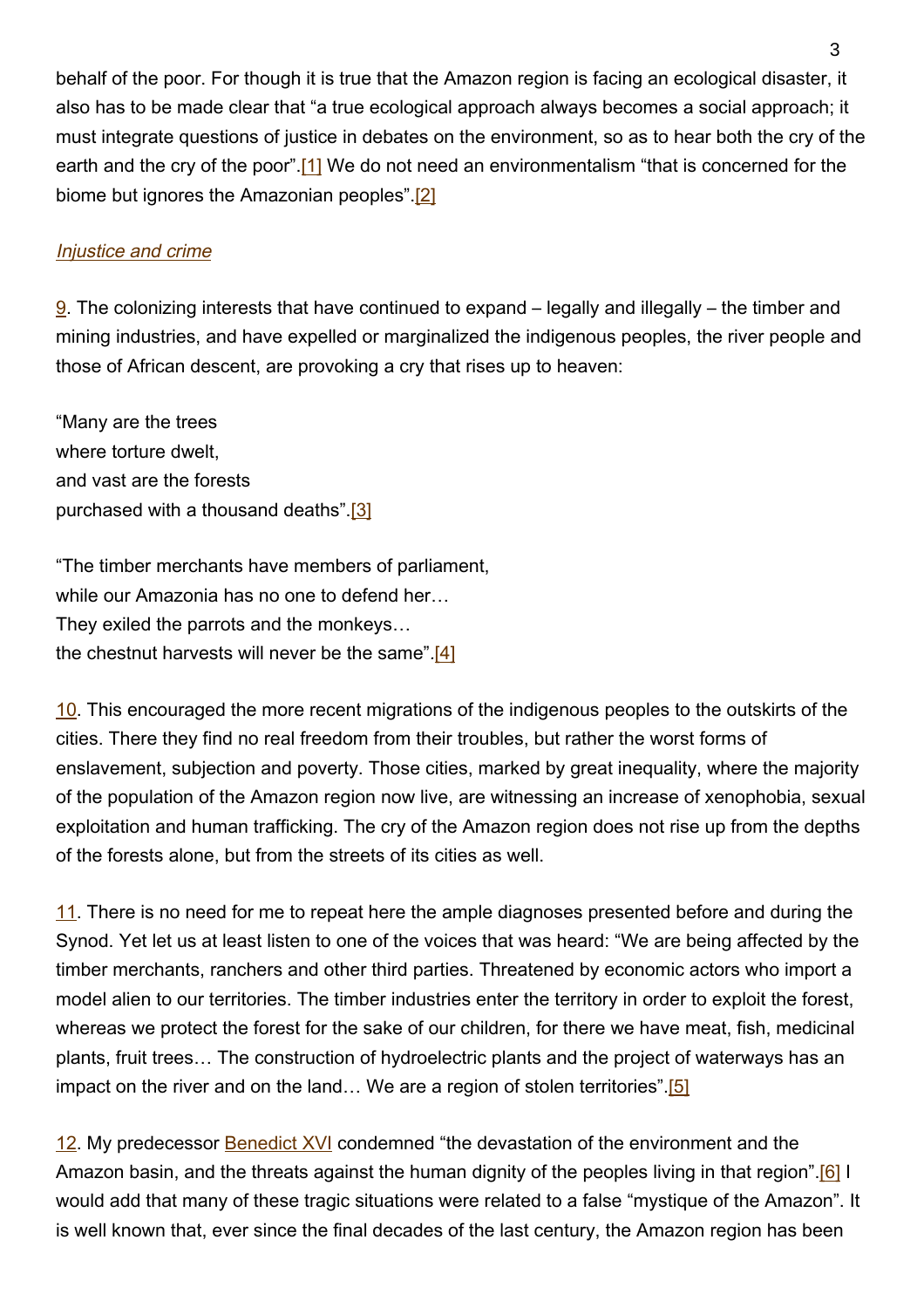presented as an enormous empty space to be filled, a source of raw resources to be developed, a wild expanse to be domesticated. None of this recognizes the rights of the original peoples; it simply ignores them as if they did not exist, or acts as if the lands on which they live do not belong to them. Even in the education of children and young people, the indigenous were viewed as intruders or usurpers. Their lives, their concerns, their ways of struggling to survive were of no interest. They were considered more an obstacle needing to be eliminated than as human beings with the same dignity as others and possessed of their own acquired rights.

13. Certain slogans contributed to this mistaken notion, including the slogan "Don't give it away!",[7] as if this sort of takeover could only come from other countries, whereas in fact local powers, using the excuse of development, were also party to agreements aimed at razing the forest – together with the life forms that it shelters – with impunity and indiscriminately. The original peoples often witnessed helplessly the destruction of the natural surroundings that enabled them to be nourished and kept healthy, to survive and to preserve a way of life in a culture which gave them identity and meaning. The imbalance of power is enormous; the weak have no means of defending themselves, while the winners take it all, and "the needy nations grow more destitute, while the rich nations become even richer".<sup>[8]</sup>

14. The businesses, national or international, which harm the Amazon and fail to respect the right of the original peoples to the land and its boundaries, and to self-determination and prior consent, should be called for what they are: *injustice and crime*. When certain businesses out for quick profit appropriate lands and end up privatizing even potable water, or when local authorities give free access to the timber companies, mining or oil projects, and other businesses that raze the forests and pollute the environment, economic relationships are unduly altered and become an instrument of death. They frequently resort to utterly unethical means such as penalizing protests and even taking the lives of indigenous peoples who oppose projects, intentionally setting forest fires, and suborning politicians and the indigenous people themselves. All this accompanied by grave violations of human rights and new forms of slavery affecting women in particular, the scourge of drug trafficking used as a way of subjecting the indigenous peoples, or human trafficking that exploits those expelled from their cultural context. We cannot allow globalization to become "a new version of colonialism".[9]

## To feel outrage and to beg forgiveness

15. We need to feel outrage,[10] as Moses did (cf. Ex 11:8), as Jesus did (cf. Mk 3:5), as God does in the face of injustice (cf. Am 2:4-8; 5:7-12; Ps 106:40). It is not good for us to become inured to evil; it is not good when our social consciousness is dulled before "an exploitation that is leaving destruction and even death throughout our region… jeopardizing the lives of millions of people and especially the habitat of peasants and indigenous peoples".[11] The incidents of injustice and cruelty that took place in the Amazon region even in the last century ought to provoke profound abhorrence, but they should also make us more sensitive to the need to acknowledge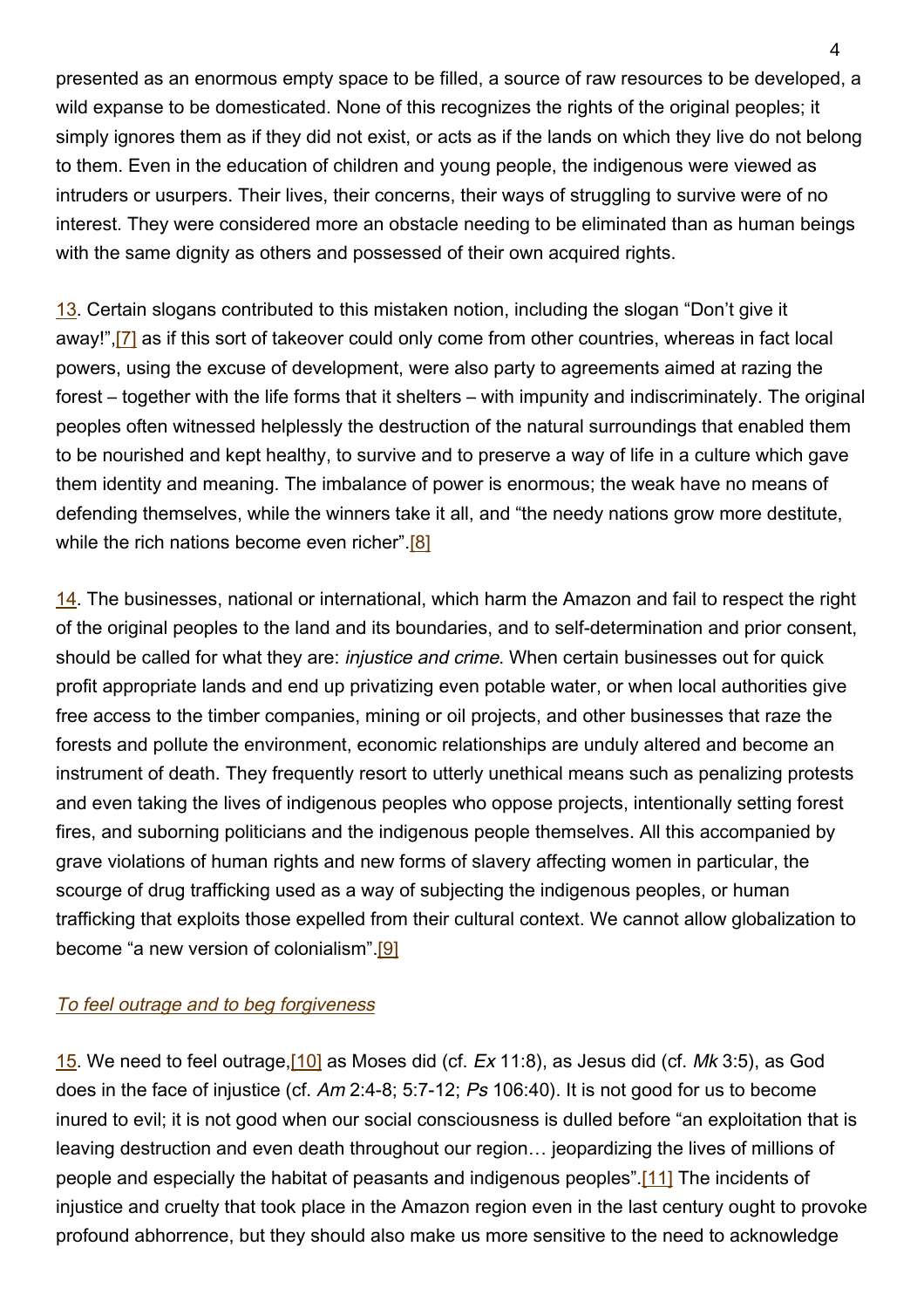current forms of human exploitation, abuse and killing. With regard to the shameful past, let us listen, for example, to an account of the sufferings of the indigenous people during the "rubber age" in the Venezuelan Amazon region: "They gave no money to the indigenous people, but only merchandise, for which they charged dearly and the people never finished paying for it… They would pay for it but they were told, "You are racking up a debt" and the indigenous person would have to go back to work… More than twenty ye'kuana towns were entirely razed to the ground. The ye'kuana women were raped and their breasts amputated, pregnant women had their children torn from the womb, men had their fingers or hands cut off so they could not sail… along with other scenes of the most absurd sadism".[12]

16. Such a history of suffering and contempt does not heal easily. Nor has colonization ended; in many places, it has been changed, disguised and concealed, [13] while losing none of its contempt for the life of the poor and the fragility of the environment. As the bishops of the Brazilian Amazon have noted, "the history of the Amazon region shows that it was always a minority that profited from the poverty of the majority and from the unscrupulous plundering of the region's natural riches, God's gift to the peoples who have lived there for millennia and to the immigrants who arrived in centuries past".[14]

17. Yet even as we feel this healthy sense of indignation, we are reminded that it is possible to overcome the various colonizing mentalities and to build networks of solidarity and development. "The challenge, in short, is to ensure a globalization in solidarity, a globalization without marginalization".<sup>[15]</sup> Alternatives can be sought for sustainable herding and agriculture, sources of energy that do not pollute, dignified means of employment that do not entail the destruction of the natural environment and of cultures. At the same time, the indigenous peoples and the poor need to be given an education suited to developing their abilities and empowering them. These are the goals to which the genuine talent and shrewdness of political leaders should be directed. Not as a way of restoring to the dead the life taken from them, or even of compensating the survivors of that carnage, but at least today to be authentically human.

18. It is encouraging to remember that amid the grave excesses of the colonization of the Amazon region, so full of "contradictions and suffering",[16] many missionaries came to bring the Gospel, leaving their homes and leading an austere and demanding life alongside those who were most defenceless. We know that not all of them were exemplary, yet the work of those who remained faithful to the Gospel also inspired "a legislation like the Laws of the Indies, which defended the dignity of the indigenous peoples from violence against their peoples and territories".[17] Since it was often the priests who protected the indigenous peoples from their plunderers and abusers, the missionaries recounted that "they begged insistently that we not abandon them and they extorted from us the promise that we would return".[18]

 $19$ . Today the Church can be no less committed. She is called to hear the plea of the Amazonian peoples and "to exercise with transparency her prophetic mission".[19] At the same time, since we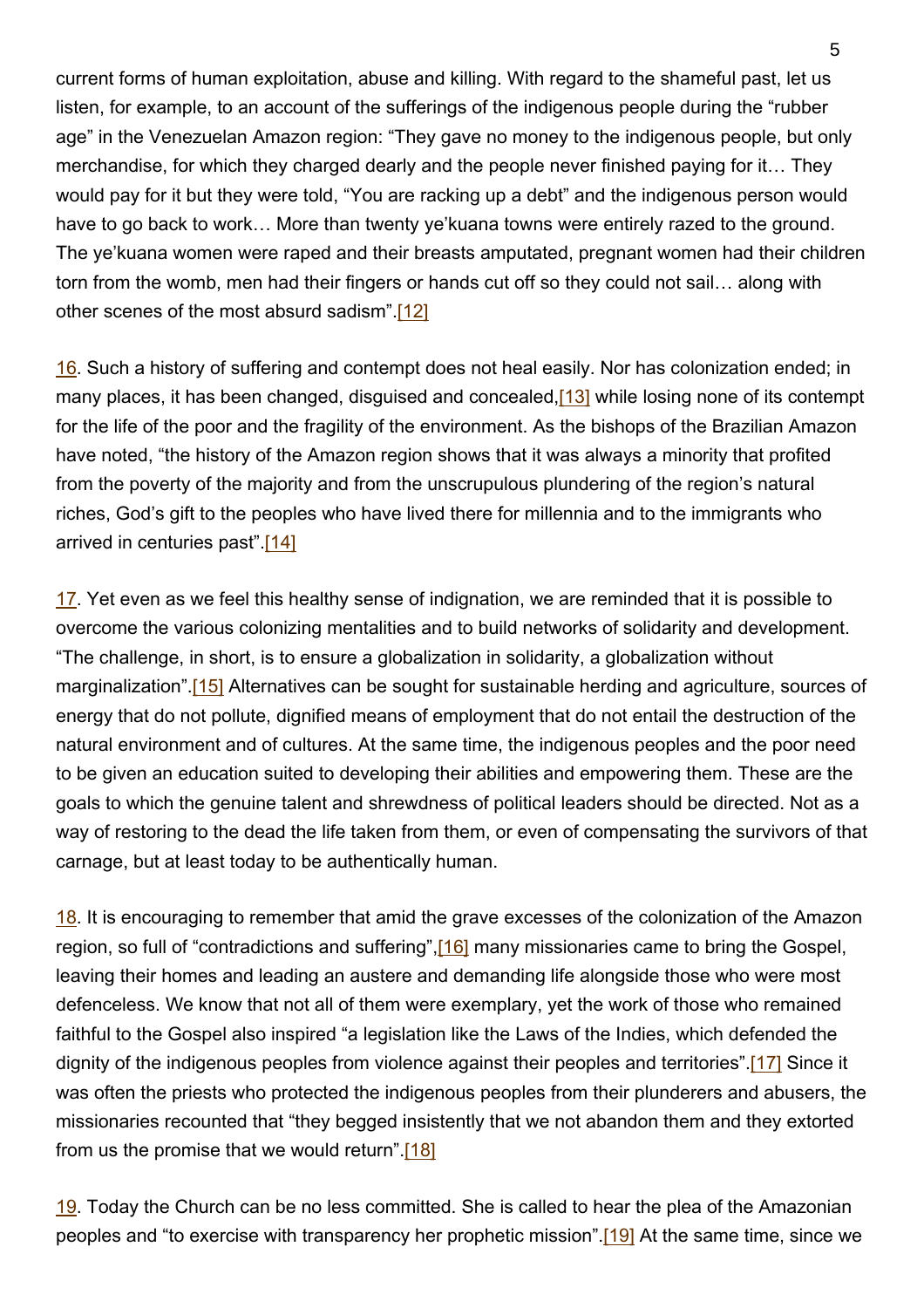cannot deny that the wheat was mixed with the tares, and that the missionaries did not always take the side of the oppressed, I express my shame and once more "I humbly ask forgiveness, not only for the offenses of the Church herself, but for the crimes committed against the native peoples during the so-called conquest of America"[20] as well as for the terrible crimes that followed throughout the history of the Amazon region. I thank the members of the original peoples and I repeat: "Your lives cry out… You are living memory of the mission that God has entrusted to us all: the protection of our common home".[21]

### A sense of community

20. Efforts to build a just society require a capacity for fraternity, a spirit of human fellowship. Hence, without diminishing the importance of personal freedom, it is clear that the original peoples of the Amazon region have a strong sense of community. It permeates "their work, their rest, their relationships, their rites and celebrations. Everything is shared; private areas – typical of modernity – are minimal. Life is a communal journey where tasks and responsibilities are apportioned and shared on the basis of the common good. There is no room for the notion of an individual detached from the community or from the land".[22] Their relationships are steeped in the surrounding nature, which they feel and think of as a reality that integrates society and culture, and a prolongation of their bodies, personal, familial and communal:

"The morning star draws near, the wings of the hummingbirds flutter; my heart pounds louder than the cascade: with your lips I will water the land as the breeze softly blows among us".[23]

21. All this makes even more unsettling the sense of bewilderment and uprootedness felt by those indigenous people who feel forced to migrate to the cities, as they attempt to preserve their dignity amid more individualistic urban habitats and a hostile environment. How do we heal all these hurts, how do we bring serenity and meaning to these uprooted lives? Given situations like these, we ought to appreciate and accompany the efforts made by many of those groups to preserve their values and way of life, and to integrate in new situations without losing them, but instead offering them as their own contribution to the common good.

22. Christ redeemed the whole person, and he wishes to restore in each of us the capacity to enter into relationship with others. The Gospel proposes the divine charity welling up in the heart of Christ and generating a pursuit of justice that is at once a hymn of fraternity and of solidarity, an impetus to the culture of encounter. The wisdom of the way of life of the original peoples – for all its limitations – encourages us to deepen this desire. In view of this, the bishops of Ecuador have appealed for "a new social and cultural system which privileges fraternal relations within a framework of acknowledgment and esteem for the different cultures and ecosystems, one capable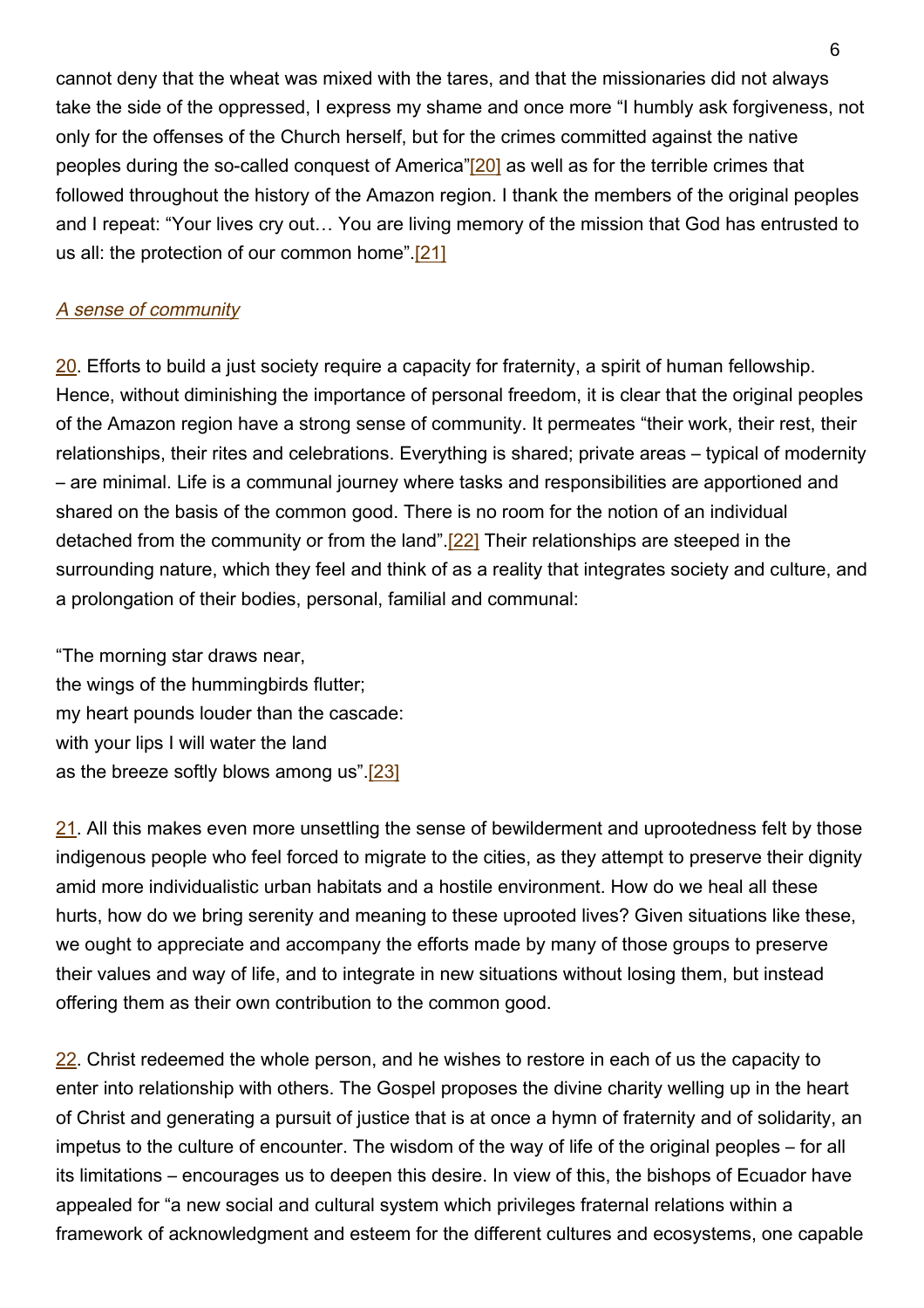of opposing every form of discrimination and oppression between human beings".[24]

### Broken institutions

 $23$ . In the Encyclical *[Laudato Si'](http://www.vatican.va/content/francesco/en/encyclicals/documents/papa-francesco_20150524_enciclica-laudato-si.html)*, I noted that "if everything is related, then the health of the society's institutions has consequences for the environment and the quality of human life… Within each social stratum, and between them, institutions develop to regulate human relationships. Anything which weakens those institutions has negative consequences, such as injustice, violence and loss of freedom. A number of countries have a relatively low level of institutional effectiveness, which results in greater problems for their people".<sup>[25]</sup>

24. Where do the institutions of civil society in the Amazon region stand? The Synod's [Instrumentum Laboris](http://www.sinodoamazonico.va/content/sinodoamazonico/en/documents/pan-amazon-synod--the-working-document-for-the-synod-of-bishops.html), which synthesizes contributions made by numerous individuals and groups from the Amazon region, speaks of "a culture that poisons the state and its institutions, permeating all social strata, including the indigenous communities. We are talking about a true moral scourge; as a result, there is a loss of confidence in institutions and their representatives, which totally discredits politics and social organizations. The Amazonian peoples are not immune to corruption, and they end up being its principal victims".[26]

25. Nor can we exclude the possibility that members of the Church have been part of networks of corruption, at times to the point of agreeing to keep silent in exchange for economic assistance for ecclesial works. Precisely for this reason, proposals were made at the Synod to insist that "special attention be paid to the provenance of donations or other kinds of benefits, as well as to investments made by ecclesiastical institutions or individual Christians".[27]

#### Social dialogue

26. The Amazon region ought to be a place of social dialogue, especially between the various original peoples, for the sake of developing forms of fellowship and joint struggle. The rest of us are called to participate as "guests" and to seek out with great respect paths of encounter that can enrich the Amazon region. If we wish to dialogue, we should do this in the first place with the poor. They are not just another party to be won over, or merely another individual seated at a table of equals. They are our principal dialogue partners, those from whom we have the most to learn, to whom we need to listen out of a duty of justice, and from whom we must ask permission before presenting our proposals. Their words, their hopes and their fears should be the most authoritative voice at any table of dialogue on the Amazon region. And the great question is: "What is their idea of 'good living' for themselves and for those who will come after them?"

27. Dialogue must not only favour the preferential option on behalf of the poor, the marginalized and the excluded, but also respect them as having a leading role to play. Others must be acknowledged and esteemed precisely as others, each with his or her own feelings, choices and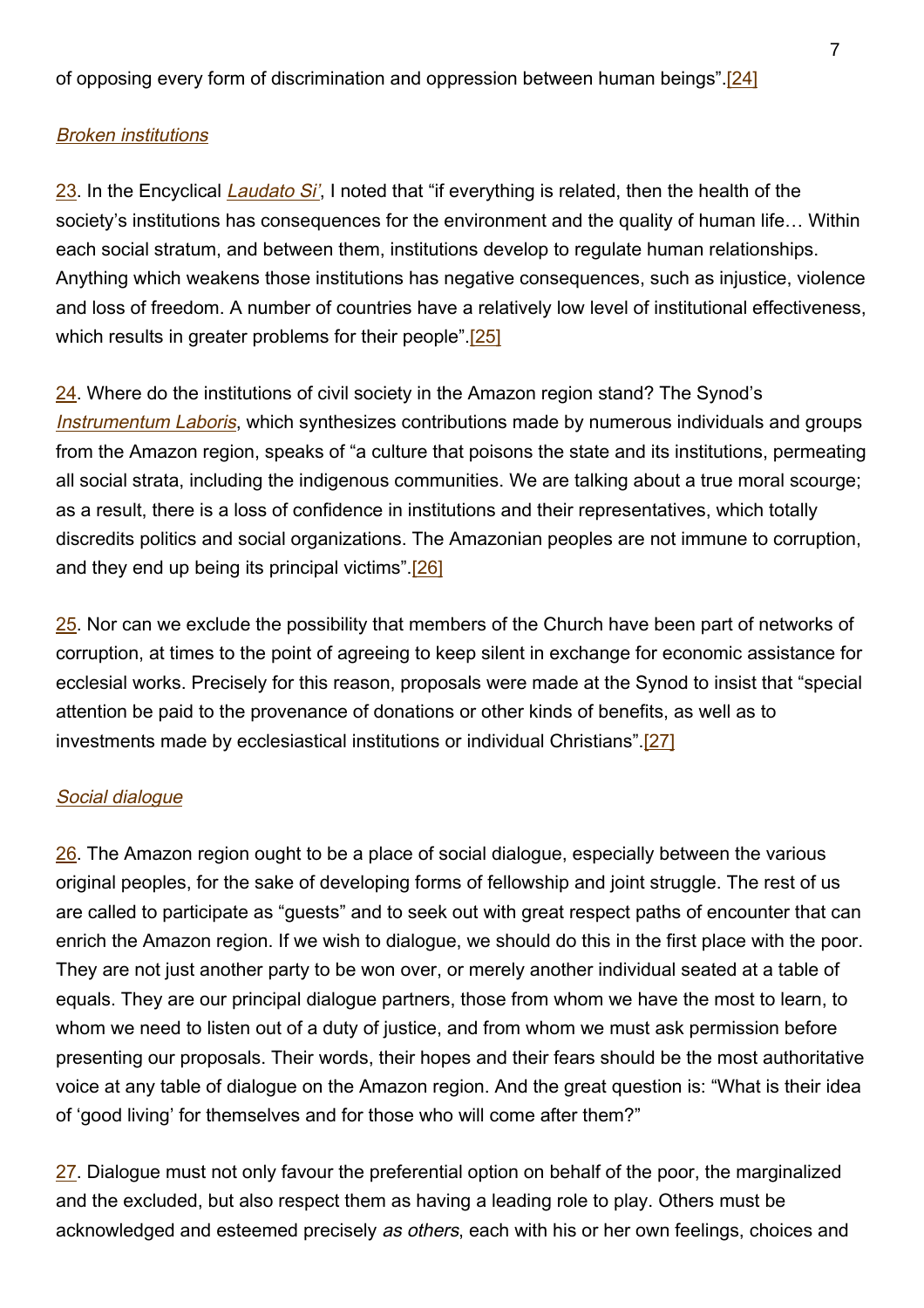ways of living and working. Otherwise, the result would be, once again, "a plan drawn up by the few for the few",[28] if not "a consensus on paper or a transient peace for a contented minority".<sup>[29]</sup> Should this be the case, "a prophetic voice must be raised",<sup>[30]</sup> and we as Christians are called to make it heard.

This gives rise to the following dream.

# CHAPTER TWO A CULTURAL DREAM

28. The important thing is to promote the Amazon region, but this does not imply colonizing it culturally but instead helping it to bring out the best of itself. That is in fact what education is meant to do: to cultivate without uprooting, to foster growth without weakening identity, to be supportive without being invasive. Just as there are potentialities in nature that could be lost forever, something similar could happen with cultures that have a message yet to be heard, but are now more than ever under threat.

## The Amazonian polyhedron

29. The Amazon region is host to many peoples and nationalities, and over 110 indigenous peoples in voluntary isolation (IPVI).[31] Their situation is very tenuous and many feel that they are the last bearers of a treasure doomed to disappear, allowed to survive only if they make no trouble, while the postmodern colonization advances. They should not be viewed as "uncivilized" savages. They are simply heirs to different cultures and other forms of civilization that in earlier times were quite developed.<sup>[32]</sup>

30. Prior to the colonial period, the population was concentrated on the shores of the rivers and lakes, but the advance of colonization drove the older inhabitants into the interior of the forest. Today, growing desertification once more drives many of them into the outskirts and sidewalks of the cities, at times in dire poverty but also in an inner fragmentation due to the loss of the values that had previously sustained them. There they usually lack the points of reference and the cultural roots that provided them with an identity and a sense of dignity, and they swell the ranks of the outcast. This disrupts the cultural transmission of a wisdom that had been passed down for centuries from generation to generation. Cities, which should be places of encounter, of mutual enrichment and of exchange between different cultures, become a tragic scenario of discarded **lives** 

31. Each of the peoples that has survived in the Amazon region possesses its own cultural identity and unique richness in our multicultural universe, thanks to the close relationship established by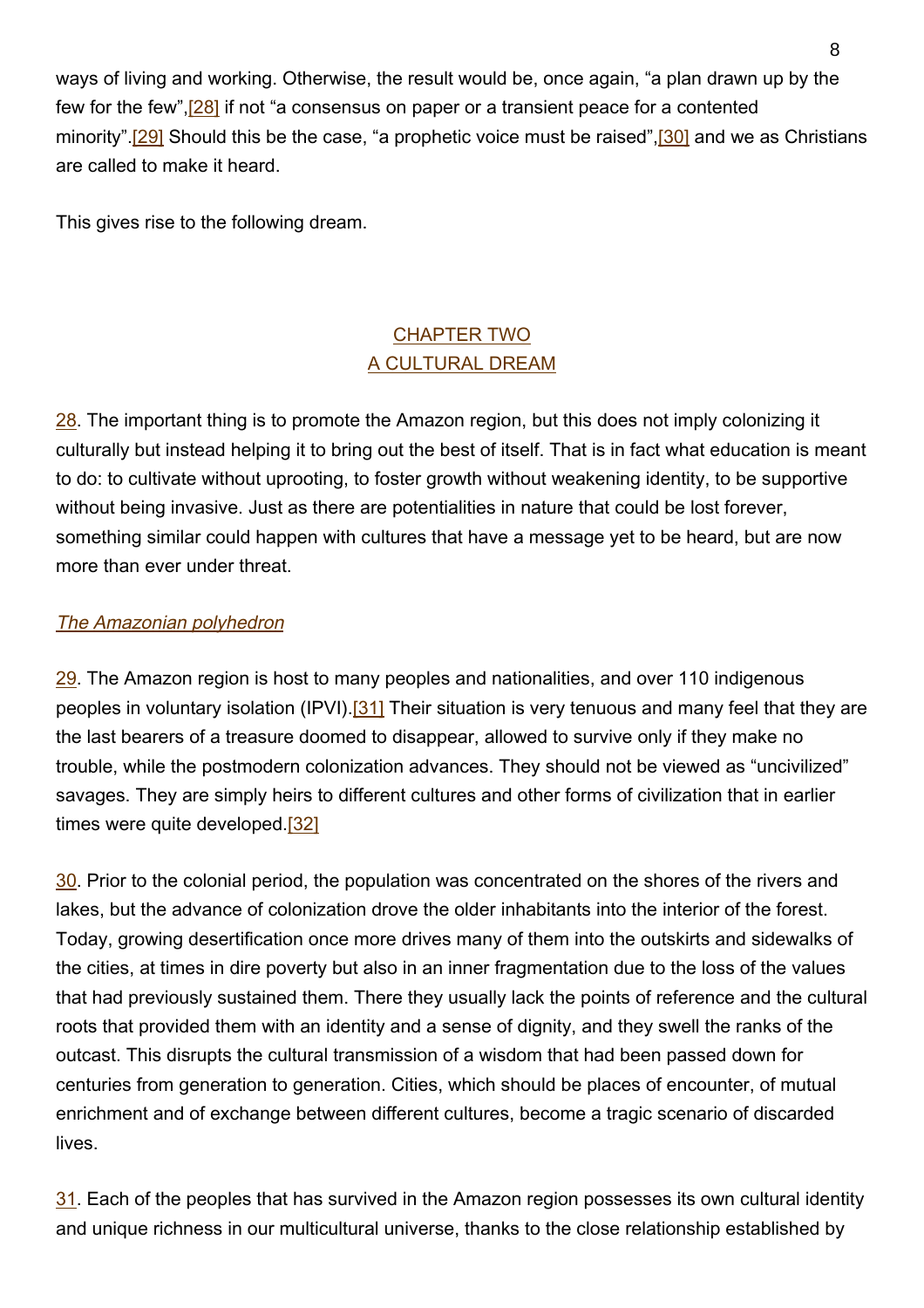the inhabitants with their surroundings in a non-deterministic symbiosis which is hard to conceive using mental categories imported from without:

"Once there was a countryside, with its river, its animals, its clouds and its trees. But sometimes, when the countryside, with its river and trees, was nowhere to be seen, those things had to spring up in the mind of a child".[33]

"Make the river your blood… Then plant yourself, blossom and grow: let your roots sink into the ground forever and ever, and then at last become a canoe, a skiff, a raft, soil, a jug, a farmhouse and a man".[34]

32. Human groupings, their lifestyles and their worldviews, are as varied as the land itself, since they have had to adapt themselves to geography and its possibilities. Fishers are not the same as hunters, and the gatherers of the interior are not the same as those who cultivate the flood lands. Even now, we see in the Amazon region thousands of indigenous communities, people of African descent, river people and city dwellers, who differ from one another and embrace a great human diversity. In each land and its features, God manifests himself and reflects something of his inexhaustible beauty. Each distinct group, then, in a vital synthesis with its surroundings, develops its own form of wisdom. Those of us who observe this from without should avoid unfair generalizations, simplistic arguments and conclusions drawn only on the basis of our own mindsets and experiences.

#### Caring for roots

33. Here I would like to point out that "a consumerist vision of human beings, encouraged by the mechanisms of today's globalized economy, has a leveling effect on cultures, diminishing the immense variety which is the heritage of all humanity".<sup>[35]</sup> This especially affects young people, for it has a tendency to "blur what is distinctive about their origins and backgrounds, and turn them into a new line of malleable goods". [36] In order to prevent this process of human impoverishment, there is a need to care lovingly for our roots, since they are "a fixed point from which we can grow and meet new challenges".[37] I urge the young people of the Amazon region, especially the indigenous peoples, to "take charge of your roots, because from the roots comes the strength that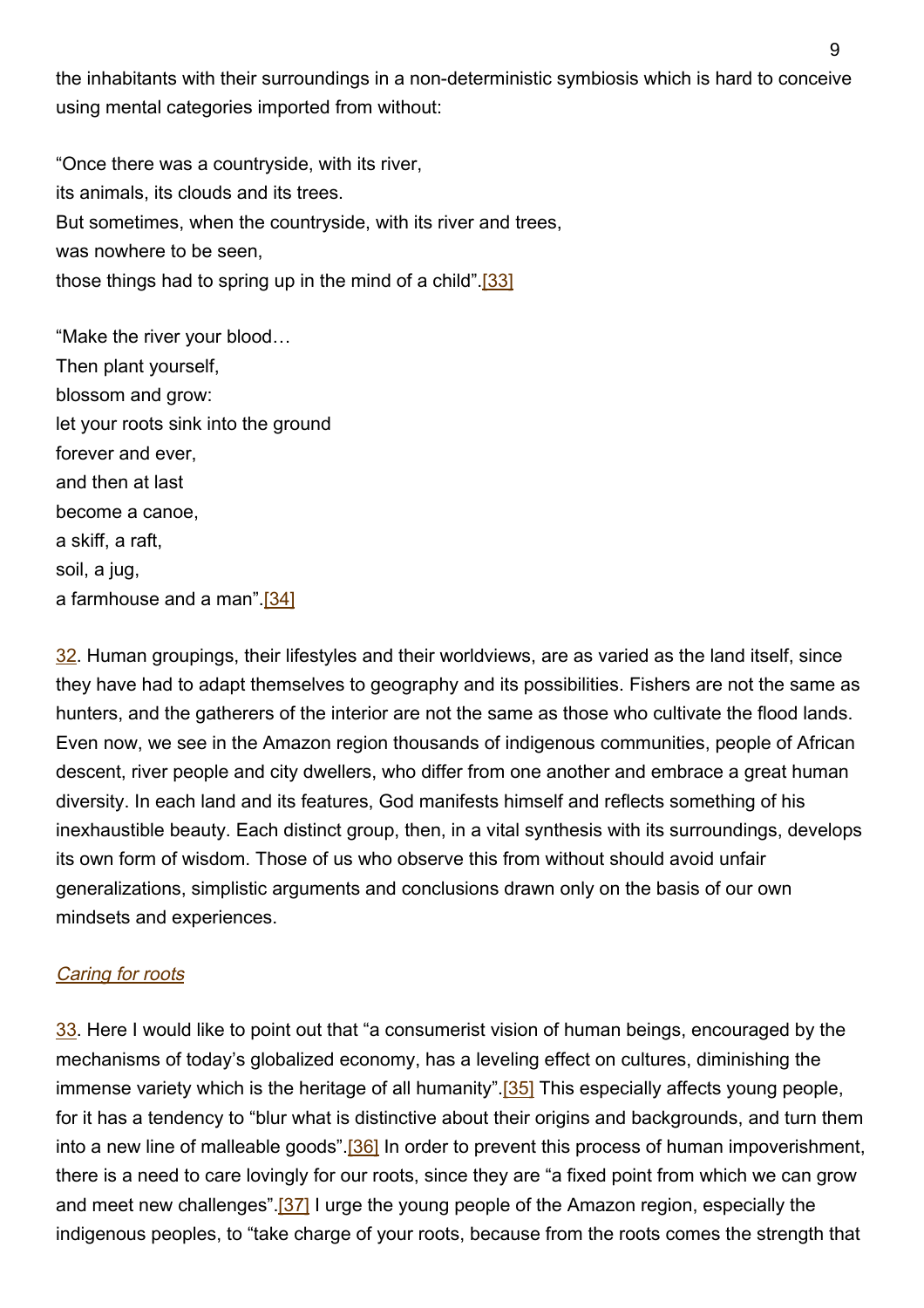will make you grow, flourish and bear fruit".<sup>[38]</sup> For those of them who are baptized, these roots include the history of the people of Israel and the Church up to our own day. Knowledge of them can bring joy and, above all, a hope capable of inspiring noble and courageous actions.

34. For centuries, the Amazonian peoples passed down their cultural wisdom orally, with myths, legends and tales, as in the case of "those primitive storytellers who traversed the forests bringing stories from town to town, keeping alive a community which, without the umbilical cord of those stories, distance and lack of communication would have fragmented and dissolved".<sup>[39]</sup> That is why it is important "to let older people tell their long stories"[40] and for young people to take the time to drink deeply from that source.

35. Although there is a growing risk that this cultural richness will be lost; thanks be to God, in recent years some peoples have taken to writing down their stories and describing the meaning of their customs. In this way, they themselves can explicitly acknowledge that they possess something more than an ethnic identity and that they are bearers of precious personal, family and collective memories. I am pleased to see that people who have lost contact with their roots are trying to recover their damaged memory. Then too, the professional sectors have seen a growing sense of Amazonian identity; even for people who are the descendants of immigrants, the Amazon region has become a source of artistic, literary, musical and cultural inspiration. The various arts, and poetry in particular, have found inspiration in its water, its forests, its seething life, as well as its cultural diversity and its ecological and social challenges.

#### Intercultural encounter

36. Like all cultural realities, the cultures of the interior Amazon region have their limits. Western urban cultures have them as well. Factors like consumerism, individualism, discrimination, inequality, and any number of others represent the weaker side of supposedly more developed cultures. The ethnic groups that, in interaction with nature, developed a cultural treasure marked by a strong sense of community, readily notice our darker aspects, which we do not recognize in the midst of our alleged progress. Consequently, it will prove beneficial to listen to their experience of life.

37. Starting from our roots, let us sit around the common table, a place of conversation and of shared hopes. In this way our differences, which could seem like a banner or a wall, can become a bridge. Identity and dialogue are not enemies. Our own cultural identity is strengthened and enriched as a result of dialogue with those unlike ourselves. Nor is our authentic identity preserved by an impoverished isolation. Far be it from me to propose a completely enclosed, a-historic, static "indigenism" that would reject any kind of blending (mestizaje). A culture can grow barren when it "becomes inward-looking, and tries to perpetuate obsolete ways of living by rejecting any exchange or debate with regard to the truth about man".<sup>[41]</sup> That would be unrealistic, since it is not easy to protect oneself from cultural invasion. For this reason, interest and concern for the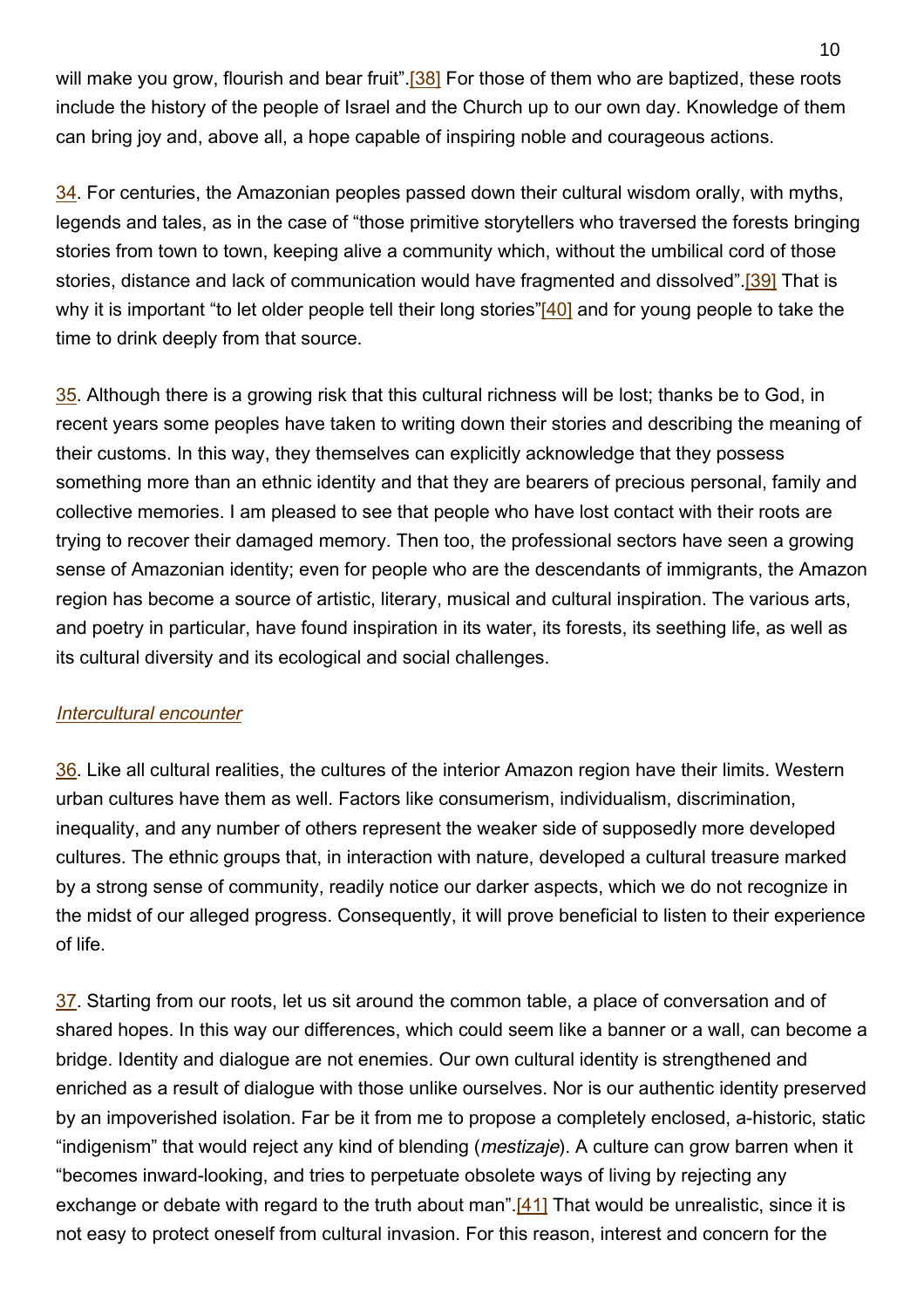cultural values of the indigenous groups should be shared by everyone, for their richness is also our own. If we ourselves do not increase our sense of co-responsibility for the diversity that embellishes our humanity, we can hardly demand that the groups from the interior forest be uncritically open to "civilization".

38. In the Amazon region, even between the different original peoples, it is possible to develop "intercultural relations where diversity does not mean threat, and does not justify hierarchies of power of some over others, but dialogue between different cultural visions, of celebration, of interrelationship and of revival of hope".[42]

## Endangered cultures, peoples at risk

39. The globalized economy shamelessly damages human, social and cultural richness. The disintegration of families that comes about as a result of forced migrations affects the transmission of values, for "the family is and has always been the social institution that has most contributed to keeping our cultures alive".[43] Furthermore, "faced with a colonizing invasion of means of mass communication", there is a need to promote for the original peoples "alternative forms of communication based on their own languages and cultures" and for "the indigenous subjects themselves [to] become present in already existing means of communication".[44]

40. In any project for the Amazon region, "there is a need to respect the rights of peoples and cultures and to appreciate that the development of a social group presupposes an historical process which takes place within a cultural context and demands the constant and active involvement of local people from within their own culture. Nor can the notion of the quality of life be imposed from without, for quality of life must be understood within the world of symbols and customs proper to each human group".[45] If the ancestral cultures of the original peoples arose and developed in intimate contact with the natural environment, then it will be hard for them to remain unaffected once that environment is damaged.

This leads us to the next dream.

# CHAPTER THREE AN ECOLOGICAL DREAM

41. In a cultural reality like the Amazon region, where there is such a close relationship between human beings and nature, daily existence is always cosmic. Setting others free from their forms of bondage surely involves caring for the environment and defending it, [46] but, even more, helping the human heart to be open with trust to the God who not only has created all that exists, but has also given us himself in Jesus Christ. The Lord, who is the first to care for us, teaches us to care for our brothers and sisters and the environment which he daily gives us. This is the first ecology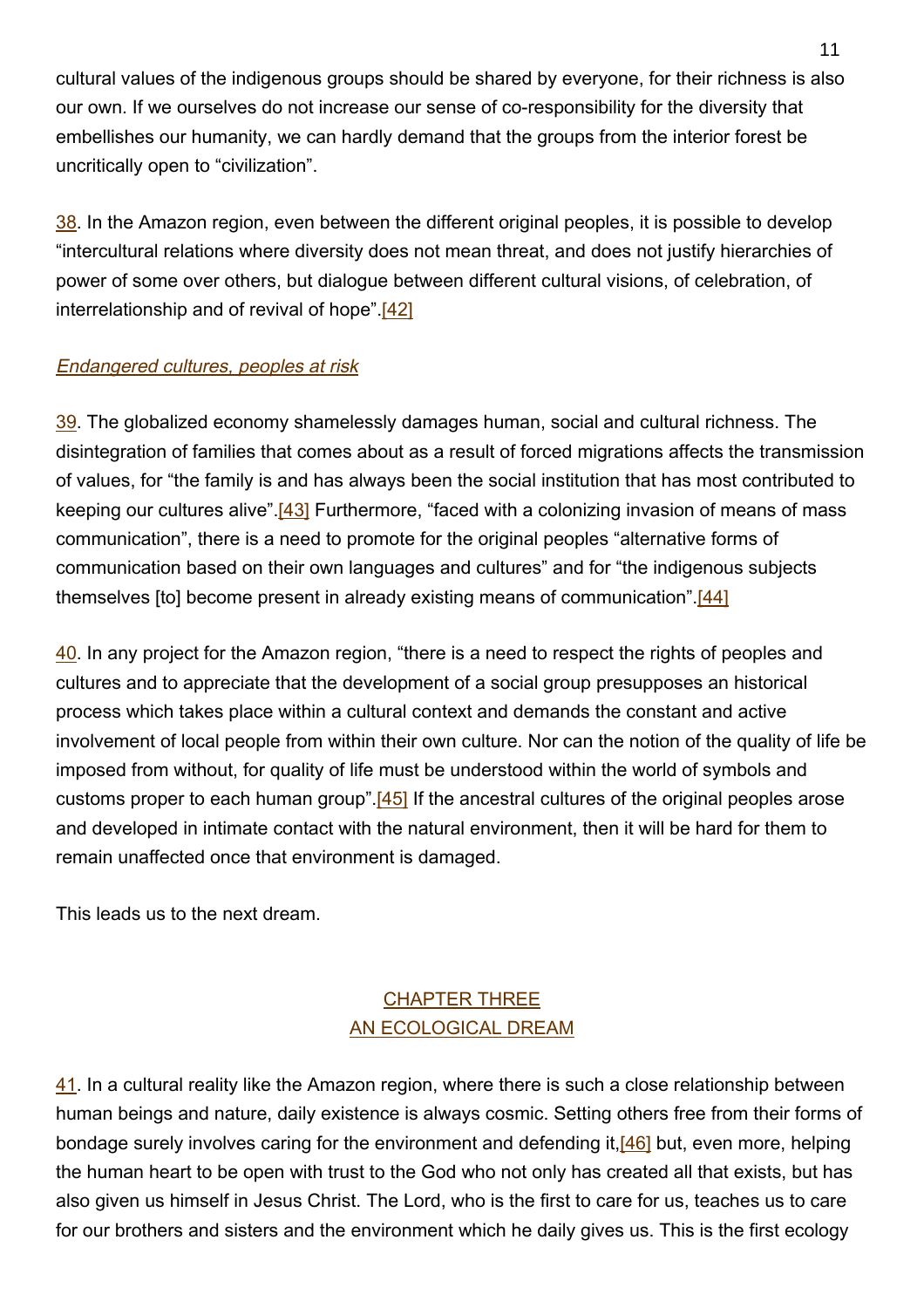that we need.

In the Amazon region, one better understands the words of [Benedict XVI](http://www.vatican.va/content/benedict-xvi/en.html) when he said that, "alongside the ecology of nature, there exists what can be called a 'human' ecology which in turn demands a 'social' ecology. All this means that humanity… must be increasingly conscious of the links between natural ecology, or respect for nature, and human ecology".[47] This insistence that "everything is connected"[48] is particularly true of a territory like the Amazon region.

 $\frac{42}{1}$ . If the care of people and the care of ecosystems are inseparable, this becomes especially important in places where "the forest is not a resource to be exploited; it is a being, or various beings, with which we have to relate".<sup>[49]</sup> The wisdom of the original peoples of the Amazon region "inspires care and respect for creation, with a clear consciousness of its limits, and prohibits its abuse. To abuse nature is to abuse our ancestors, our brothers and sisters, creation and the Creator, and to mortgage the future".[50] When the indigenous peoples "remain on their land, they themselves care for it best",[51] provided that they do not let themselves be taken in by the siren songs and the self-serving proposals of power groups. The harm done to nature affects those peoples in a very direct and verifiable way, since, in their words, "we are water, air, earth and life of the environment created by God. For this reason, we demand an end to the mistreatment and destruction of mother Earth. The land has blood, and it is bleeding; the multinationals have cut the veins of our mother Earth".[52]

## This dream made of water

43. In the Amazon region, water is queen; the rivers and streams are like veins, and water determines every form of life:

"There, in the dead of summer, when the last gusts from the East subside in the still air, the hydrometer takes the place of the thermometer in determining the weather. Lives depend on a painful alternation of falls and rises in the level of the great rivers. These always swell in an impressive manner. The Amazonas overflows its bed and in just a few days raises the level of its waters... The flooding puts a stop to everything. Caught in the dense foliage of the *igarapies*, man awaits with rare stoicism the inexorable end of that paradoxical winter of elevated temperatures. The receding of the waters is summer. It is the resurrection of the primitive activity of those who carry on with the only form of life compatible with the unequal extremes of nature that make the continuation of any effort impossible".[53]

44. The shimmering water of the great Amazon River collects and enlivens all its surroundings:

"Amazonas, capital of the syllables of water, father and patriarch, you are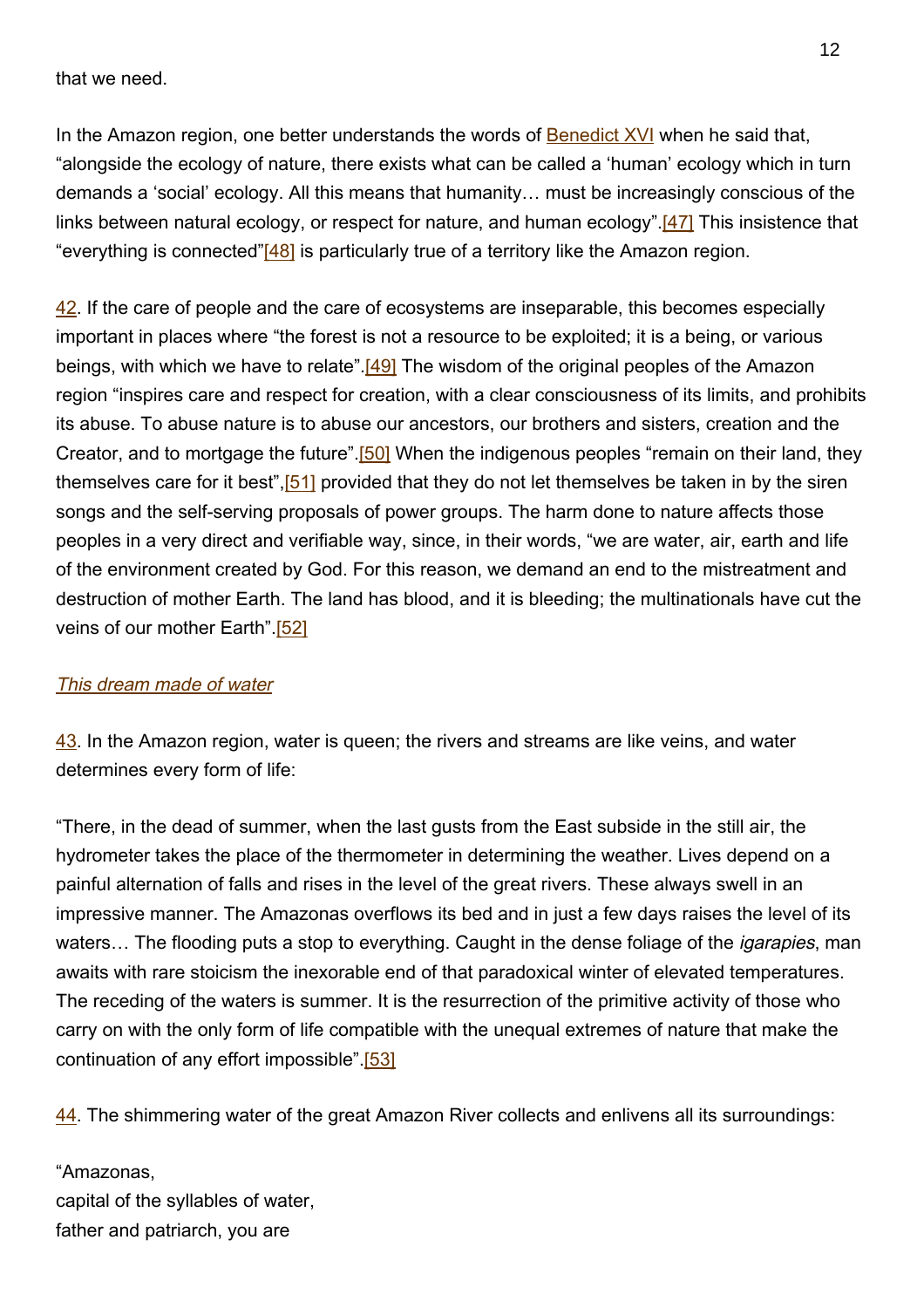the hidden eternity of the processes of fertilization; streams alight upon you like birds".[54]

45. The Amazon is also the spinal column that creates harmony and unity: "the river does not divide us. It unites us and helps us live together amid different cultures and languages".[55] While it is true that in these lands there are many "Amazon regions", the principal axis is the great river, the offspring of many rivers:

"From the high mountain range where the snows are eternal, the water descends and traces a shimmering line along the ancient skin of the rock: the Amazon is born. It is born every second. It descends slowly, a sinuous ray of light, and then swells in the lowland. Rushing upon green spaces, it invents its own path and expands. Underground waters well up to embrace the water that falls from the Andes. From the belly of the pure white clouds, swept by the wind, water falls from heaven. It collects and advances, multiplied in infinite pathways, bathing the immense plain... This is the Great Amazonia, covering the humid tropic with its astonishingly thick forest, vast reaches untouched by man, pulsing with life threading through its deep waters… From the time that men have lived there, there has arisen from the depths of its waters, and running through the heart of its forest, a terrible fear: that its life is slowly but surely coming to an end".[56]

46. Popular poets, enamoured of its immense beauty, have tried to express the feelings this river evokes and the life that it bestows as it passes amid a dance of dolphins, anacondas, trees and canoes. Yet they also lament the dangers that menace it. Those poets, contemplatives and prophets, help free us from the technocratic and consumerist paradigm that destroys nature and robs us of a truly dignified existence:

"The world is suffering from its feet being turned into rubber, its legs into leather, its body into cloth and its head into steel… The world is suffering from its trees being turned into rifles, its ploughshares into tanks, as the image of the sower scattering seed yields to the tank with its flamethrower, which sows only deserts. Only poetry, with its humble voice, will be able to save this world".[57]

## The cry of the Amazon region

47. Poetry helps give voice to a painful sensation shared by many of us today. The inescapable truth is that, as things stand, this way of treating the Amazon territory spells the end for so much life, for so much beauty, even though people would like to keep thinking that nothing is happening:

"Those who thought that the river was only a piece of rope,

a plaything, were mistaken.

The river is a thin vein on the face of the earth…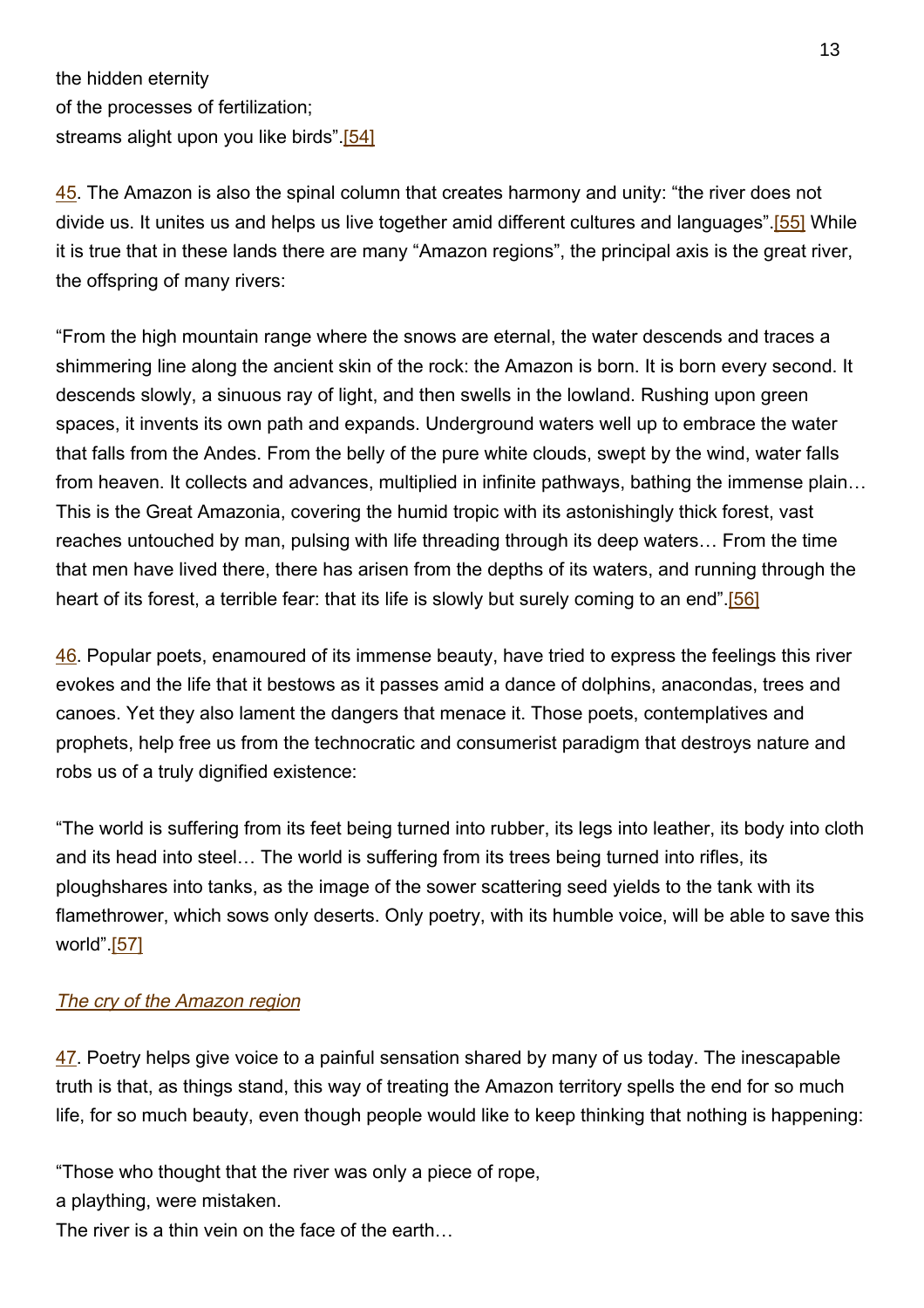The river is a cord enclosing animals and trees. If pulled too tight, the river could burst. It could burst and spatter our faces with water and blood".[58]

48. The equilibrium of our planet also depends on the health of the Amazon region. Together with the biome of the Congo and Borneo, it contains a dazzling diversity of woodlands on which rain cycles, climate balance, and a great variety of living beings also depend. It serves as a great filter of carbon dioxide, which helps avoid the warming of the earth. For the most part, its surface is poor in topsoil, with the result that the forest "really grows on the soil and not from the soil".[59] When the forest is eliminated, it is not replaced, because all that is left is a terrain with few nutrients that then turns into a dry land or one poor in vegetation. This is quite serious, since the interior of the Amazonian forest contains countless resources that could prove essential for curing diseases. Its fish, fruit and other abundant gifts provide rich nutrition for humanity. Furthermore, in an ecosystem like that of the Amazon region, each part is essential for the preservation of the whole. The lowlands and marine vegetation also need to be fertilized by the alluvium of the Amazon. The cry of the Amazon region reaches everyone because "the conquest and exploitation of resources… has today reached the point of threatening the environment's hospitable aspect: the environment as 'resource' risks threatening the environment as 'home'".[60] The interest of a few powerful industries should not be considered more important than the good of the Amazon region and of humanity as a whole.

49. It is not enough to be concerned about preserving the most visible species in danger of extinction. There is a crucial need to realize that "the good functioning of ecosystems also requires fungi, algae, worms, insects, reptiles and an innumerable variety of microorganisms. Some less numerous species, although generally unseen, nonetheless play a critical role in maintaining the equilibrium of a particular place."<sup>[61]</sup> This is easily overlooked when evaluating the environmental impact of economic projects of extraction, energy, timber and other industries that destroy and pollute. So too, the water that abounds in the Amazon region is an essential good for human survival, yet the sources of pollution are increasing [62]

50. Indeed, in addition to the economic interests of local business persons and politicians, there also exist "huge global economic interests".[63] The answer is not to be found, then, in "internationalizing" the Amazon region,[64] but rather in a greater sense of responsibility on the part of national governments. In this regard, "we cannot fail to praise the commitment of international agencies and civil society organizations which draw public attention to these issues and offer critical cooperation, employing legitimate means of pressure, to ensure that each government carries out its proper and inalienable responsibility to preserve its country's environment and natural resources, without capitulating to spurious local or international interests".[65]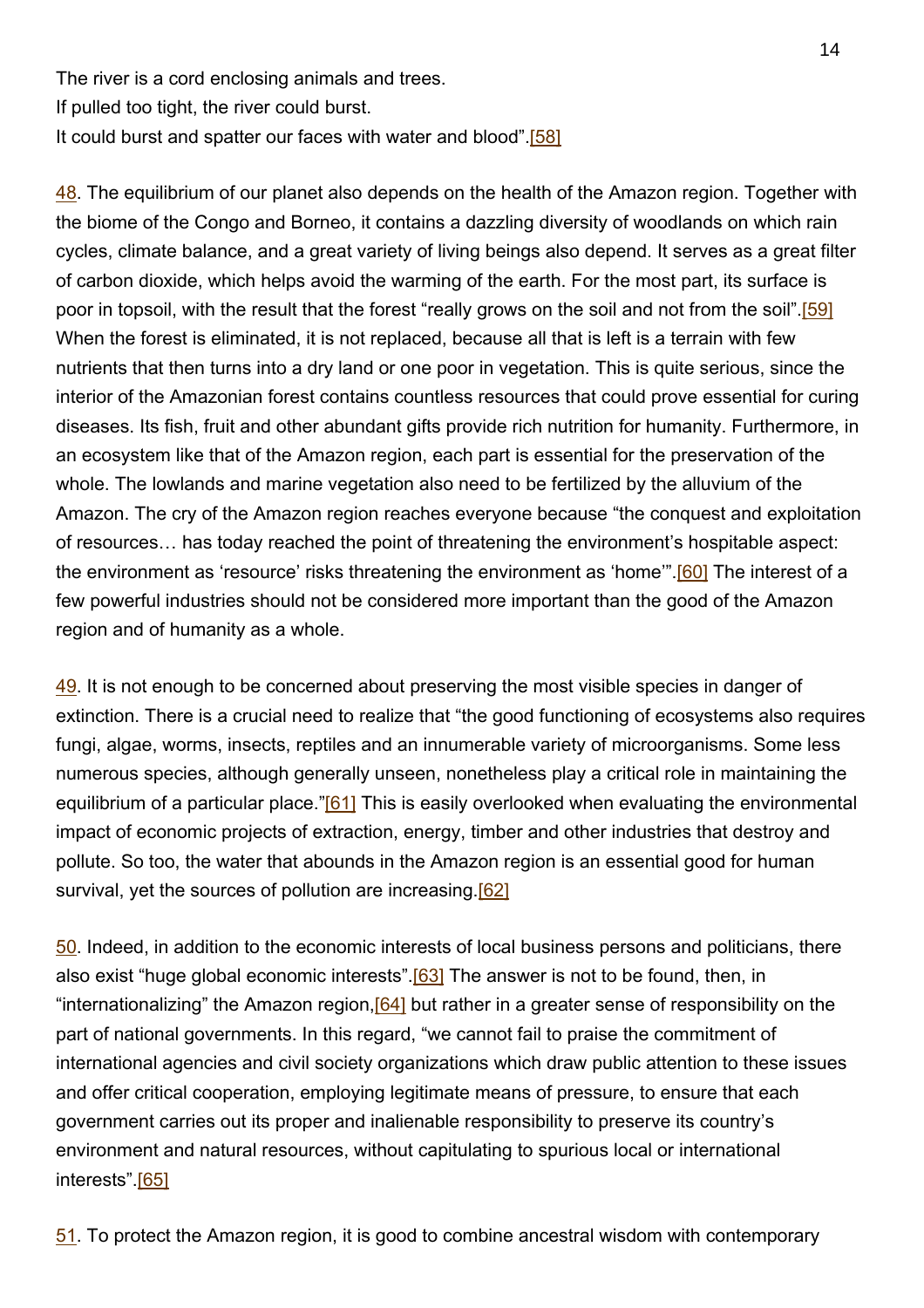technical knowledge, always working for a sustainable management of the land while also preserving the lifestyle and value systems of those who live there.[66] They, particularly the original peoples, have a right to receive – in addition to basic education – thorough and straightforward information about projects, their extent and their consequences and risks, in order to be able to relate that information to their own interests and their own knowledge of the place, and thus to give or withhold their consent, or to propose alternatives.[67]

52. The powerful are never satisfied with the profits they make, and the resources of economic power greatly increase as a result of scientific and technological advances. For this reason, all of us should insist on the urgent need to establish "a legal framework which can set clear boundaries and ensure the protection of ecosystems… otherwise, the new power structures based on the techno-economic paradigm may overwhelm not only our politics, but also freedom and justice".[68] If God calls us to listen both to the cry of the poor and that of the earth,[69] then for us, "the cry of the Amazon region to the Creator is similar to the cry of God's people in Egypt (cf. Ex 3:7). It is a cry of slavery and abandonment pleading for freedom".[70]

## The prophecy of contemplation

53. Frequently we let our consciences be deadened, since "distractions constantly dull our realization of just how limited and finite our world really is".[71] From a superficial standpoint, we might well think that "things do not look that serious, and the planet could continue as it is for some time. Such evasiveness serves as a license to carrying on with our present lifestyles and models of production and consumption. This is the way human beings contrive to feed their selfdestructive vices: trying not to see them, trying not to acknowledge them, delaying the important decisions and pretending that nothing will happen".[72]

54. In addition, I would also observe that each distinct species has a value in itself, yet "each year sees the disappearance of thousands of plant and animal species which we will never know, which our children will never see, because they have been lost forever. The great majority become extinct for reasons related to human activity. Because of us, thousands of species will no longer give glory to God by their very existence, nor convey their message to us. We have no such right".[73]

55. From the original peoples, we can learn to contemplate the Amazon region and not simply analyze it, and thus appreciate this precious mystery that transcends us. We can *love* it, not simply use it, with the result that love can awaken a deep and sincere interest. Even more, we can feel intimately a part of it and not only defend it; then the Amazon region will once more become like a mother to us. For "we do not look at the world from without but from within, conscious of the bonds with which the Father has linked us to all beings".[74]

56. Let us awaken our God-given aesthetic and contemplative sense that so often we let languish.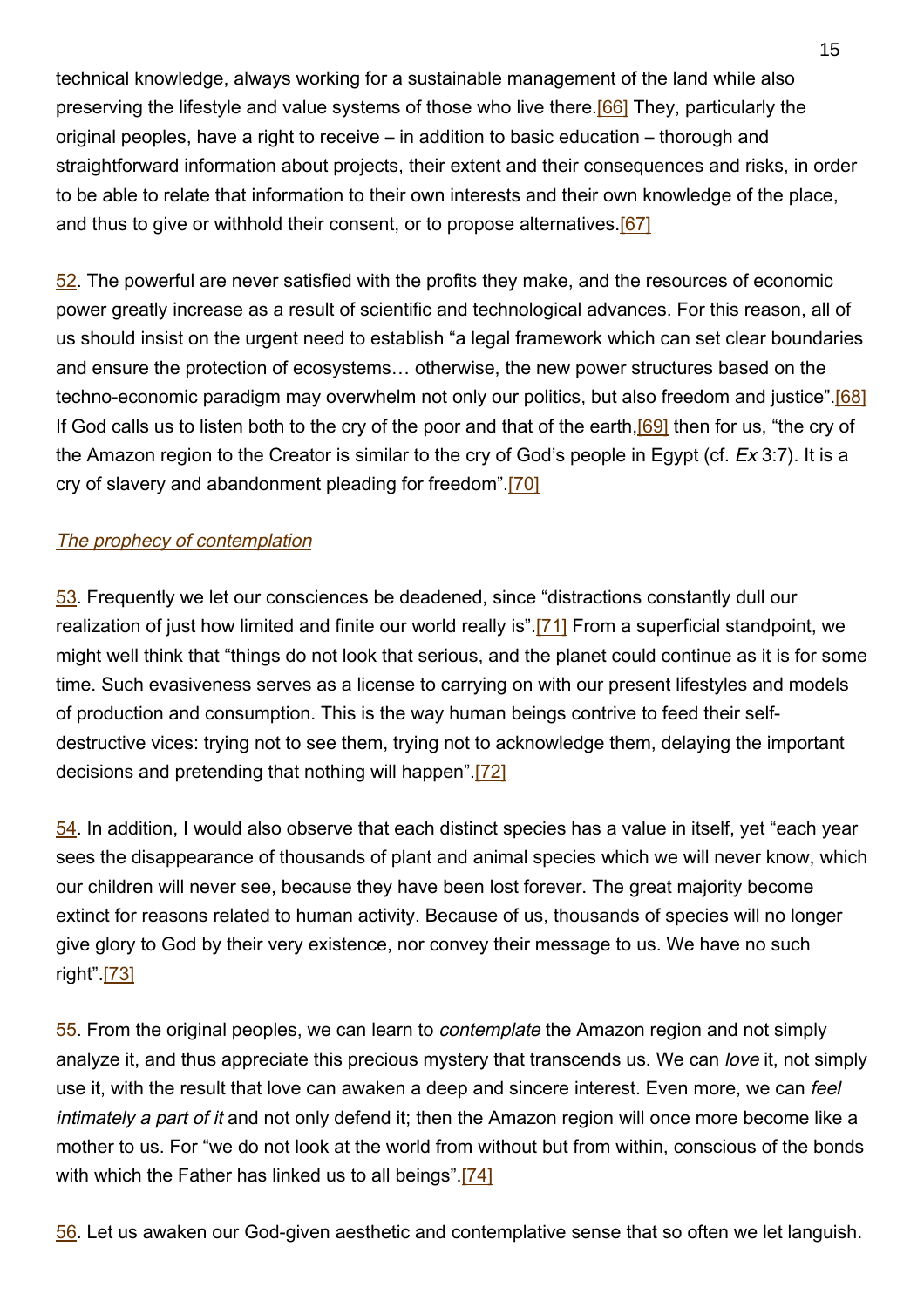Let us remember that "if someone has not learned to stop and admire something beautiful, we should not be surprised if he or she treats everything as an object to be used and abused without scruple".<sup>[75]</sup> On the other hand, if we enter into communion with the forest, our voices will easily blend with its own and become a prayer: "as we rest in the shade of an ancient eucalyptus, our prayer for light joins in the song of the eternal foliage".[76] This interior conversion will enable us to weep for the Amazon region and to join in its cry to the Lord.

57. Jesus said: "Are not five sparrows sold for two pennies? Yet not one of them is forgotten in God's sight" (Lk 12:6). God our Father, who created each being in the universe with infinite love, calls us to be his means for hearing the cry of the Amazon region. If we respond to this heartrending plea, it will become clear that the creatures of the Amazon region are not forgotten by our heavenly Father. For Christians, Jesus himself cries out to us from their midst, "because the risen One is mysteriously holding them to himself and directing them towards fullness as their end. The very flowers of the field and the birds which his human eyes contemplated and admired are now imbued with his radiant presence".[77] For all these reasons, we believers encounter in the Amazon region a theological locus, a space where God himself reveals himself and summons his sons and daughters.

### **Ecological education and habits**

58. In this regard, we can take one step further and note that an integral ecology cannot be content simply with fine-tuning technical questions or political, juridical and social decisions. The best ecology always has an educational dimension that can encourage the development of new habits in individuals and groups. Sadly, many of those living in the Amazon region have acquired habits typical of the larger cities, where consumerism and the culture of waste are already deeply rooted. A sound and sustainable ecology, one capable of bringing about change, will not develop unless people are changed, unless they are encouraged to opt for another style of life, one less greedy and more serene, more respectful and less anxious, more fraternal.

59. Indeed, "the emptier a person's heart is, the more he or she needs things to buy, own and consume. It becomes almost impossible to accept the limits imposed by reality… Our concern cannot be limited merely to the threat of extreme weather events, but must also extend to the catastrophic consequences of social unrest. Obsession with a consumerist lifestyle, above all when few people are capable of maintaining it, can only lead to violence and mutual destruction".[78]

60. The Church, with her broad spiritual experience, her renewed appreciation of the value of creation, her concern for justice, her option for the poor, her educational tradition and her history of becoming incarnate in so many different cultures throughout the world, also desires to contribute to the protection and growth of the Amazon region.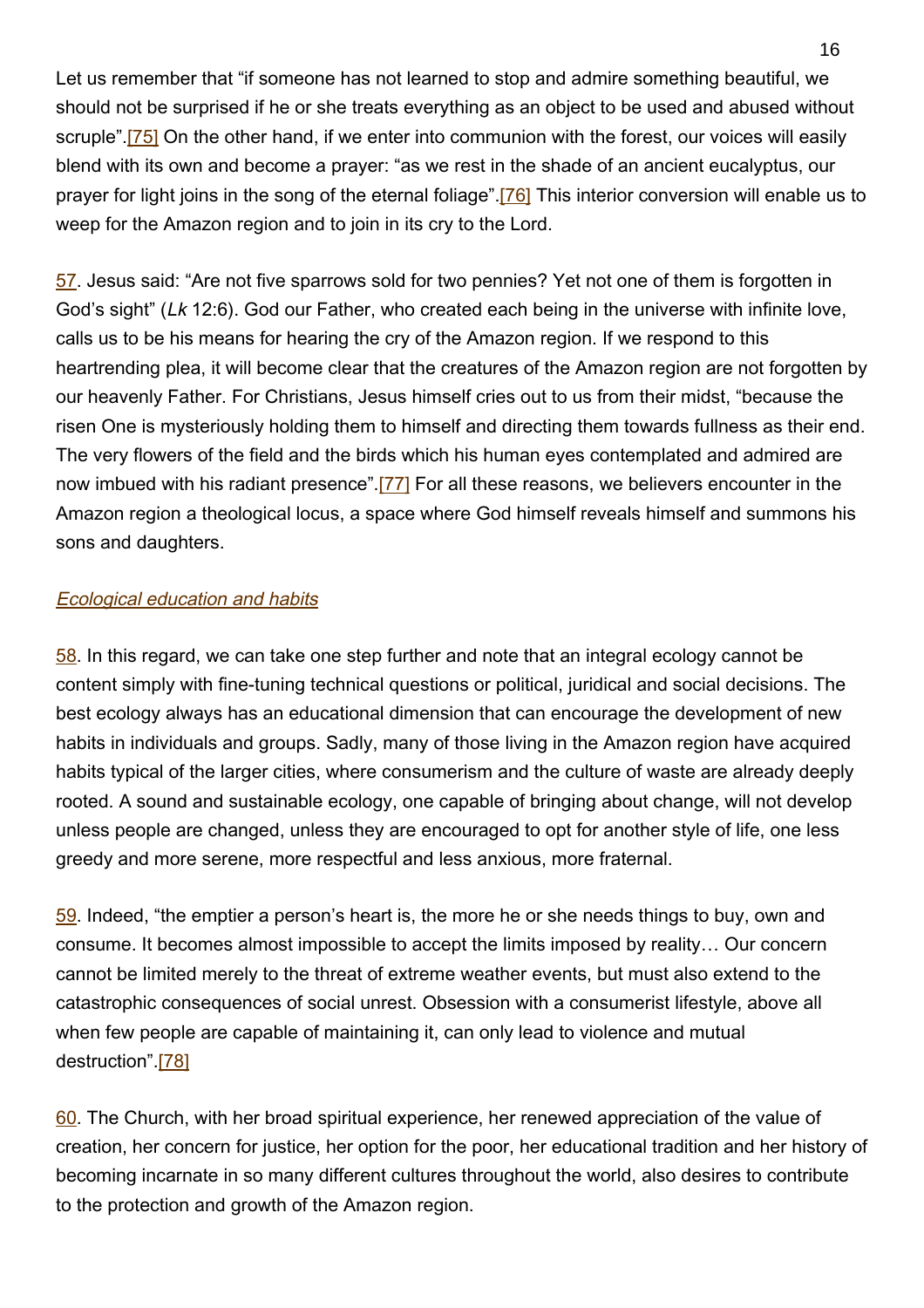This leads to the next dream, which I would like to share more directly with the Catholic pastors and faithful.

# CHAPTER FOURTH AN ECCLESIAL DREAM

61. The Church is called to journey alongside the people of the Amazon region. In Latin America, this journey found privileged expression at the Bishops' Conference in Medellin (1968) and its application to the Amazon region at Santarem (1972),[79] followed by Puebla (1979), Santo Domingo (1992) and Aparecida (2007). The journey continues, and missionary efforts, if they are to develop a Church with an Amazonian face, need to grow in a culture of encounter towards "a multifaceted harmony".<sup>[80]</sup> But for this incarnation of the Church and the Gospel to be possible, the great missionary proclamation must continue to resound.

## The message that needs to be heard in the Amazon region

62. Recognizing the many problems and needs that cry out from the heart of the Amazon region, we can respond beginning with organizations, technical resources, opportunities for discussion and political programmes: all these can be part of the solution. Yet as Christians, we cannot set aside the call to faith that we have received from the Gospel. In our desire to struggle side by side with everyone, we are not ashamed of Jesus Christ. Those who have encountered him, those who live as his friends and identify with his message, must inevitably speak of him and bring to others his offer of new life: "Woe to me if I do not preach the Gospel!" (1 Cor 9:16).

63. An authentic option for the poor and the abandoned, while motivating us to liberate them from material poverty and to defend their rights, also involves inviting them to a friendship with the Lord that can elevate and dignify them. How sad it would be if they were to receive from us a body of teachings or a moral code, but not the great message of salvation, the missionary appeal that speaks to the heart and gives meaning to everything else in life. Nor can we be content with a social message. If we devote our lives to their service, to working for the justice and dignity that they deserve, we cannot conceal the fact that we do so because we see Christ in them and because we acknowledge the immense dignity that they have received from God, the Father who loves them with boundless love.

64. They have a right to hear the Gospel, and above all that first proclamation, the kerygma, which is "the principal proclamation, the one which we must hear again and again in different ways, the one which we must announce one way or another".[81] It proclaims a God who infinitely loves every man and woman and has revealed this love fully in Jesus Christ, crucified for us and risen in our lives. I would ask that you re-read the brief summary of this "great message" found in [Chapter](http://www.vatican.va/content/francesco/en/apost_exhortations/documents/papa-francesco_esortazione-ap_20190325_christus-vivit.html#CHAPTER_FOUR) [Four of the Exhortation](http://www.vatican.va/content/francesco/en/apost_exhortations/documents/papa-francesco_esortazione-ap_20190325_christus-vivit.html#CHAPTER_FOUR) Christus Vivit. That message, expressed in a variety of ways, must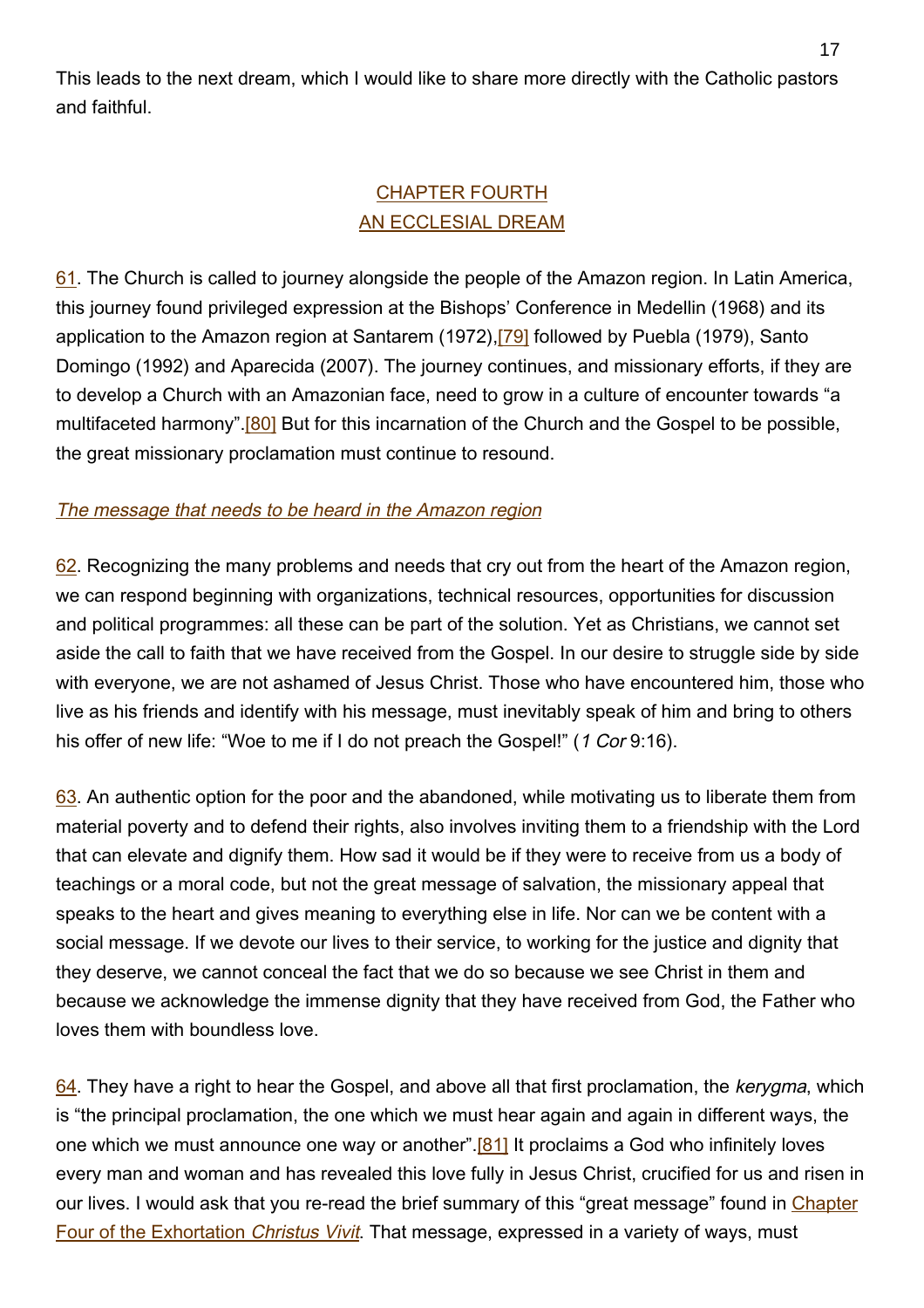constantly resound in the Amazon region. Without that impassioned proclamation, every ecclesial structure would become just another NGO and we would not follow the command given us by Christ: "Go into all the world and preach the Gospel to the whole creation" (Mk 16:15).

65. Any project for growth in the Christian life needs to be centred continually on this message, for "all Christian formation consists of entering more deeply into the kerygma".[82] The fundamental response to this message, when it leads to a personal encounter with the Lord, is fraternal charity, "the new commandment, the first and the greatest of the commandments, and the one that best identifies us as Christ's disciples".<sup>[83]</sup> Indeed, the kerygma and fraternal charity constitute the great synthesis of the whole content of the Gospel, to be proclaimed unceasingly in the Amazon region. That is what shaped the lives of the great evangelizers of Latin America, like Saint Turibius of Mogrovejo or Saint Joseph of Anchieta.

#### **Inculturation**

66. As she perseveres in the preaching of the kerygma, the Church also needs to grow in the Amazon region. In doing so, she constantly reshapes her identity through listening and dialogue with the people, the realities and the history of the lands in which she finds herself. In this way, she is able to engage increasingly in a necessary process of inculturation that rejects nothing of the goodness that already exists in Amazonian cultures, but brings it to fulfilment in the light of the Gospel.[84] Nor does she scorn the richness of Christian wisdom handed down through the centuries, presuming to ignore the history in which God has worked in many ways. For the Church has a varied face, "not only in terms of space... but also of time".<sup>[85]</sup> Here we see the authentic Tradition of the Church, which is not a static deposit or a museum piece, but the root of a constantly growing tree.[86] This millennial Tradition bears witness to God's work in the midst of his people and "is called to keep the flame alive rather than to guard its ashes".[87]

67. [Saint John Paul II](http://www.vatican.va/content/john-paul-ii/en.html) taught that in proposing the Gospel message, "the Church does not intend to deny the autonomy of culture. On the contrary, she has the greatest respect for it", since culture "is not only an object of redemption and elevation but can also play a role of mediation and cooperation".[88] Addressing indigenous peoples of America, he reminded them that "a faith that does not become culture is a faith not fully accepted, not fully reflected upon, not faithfully lived".<sup>[89]</sup> Cultural challenges invite the Church to maintain "a watchful and critical attitude", while at the same time showing "confident attention".[90]

68. Here I would reiterate what I stated about inculturation in the Apostolic Exhortation [Evangelii](http://www.vatican.va/content/francesco/en/apost_exhortations/documents/papa-francesco_esortazione-ap_20131124_evangelii-gaudium.html) [Gaudium](http://www.vatican.va/content/francesco/en/apost_exhortations/documents/papa-francesco_esortazione-ap_20131124_evangelii-gaudium.html), based on the conviction that "grace supposes culture, and God's gift becomes flesh in the culture of those who receive it".[91] We can see that it involves a double movement. On the one hand, a fruitful process takes place when the Gospel takes root in a given place, for "whenever a community receives the message of salvation, the Holy Spirit enriches its culture with the transforming power of the Gospel".[92] On the other hand, the Church herself undergoes a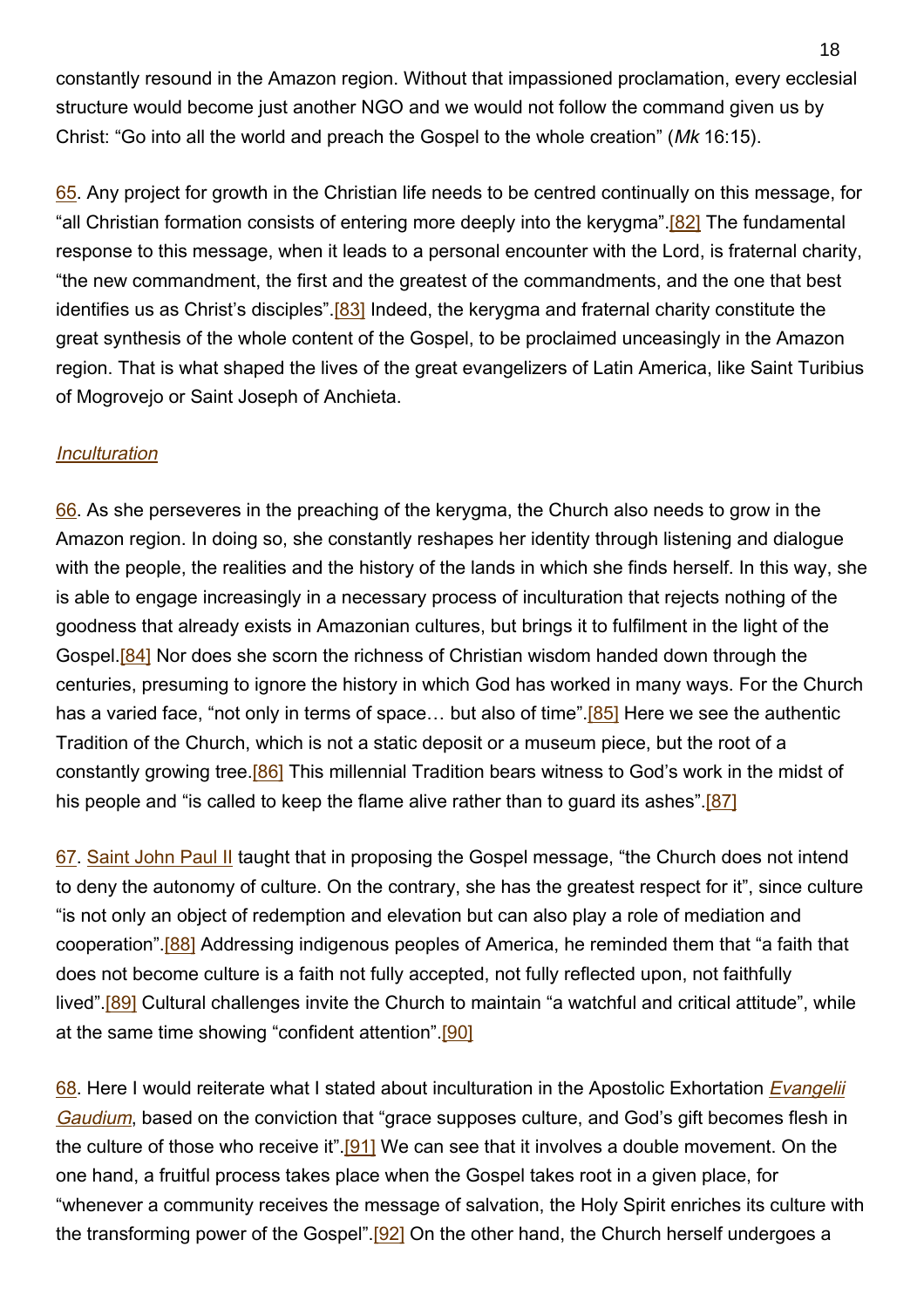process of reception that enriches her with the fruits of what the Spirit has already mysteriously sown in that culture. In this way, "the Holy Spirit adorns the Church, showing her new aspects of revelation and giving her a new face".<sup>[93]</sup> In the end, this means allowing and encouraging the inexhaustible riches of the Gospel to be preached "in categories proper to each culture, creating a new synthesis with that particular culture".[94]

69. "The history of the Church shows that Christianity does not have simply one cultural expression".<sup>[95]</sup> and "we would not do justice to the logic of the incarnation if we thought of Christianity as monocultural and monotonous".[96] There is a risk that evangelizers who come to a particular area may think that they must not only communicate the Gospel but also the culture in which they grew up, failing to realize that it is not essential "to impose a specific cultural form, no matter how beautiful or ancient it may be".<sup>[97]</sup> What is needed is courageous openness to the novelty of the Spirit, who is always able to create something new with the inexhaustible riches of Jesus Christ. Indeed, "inculturation commits the Church to a difficult but necessary journey".[98] True, "this is always a slow process and that we can be overly fearful", ending up as "mere onlookers as the Church gradually stagnates".[99] But let us be fearless; let us not clip the wings of the Holy Spirit.

## **Paths of inculturation in the Amazon region**

70. For the Church to achieve a renewed inculturation of the Gospel in the Amazon region, she needs to listen to its ancestral wisdom, listen once more to the voice of its elders, recognize the values present in the way of life of the original communities, and recover the rich stories of its peoples. In the Amazon region, we have inherited great riches from the pre-Columbian cultures. These include "openness to the action of God, a sense of gratitude for the fruits of the earth, the sacred character of human life and esteem for the family, a sense of solidarity and shared responsibility in common work, the importance of worship, belief in a life beyond this earth, and many other values".[100]

71. In this regard, the indigenous peoples of the Amazon Region express the authentic quality of life as "good living". This involves personal, familial, communal and cosmic harmony and finds expression in a communitarian approach to existence, the ability to find joy and fulfillment in an austere and simple life, and a responsible care of nature that preserves resources for future generations. The aboriginal peoples give us the example of a joyful sobriety and in this sense, "they have much to teach us".[101] They know how to be content with little; they enjoy God's little gifts without accumulating great possessions; they do not destroy things needlessly; they care for ecosystems and they recognize that the earth, while serving as a generous source of support for their life, also has a maternal dimension that evokes respect and tender love. All these things should be valued and taken up in the process of evangelization.<sup>[102]</sup>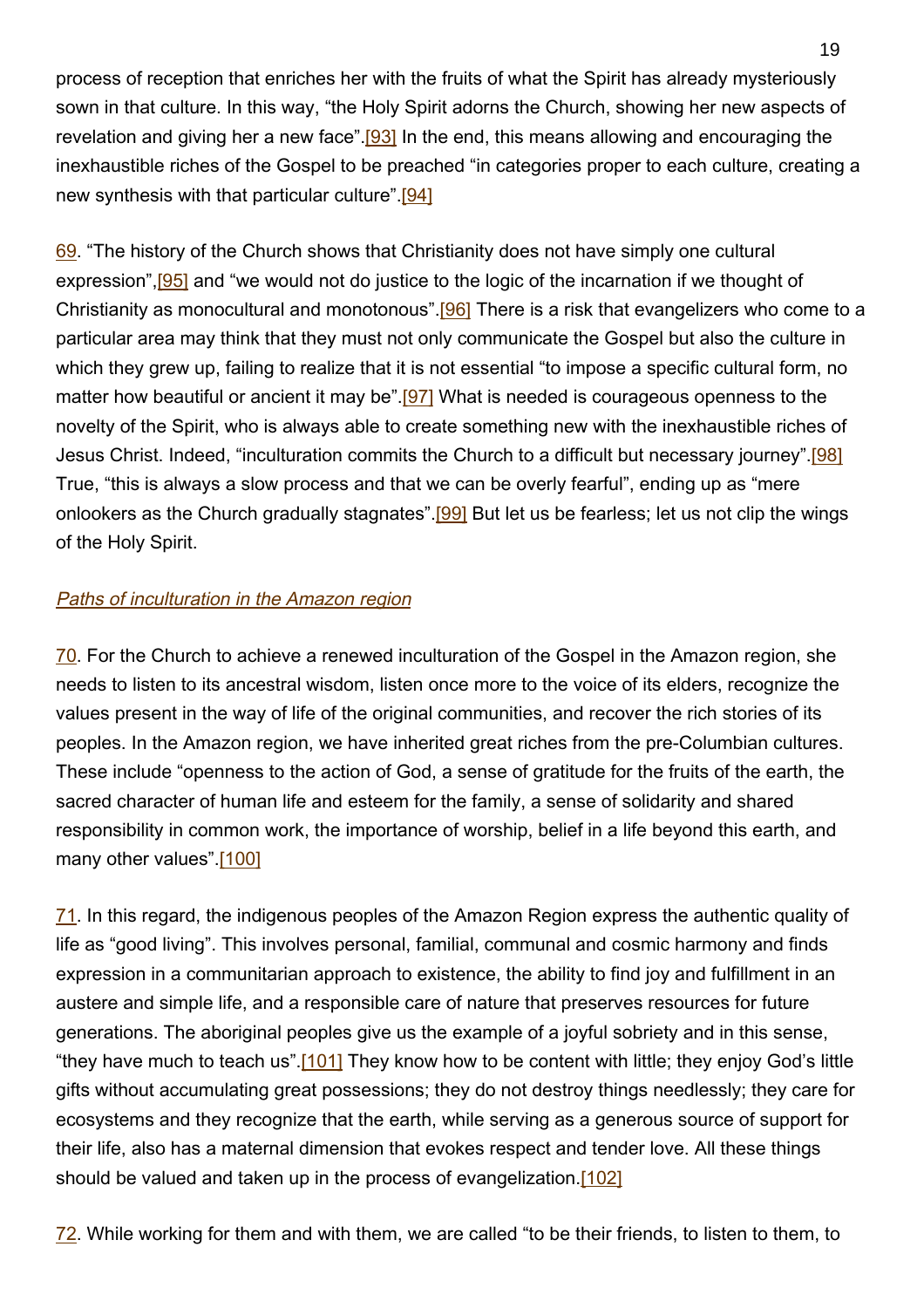speak for them and to embrace the mysterious wisdom which God wishes to share with us through them".[103] Those who live in cities need to appreciate this wisdom and to allow themselves to be "re-educated" in the face of frenzied consumerism and urban isolation. The Church herself can be a means of assisting this cultural retrieval through a precious synthesis with the preaching of the Gospel. She can also become a sign and means of charity, inasmuch as urban communities must be missionary not only to those in their midst but also to the poor who, driven by dire need, arrive from the interior and are welcomed. In the same way, these communities can stay close to young migrants and help them integrate into the city without falling prey to its networks of depravity. All these forms of ecclesial outreach, born of love, are valuable contributions to a process of inculturation.

73. Inculturation elevates and fulfills. Certainly, we should esteem the indigenous mysticism that sees the interconnection and interdependence of the whole of creation, the mysticism of gratuitousness that loves life as a gift, the mysticism of a sacred wonder before nature and all its forms of life.

At the same time, though, we are called to turn this relationship with God present in the cosmos into an increasingly personal relationship with a "Thou" who sustains our lives and wants to give them a meaning, a "Thou" who knows us and loves us:

"Shadows float from me, dead wood. But the star is born without reproach over the expert hands of this child, that conquer the waters and the night. It has to be enough for me to know that you know me completely, from before my days".[104]

74. Similarly, a relationship with Jesus Christ, true God and true man, liberator and redeemer, is not inimical to the markedly cosmic worldview that characterizes the indigenous peoples, since he is also the Risen Lord who permeates all things.[105] In Christian experience, "all the creatures of the material universe find their true meaning in the incarnate Word, for the Son of God has incorporated in his person part of the material world, planting in it a seed of definitive transformation".[106] He is present in a glorious and mysterious way in the river, the trees, the fish and the wind, as the Lord who reigns in creation without ever losing his transfigured wounds, while in the Eucharist he takes up the elements of this world and confers on all things the meaning of the paschal gift.

## Social and spiritual inculturation

75. Given the situation of poverty and neglect experienced by so many inhabitants of the Amazon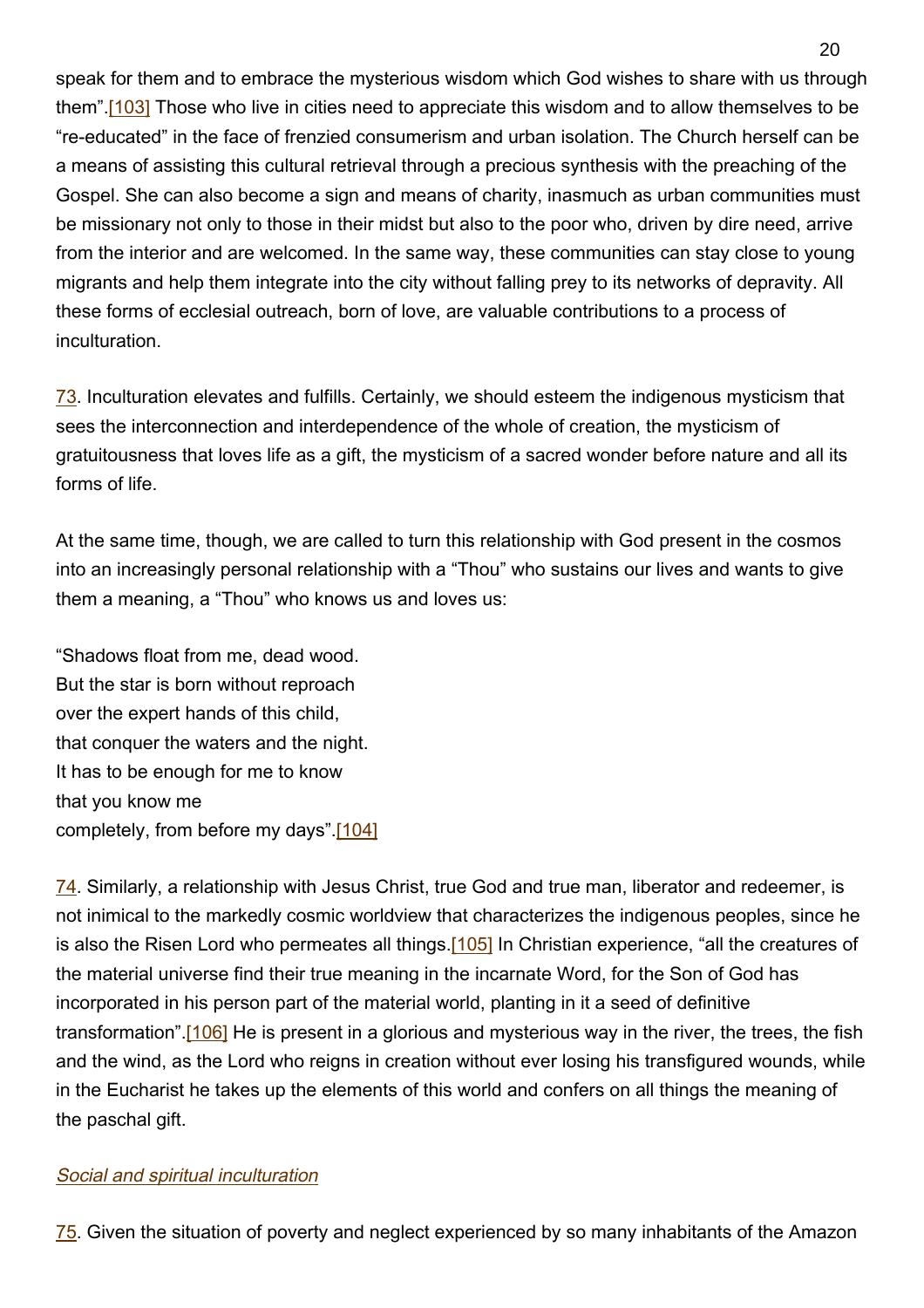region, inculturation will necessarily have a markedly social cast, accompanied by a resolute defence of human rights; in this way it will reveal the face of Christ, who "wished with special tenderness to be identified with the weak and the poor".[107] Indeed, "from the heart of the Gospel we see the profound connection between evangelization and human advancement".<sup>[108]</sup> For Christian communities, this entails a clear commitment to the justice of God's kingdom through work for the advancement of those who have been "discarded". It follows that a suitable training of pastoral workers in the Church's social doctrine is most important.

76. At the same time, the inculturation of the Gospel in the Amazon region must better integrate the social and the spiritual, so that the poor do not have to look outside the Church for a spirituality that responds to their deepest yearnings. This does not mean an alienating and individualistic religiosity that would silence social demands for a more dignified life, but neither does it mean ignoring the transcendent and spiritual dimension, as if material development alone were sufficient for human beings. We are thus called not merely to join those two things, but to connect them at a deeper level. In this way, we will reveal the true beauty of the Gospel, which fully humanizes, integrally dignifies persons and peoples, and brings fulfilment to every heart and the whole of life.

### Starting points for an Amazonian holiness

77. This will give rise to witnesses of holiness with an Amazonian face, not imitations of models imported from other places. A holiness born of encounter and engagement, contemplation and service, receptive solitude and life in community, cheerful sobriety and the struggle for justice. A holiness attained by "each individual in his or her own way", [109] but also by peoples, where grace becomes incarnate and shines forth with distinctive features. Let us imagine a holiness with Amazonian features, called to challenge the universal Church.

78. A process of inculturation involving not only individuals but also peoples demands a respectful and understanding love for those peoples. This process has already begun in much of the Amazon region. More than forty years ago, the bishops of the Peruvian Amazon pointed out that in many of the groups present in that region, those to be evangelized, shaped by a varied and changing culture, have been "initially evangelized". As a result, they possess "certain features of popular Catholicism that, perhaps originally introduced by pastoral workers, are now something that the people have made their own, even changing their meaning and handing them down from generation to generation".[110] Let us not be quick to describe as superstition or paganism certain religious practices that arise spontaneously from the life of peoples. Rather, we ought to know how to distinguish the wheat growing alongside the tares, for "popular piety can enable us to see how the faith, once received, becomes embodied in a culture and is constantly passed on".[111]

79. It is possible to take up an indigenous symbol in some way, without necessarily considering it as idolatry. A myth charged with spiritual meaning can be used to advantage and not always considered a pagan error. Some religious festivals have a sacred meaning and are occasions for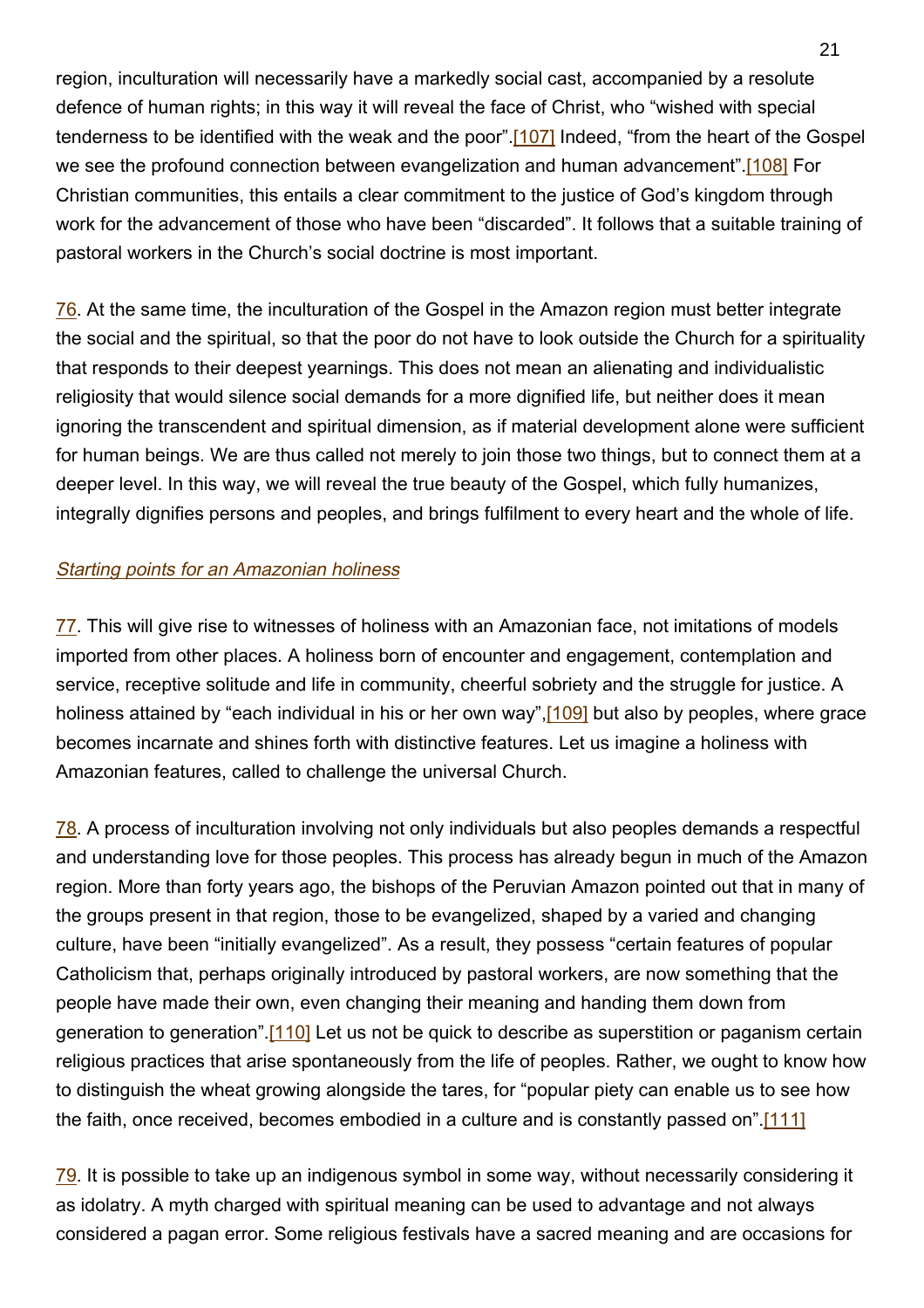gathering and fraternity, albeit in need of a gradual process of purification or maturation. A missionary of souls will try to discover the legitimate needs and concerns that seek an outlet in at times imperfect, partial or mistaken religious expressions, and will attempt to respond to them with an inculturated spirituality.

80. Such a spirituality will certainly be centred on the one God and Lord, while at the same time in contact with the daily needs of people who strive for a dignified life, who want to enjoy life's blessings, to find peace and harmony, to resolve family problems, to care for their illnesses, and to see their children grow up happy. The greatest danger would be to prevent them from encountering Christ by presenting him as an enemy of joy or as someone indifferent to human questions and difficulties.[112] Nowadays, it is essential to show that holiness takes nothing away from our "energy, vitality or joy".[113]

## The inculturation of the liturgy

81. The inculturation of Christian spirituality in the cultures of the original peoples can benefit in a particular way from the sacraments, since they unite the divine and the cosmic, grace and creation. In the Amazon region, the sacraments should not be viewed in discontinuity with creation. They "are a privileged way in which nature is taken up by God to become a means of mediating supernatural life".<sup>[114]</sup> They are the fulfillment of creation, in which nature is elevated to become a locus and instrument of grace, enabling us "to embrace the world on a different plane".[115]

82. In the Eucharist, God, "in the culmination of the mystery of the Incarnation, chose to reach our intimate depths through a fragment of matter". The Eucharist "joins heaven and earth; it embraces and penetrates all creation". [116] For this reason, it can be a "motivation for our concerns for the environment, directing us to be stewards of all creation".[117] In this sense, "encountering God does not mean fleeing from this world or turning our back on nature".<sup>[118]</sup> It means that we can take up into the liturgy many elements proper to the experience of indigenous peoples in their contact with nature, and respect native forms of expression in song, dance, rituals, gestures and symbols. The [Second Vatican Council](http://www.vatican.va/archive/hist_councils/ii_vatican_council/index.htm) called for this effort to inculturate the liturgy among indigenous peoples;<sup>[119]</sup> over fifty years have passed and we still have far to go along these lines.[120]

83. On Sunday, "Christian spirituality incorporates the value of relaxation and festivity. [Nowadays] we tend to demean contemplative rest as something unproductive and unnecessary, but this is to do away with the very thing which is most important about work: its meaning. We are called to include in our work a dimension of receptivity and gratuity".[121] Aboriginal peoples are familiar with this gratuity and this healthy contemplative leisure. Our celebrations should help them experience this in the Sunday liturgy and encounter the light of God's word and the Eucharist, which illumines our daily existence.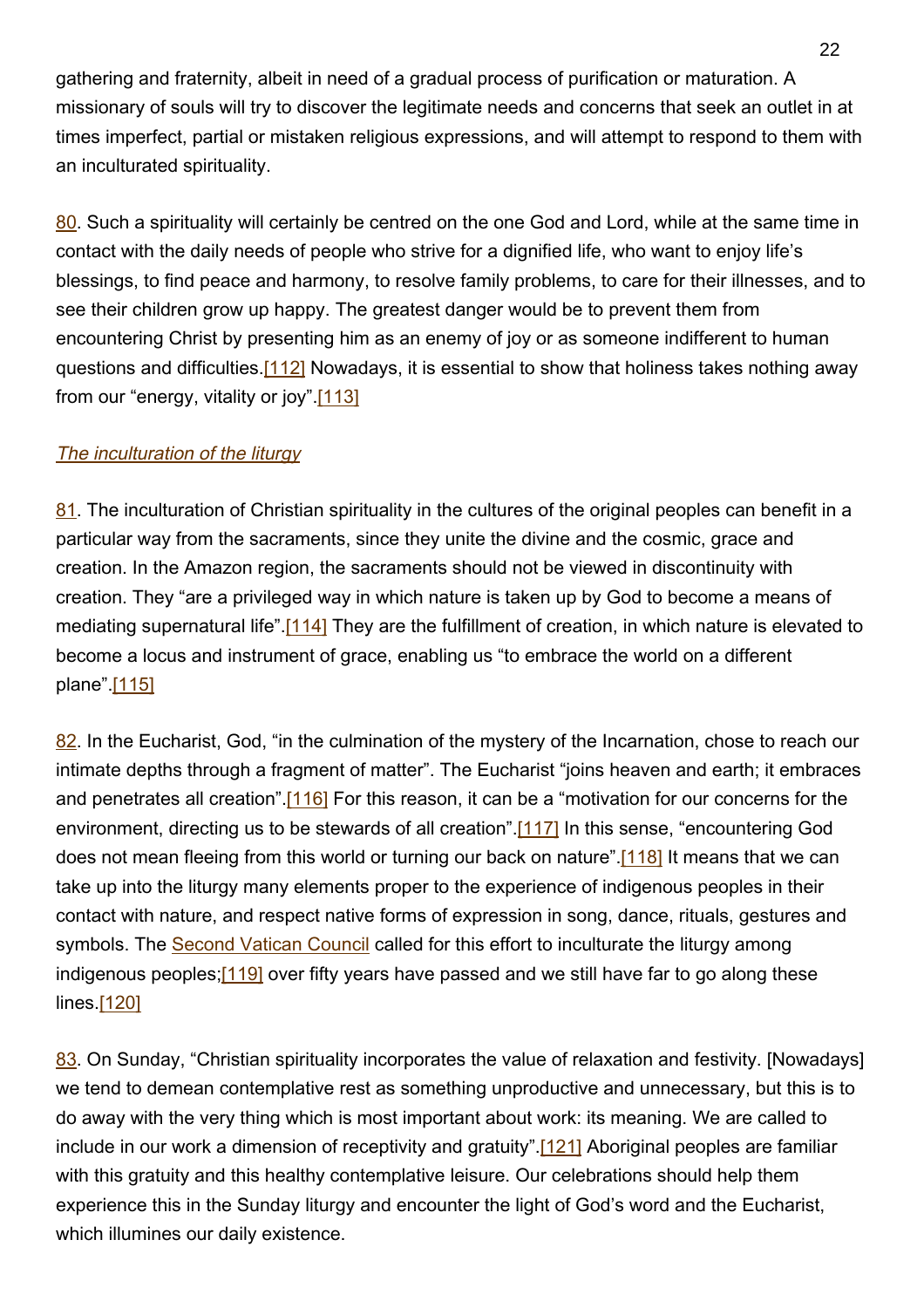84. The sacraments reveal and communicate the God who is close and who comes with mercy to heal and strengthen his children. Consequently, they should be accessible, especially for the poor, and must never be refused for financial reasons. Nor is there room, in the presence of the poor and forgotten of the Amazon region, for a discipline that excludes and turns people away, for in that way they end up being discarded by a Church that has become a toll-house. Rather, "in such difficult situations of need, the Church must be particularly concerned to offer understanding, comfort and acceptance, rather than imposing straightaway a set of rules that only lead people to feel judged and abandoned by the very Mother called to show them God's mercy".[122] For the Church, mercy can become a mere sentimental catchword unless it finds concrete expression in her pastoral outreach.[123]

## Inculturation of forms of ministry

85. Inculturation should also be increasingly reflected in an incarnate form of ecclesial organization and ministry. If we are to inculturate spirituality, holiness and the Gospel itself, how can we not consider an inculturation of the ways we structure and carry out ecclesial ministries? The pastoral presence of the Church in the Amazon region is uneven, due in part to the vast expanse of the territory, its many remote places, its broad cultural diversity, its grave social problems, and the preference of some peoples to live in isolation. We cannot remain unconcerned; a specific and courageous response is required of the Church.

86. Efforts need to be made to configure ministry in such a way that it is at the service of a more frequent celebration of the Eucharist, even in the remotest and most isolated communities. At Aparecida, all were asked to heed the lament of the many Amazonian communities "deprived of the Sunday Eucharist for long periods of time".[124] There is also a need for ministers who can understand Amazonian sensibilities and cultures from within.

87. The way of shaping priestly life and ministry is not monolithic; it develops distinctive traits in different parts of the world. This is why it is important to determine what is most specific to a priest, what cannot be delegated. The answer lies in the sacrament of Holy Orders, which configures him to Christ the priest. The first conclusion, then, is that the exclusive character received in Holy Orders qualifies the priest alone to preside at the Eucharist.[125] That is his particular, principal and non-delegable function. There are those who think that what distinguishes the priest is power, the fact that he is the highest authority in the community. Yet [Saint John Paul II](http://www.vatican.va/content/john-paul-ii/en.html) explained that, although the priesthood is considered "hierarchical", this function is not meant to be superior to the others, but rather is "totally ordered to the holiness of Christ's members" [126] When the priest is said to be a sign of "Christ the head", this refers principally to the fact that Christ is the source of all grace: he is the head of the Church because "he has the power of pouring out grace upon all the members of the Church".[127]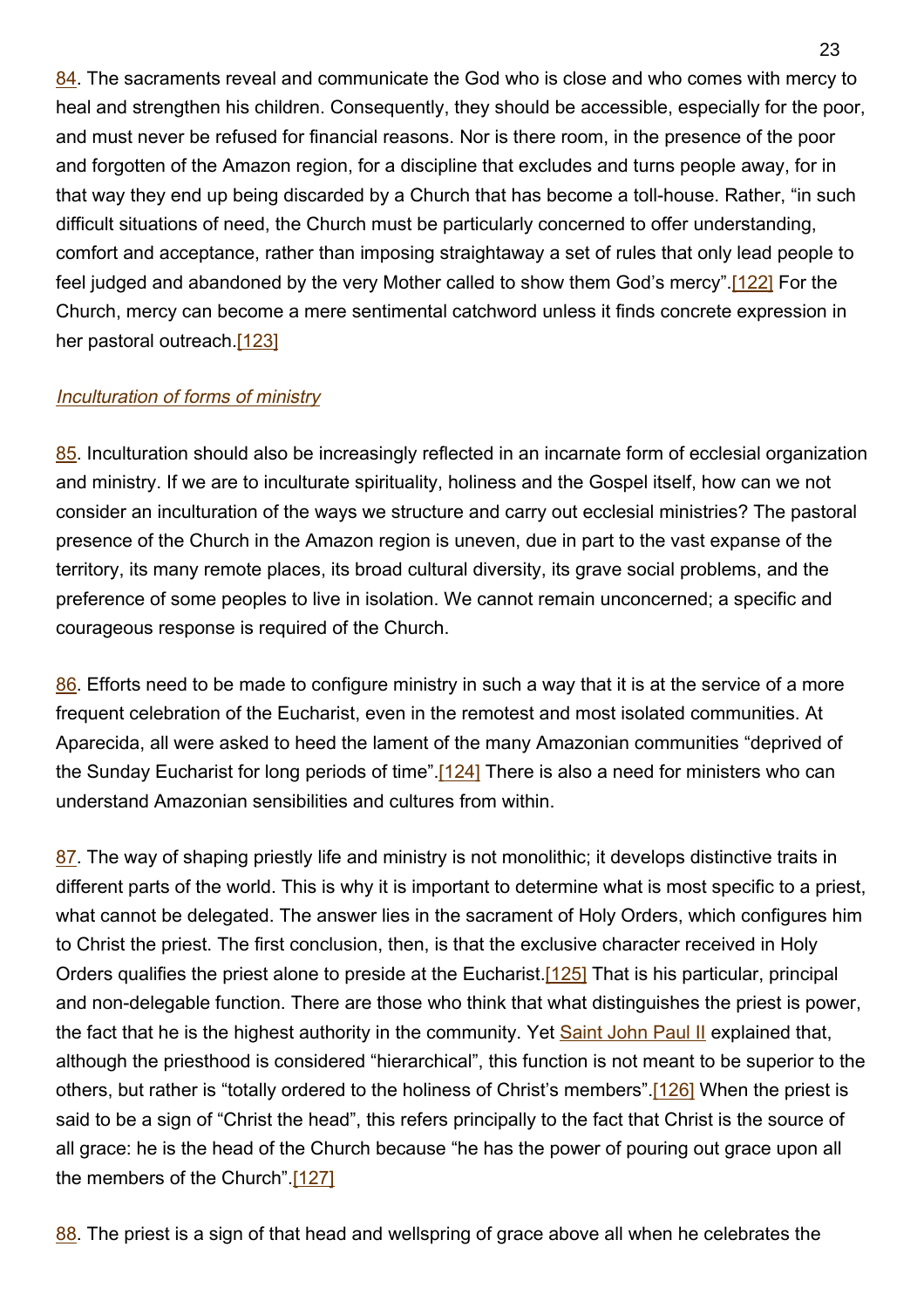Eucharist, the source and summit of the entire Christian life.[128] That is his great power, a power that can only be received in the sacrament of Holy Orders. For this reason, only the priest can say: "This is my body". There are other words too, that he alone can speak: "I absolve you from your sins". Because sacramental forgiveness is at the service of a worthy celebration of the Eucharist. These two sacraments lie at the heart of the priest's exclusive identity.[129]

89. In the specific circumstances of the Amazon region, particularly in its forests and more remote places, a way must be found to ensure this priestly ministry. The laity can proclaim God's word, teach, organize communities, celebrate certain sacraments, seek different ways to express popular devotion and develop the multitude of gifts that the Spirit pours out in their midst. But they need the celebration of the Eucharist because it "makes the Church".[130] We can even say that "no Christian community is built up which does not grow from and hinge on the celebration of the most holy Eucharist".[131] If we are truly convinced that this is the case, then every effort should be made to ensure that the Amazonian peoples do not lack this food of new life and the sacrament of forgiveness.

90. This urgent need leads me to urge all bishops, especially those in Latin America, not only to promote prayer for priestly vocations, but also to be more generous in encouraging those who display a missionary vocation to opt for the Amazon region. [132] At the same time, it is appropriate that the structure and content of both initial and ongoing priestly formation be thoroughly revised, so that priests can acquire the attitudes and abilities demanded by dialogue with Amazonian cultures. This formation must be preeminently pastoral and favour the development of priestly mercy.[133]

## Communities filled with life

91. The Eucharist is also the great sacrament that signifies and realizes the Church's unity.<sup>[134]</sup> It is celebrated "so that from being strangers, dispersed and indifferent to each another, we may become united, equals and friends". [135] The one who presides at the Eucharist must foster communion, which is not just any unity, but one that welcomes the abundant variety of gifts and charisms that the Spirit pours out upon the community.

92. The Eucharist, then, as source and summit, requires the development of that rich variety. Priests are necessary, but this does not mean that permanent deacons (of whom there should be many more in the Amazon region), religious women and lay persons cannot regularly assume important responsibilities for the growth of communities, and perform those functions ever more effectively with the aid of a suitable accompaniment.

93. Consequently, it is not simply a question of facilitating a greater presence of ordained ministers who can celebrate the Eucharist. That would be a very narrow aim, were we not also to strive to awaken new life in communities. We need to promote an encounter with God's word and growth in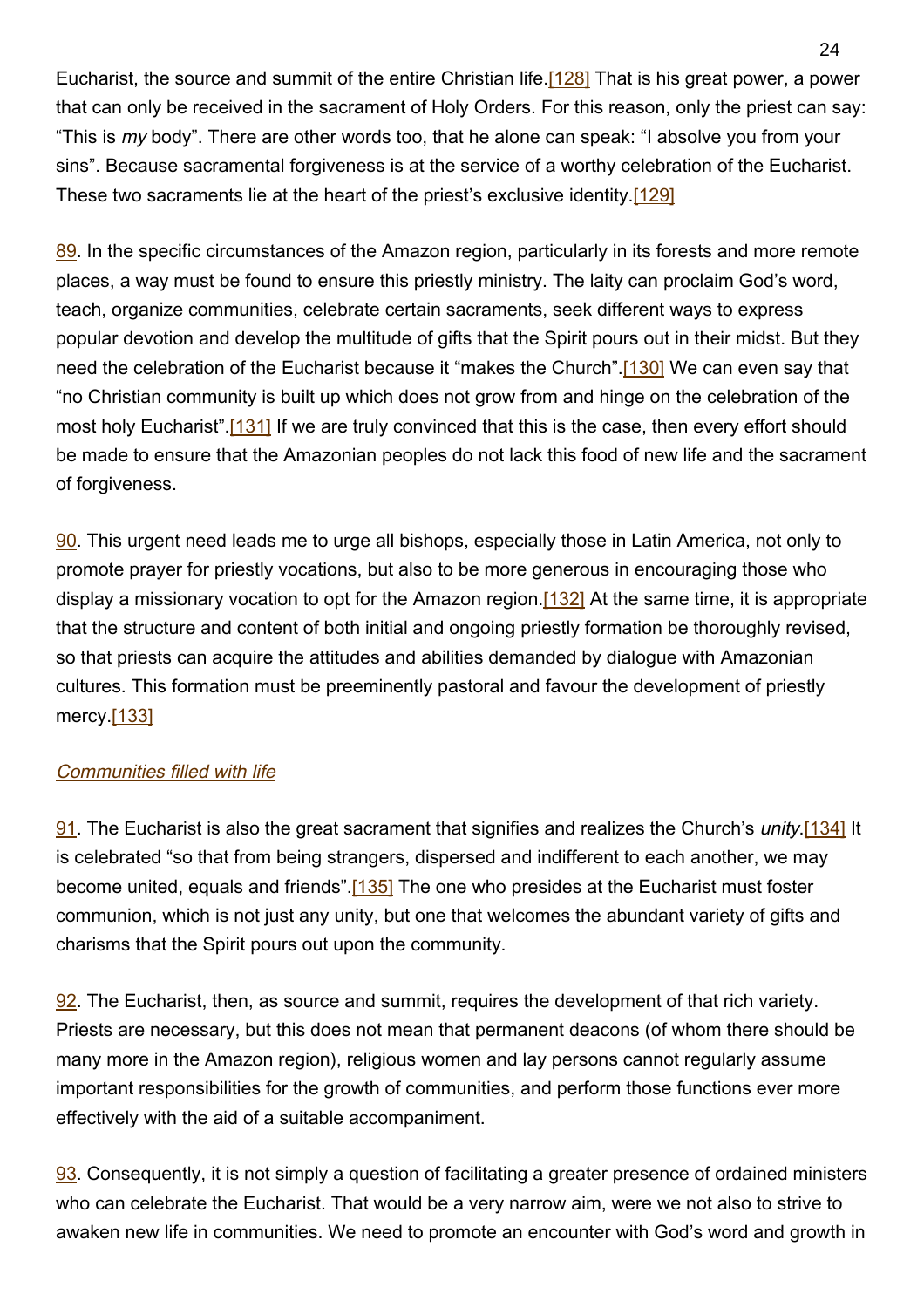holiness through various kinds of lay service that call for a process of education – biblical, doctrinal, spiritual and practical – and a variety of programmes of ongoing formation.

94. A Church of Amazonian features requires the stable presence of mature and lay leaders endowed with authority<sup>[136]</sup> and familiar with the languages, cultures, spiritual experience and communal way of life in the different places, but also open to the multiplicity of gifts that the Holy Spirit bestows on every one. For wherever there is a particular need, he has already poured out the charisms that can meet it. This requires the Church to be open to the Spirit's boldness, to trust in, and concretely to permit, the growth of a specific ecclesial culture that is distinctively lay. The challenges in the Amazon region demand of the Church a special effort to be present at every level, and this can only be possible through the vigorous, broad and active involvement of the laity.

95. Many consecrated persons have devoted their energies and a good part of their lives in service to the Kingdom of God in Amazonia. The consecrated life, as capable of dialogue, synthesis, incarnation and prophecy, has a special place in this diverse and harmonious configuration of the Church in the Amazon region. But it needs a new impetus to inculturation, one that would combine creativity, missionary boldness, sensitivity and the strength typical of community life.

96. Base communities, when able to combine the defence of social rights with missionary proclamation and spirituality, have been authentic experiences of synodality in the Church's journey of evangelization in the Amazon region. In many cases they "have helped form Christians committed to their faith, disciples and missionaries of the Lord, as is attested by the generous commitment of so many of their members, even to the point of shedding their blood".[137]

97. I encourage the growth of the collaborative efforts being made through the Pan Amazonian Ecclesial Network and other associations to implement the proposal of Aparecida to "establish a collaborative ministry among the local churches of the various South American countries in the Amazon basin, with differentiated priorities".[138] This applies particularly to relations between Churches located on the borders between nations.

98. Finally, I would note that we cannot always plan projects with stable communities in mind, because the Amazonian region sees a great deal of internal mobility, constant and frequently pendular migration; "the region has effectively become a migration corridor".[139] "Transhumancein the Amazon has not been well understood or sufficiently examined from the pastoral standpoint".[140] Consequently, thought should be given to itinerant missionary teams and "support provided for the presence and mobility of consecrated men and women closest to those who are most impoverished and excluded".[141] This is also a challenge for our urban communities, which ought to come up with creative and generous ways, especially on the outskirts, to be close and welcoming to families and young people who arrive from the interior.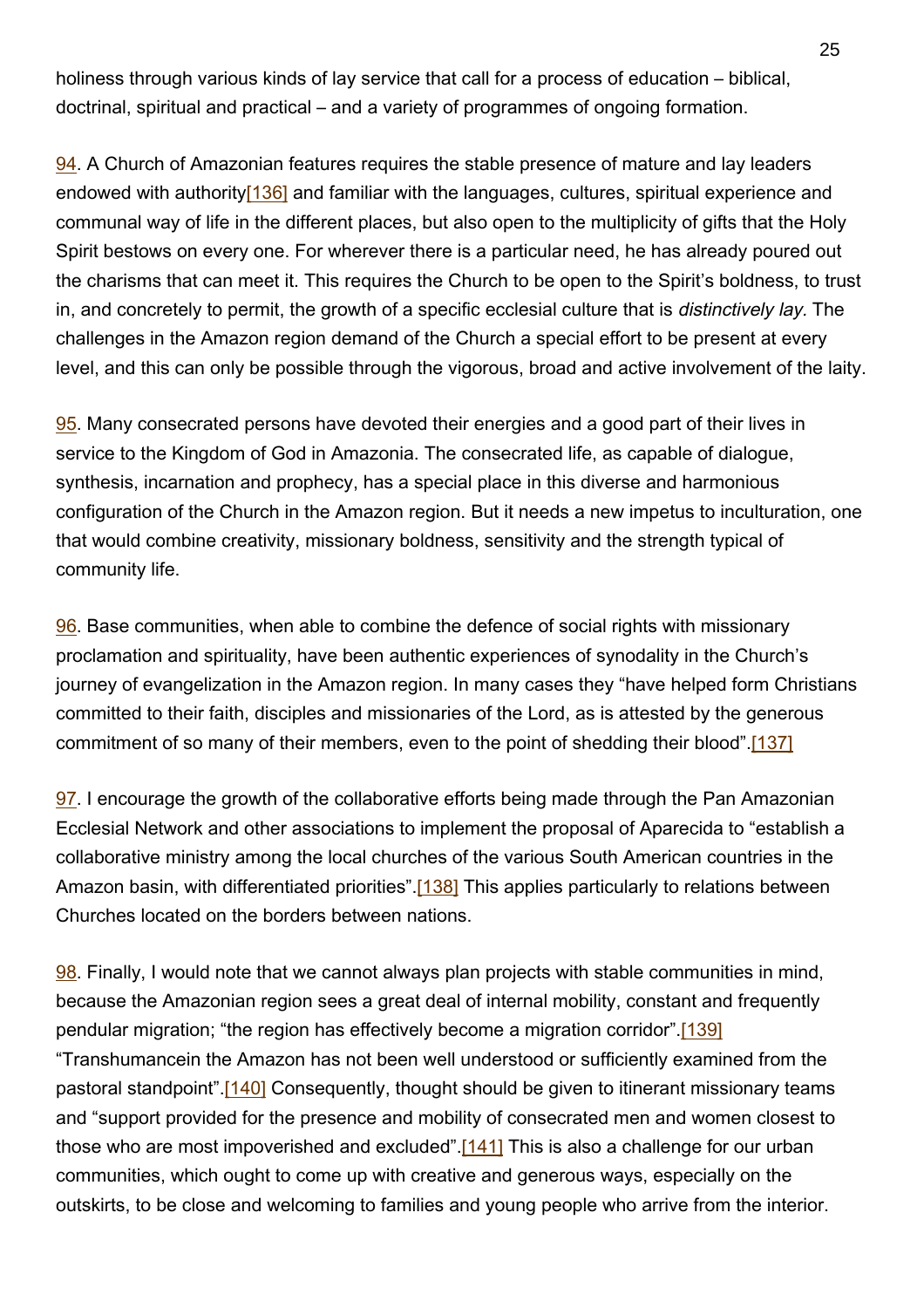#### The strength and gift of women

99. In the Amazon region, there are communities that have long preserved and handed on the faith even though no priest has come their way, even for decades. This could happen because of the presence of strong and generous women who, undoubtedly called and prompted by the Holy Spirit, baptized, catechized, prayed and acted as missionaries. For centuries, women have kept the Church alive in those places through their remarkable devotion and deep faith. Some of them, speaking at the Synod, moved us profoundly by their testimony.

100. This summons us to broaden our vision, lest we restrict our understanding of the Church to her functional structures. Such a reductionism would lead us to believe that women would be granted a greater status and participation in the Church only if they were admitted to Holy Orders. But that approach would in fact narrow our vision; it would lead us to clericalize women, diminish the great value of what they have already accomplished, and subtly make their indispensable contribution less effective.

101. Jesus Christ appears as the Spouse of the community that celebrates the Eucharist through the figure of a man who presides as a sign of the one Priest. This dialogue between the Spouse and his Bride, which arises in adoration and sanctifies the community, should not trap us in partial conceptions of power in the Church. The Lord chose to reveal his power and his love through two human faces: the face of his divine Son made man and the face of a creature, a woman, Mary. Women make their contribution to the Church in a way that is properly theirs, by making present the tender strength of Mary, the Mother. As a result, we do not limit ourselves to a functional approach, but enter instead into the inmost structure of the Church. In this way, we will fundamentally realize why, without women, the Church breaks down, and how many communities in the Amazon would have collapsed, had women not been there to sustain them, keep them together and care for them. This shows the kind of power that is typically theirs.

102. We must keep encouraging those simple and straightforward gifts that enabled women in the Amazon region to play so active a role in society, even though communities now face many new and unprecedented threats. The present situation requires us to encourage the emergence of other forms of service and charisms that are proper to women and responsive to the specific needs of the peoples of the Amazon region at this moment in history.

103. In a synodal Church, those women who in fact have a central part to play in Amazonian communities should have access to positions, including ecclesial services, that do not entail Holy Orders and that can better signify the role that is theirs. Here it should be noted that these services entail stability, public recognition and a commission from the bishop. This would also allow women to have a real and effective impact on the organization, the most important decisions and the direction of communities, while continuing to do so in a way that reflects their womanhood.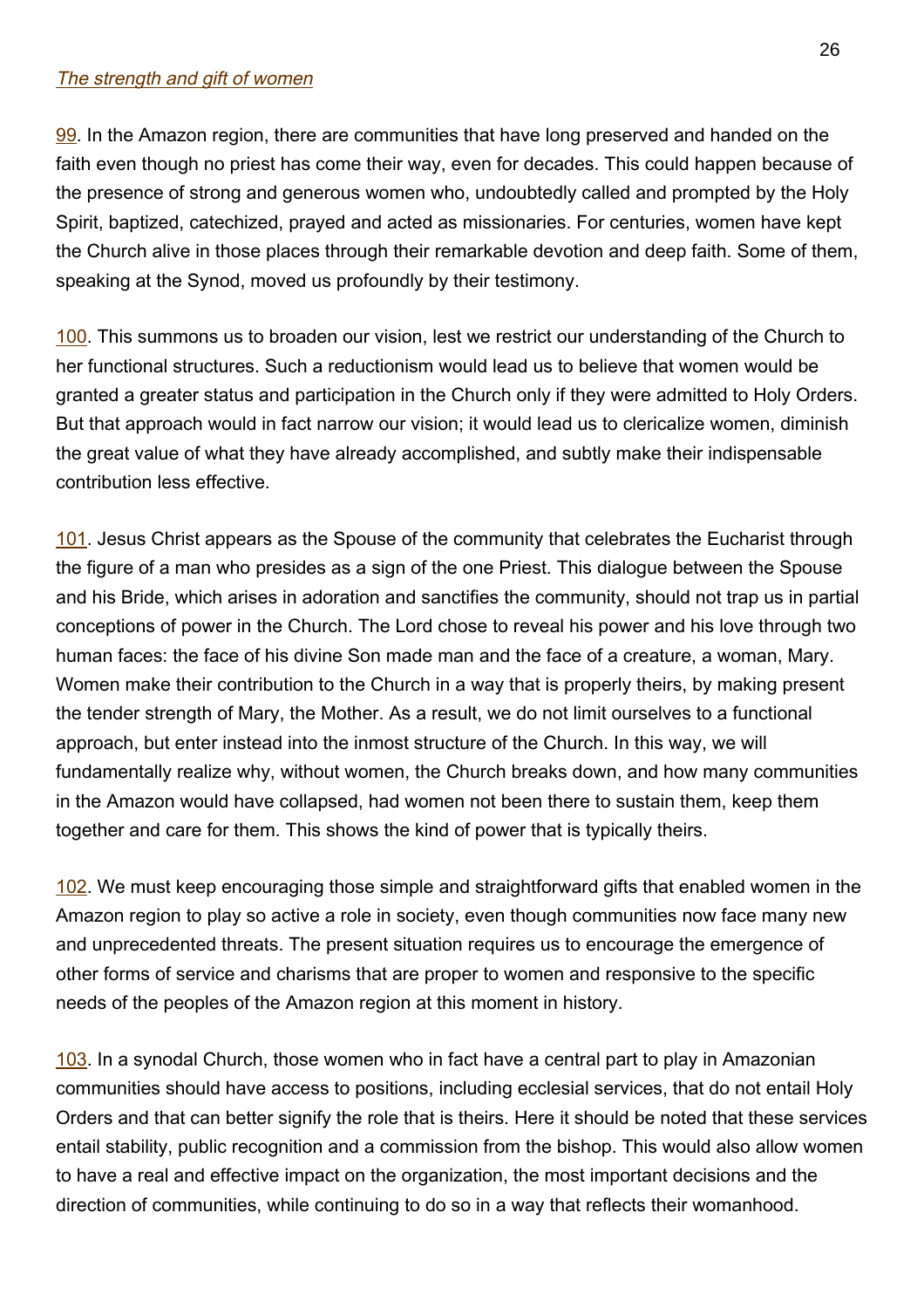#### Expanding horizons beyond conflicts

104. It often happens that in particular places pastoral workers envisage very different solutions to the problems they face, and consequently propose apparently opposed forms of ecclesial organization. When this occurs, it is probable that the real response to the challenges of evangelization lies in transcending the two approaches and finding other, better ways, perhaps not yet even imagined. Conflict is overcome at a higher level, where each group can join the other in a new reality, while remaining faithful to itself. Everything is resolved "on a higher plane and preserves what is valid and useful on both sides".[142] Otherwise, conflict traps us; "we lose our perspective, our horizons shrink and reality itself begins to fall apart".[143]

105. In no way does this mean relativizing problems, fleeing from them or letting things stay as they are. Authentic solutions are never found by dampening boldness, shirking concrete demands or assigning blame to others. On the contrary, solutions are found by "overflow", that is, by transcending the contraposition that limits our vision and recognizing a greater gift that God is offering. From that new gift, accepted with boldness and generosity, from that unexpected gift which awakens a new and greater creativity, there will pour forth as from an overflowing fountain the answers that contraposition did not allow us to see. In its earliest days, the Christian faith spread remarkably in accordance with this way of thinking, which enabled it, from its Jewish roots, to take shape in the Greco-Roman cultures, and in time to acquire distinctive forms. Similarly, in this historical moment, the Amazon region challenges us to transcend limited perspectives and "pragmatic" solutions mired in partial approaches, in order to seek paths of inculturation that are broader and bolder.

#### Ecumenical and interreligious coexistence

106. In an Amazonian region characterized by many religions, we believers need to find occasions to speak to one another and to act together for the common good and the promotion of the poor. This has nothing to do with watering down or concealing our deepest convictions when we encounter others who think differently than ourselves. If we believe that the Holy Spirit can work amid differences, then we will try to let ourselves be enriched by that insight, while embracing it from the core of our own convictions and our own identity. For the deeper, stronger and richer that identity is, the more we will be capable of enriching others with our own proper contribution.

107. We Catholics possess in sacred Scripture a treasure that other religions do not accept, even though at times they may read it with interest and even esteem some of its teachings. We attempt to do something similar with the sacred texts of other religions and religious communities, which contain "precepts and doctrines that... often reflect a ray of that truth which enlightens all men and women".[144] We also possess a great treasure in the seven sacraments, which some Christian communities do not acceptin their totality or in the same sense. At the same time that we believe firmly in Jesus as the sole Redeemer of the world, we cultivate a deep devotion to his Mother.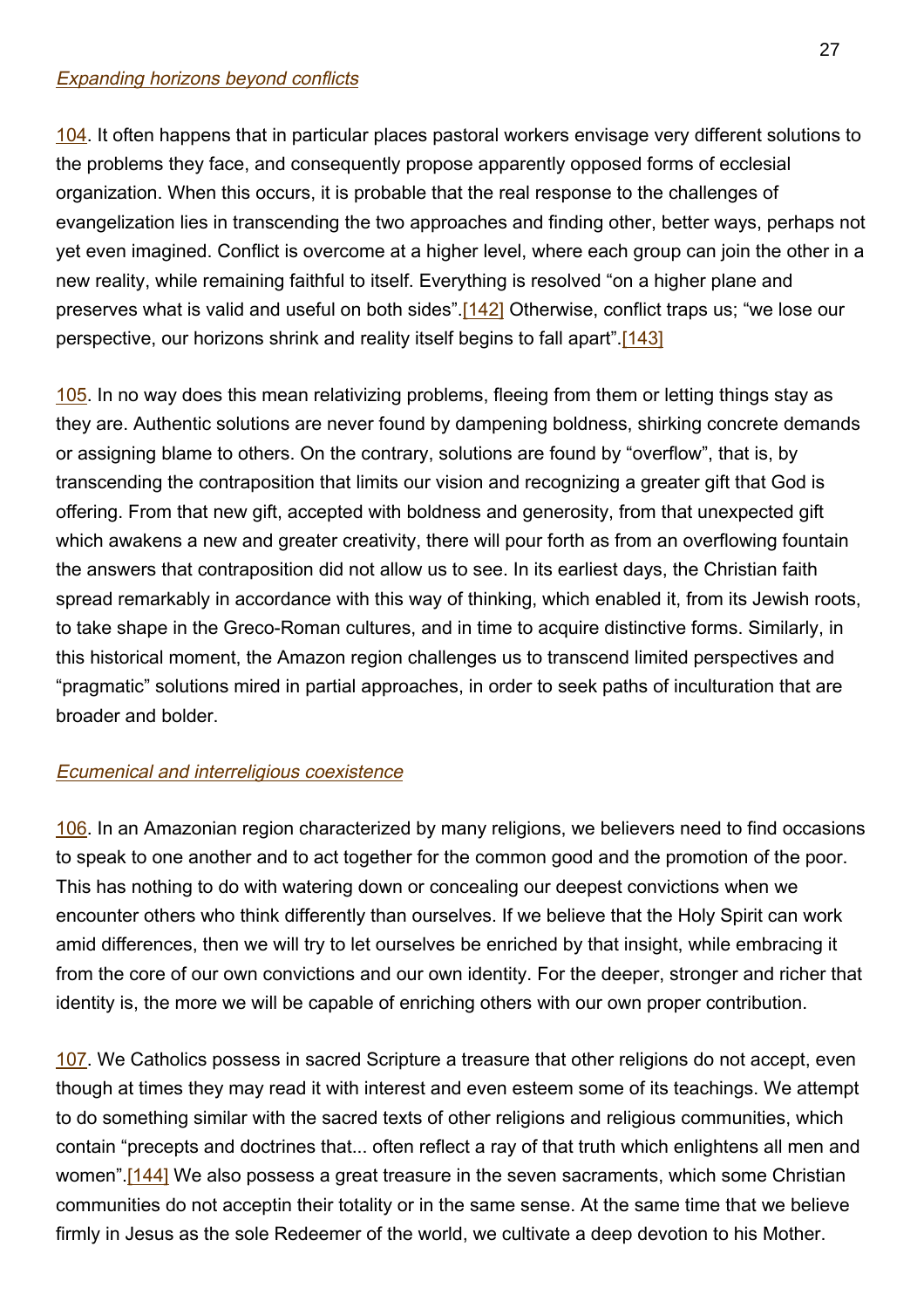Even though we know that this is not the case with all Christian confessions, we feel it our duty to share with the Amazon region the treasure of that warm, maternal love which we ourselves have received. In fact, I will conclude this Exhortation with a few words addressed to Mary.

108. None of this needs to create enmity between us. In a true spirit of dialogue, we grow in our ability to grasp the significance of what others say and do, even if we cannot accept it as our own conviction. In this way, it becomes possible to be frank and open about our beliefs, while continuing to discuss, to seek points of contact, and above all, to work and struggle together for the good of the Amazon region. The strength of what unites all of us as Christians is supremely important. We can be so attentive to what divides us that at times we no longer appreciate or value what unites us. And what unites us is what lets us remain in this world without being swallowed up by its immanence, its spiritual emptiness, its complacent selfishness, its consumerist and self-destructive individualism.

109. All of us, as Christians, are united by faith in God, the Father who gives us life and loves us so greatly. We are united by faith in Jesus Christ, the one Saviour, who set us free by his precious blood and his glorious resurrection. We are united by our desire for his word that guides our steps. We are united by the fire of the Spirit, who sends us forth on mission. We are united by the new commandment that Jesus left us, by the pursuit of the civilization of love and by passion for the kingdom that the Lord calls us to build with him. We are united by the struggle for peace and justice. We are united by the conviction that not everything ends with this life, but that we are called to the heavenly banquet, where God will wipe away every tear and take up all that we did for those who suffer.

110. All this unites us. How can we not struggle together? How can we not pray and work together, side by side, to defend the poor of the Amazon region, to show the sacred countenance of the Lord, and to care for his work of creation?

## **CONCLUSION** MOTHER OF THE AMAZON REGION

111. After sharing a few of my dreams, I encourage everyone to advance along concrete paths that can allow the reality of the Amazon region to be transformed and set free from the evils that beset it. Let us now lift our gaze to Mary. The Mother whom Christ gave us is also the one Mother of all, who reveals herself in the Amazon region in distinct ways. We know that "the indigenous peoples have a vital encounter with Jesus Christ in many ways; but the path of Mary has contributed greatly to this encounter".[145] Faced with the marvel of the Amazon region, which we discovered ever more fully during the preparation and celebration of the Synod, I consider it best to conclude this Exhortation by turning to her: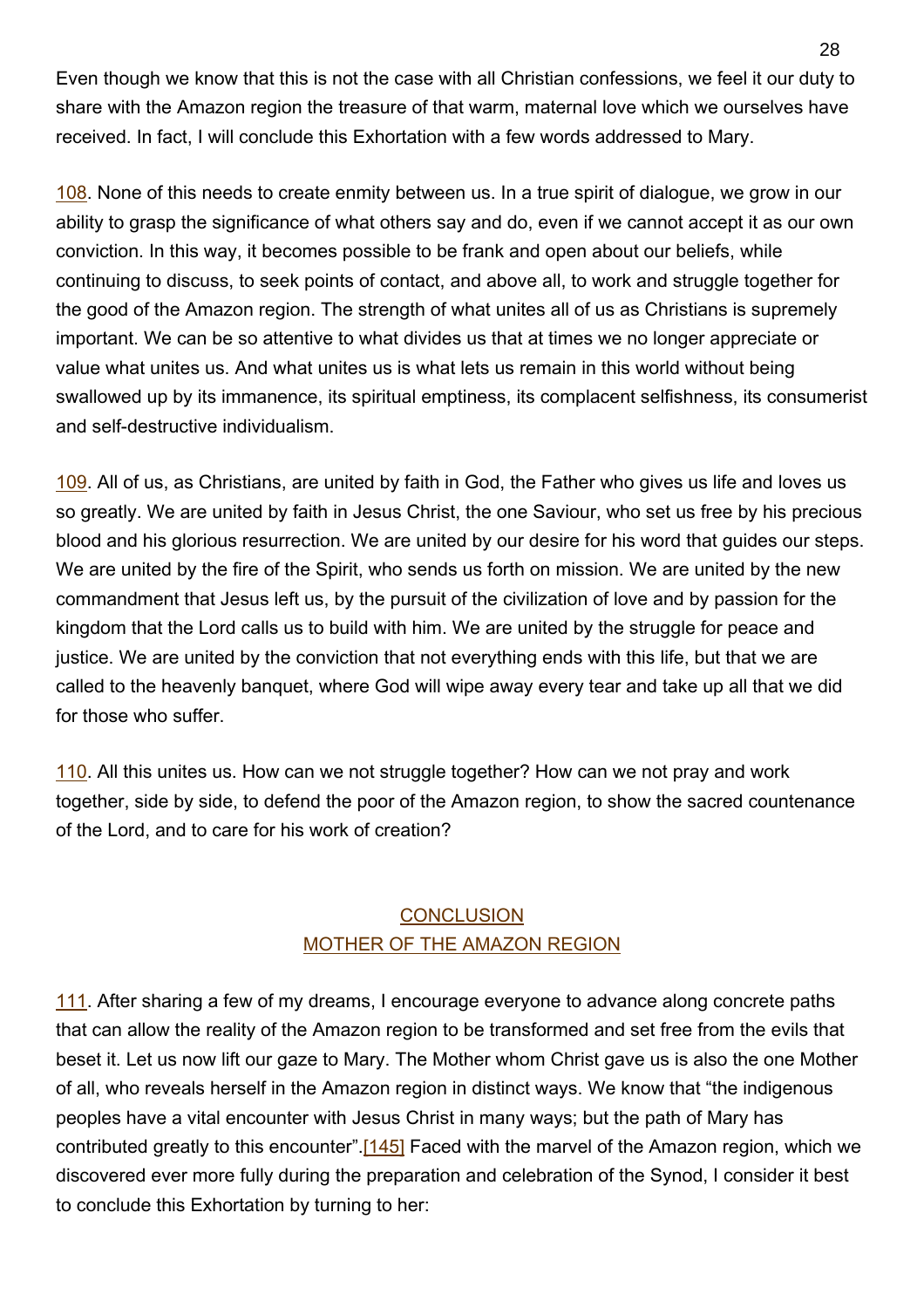Mother of life, in your maternal womb Jesus took flesh,

the Lord of all that exists. Risen, he transfigured you by his light and made you the Queen of all creation. For that reason, we ask you, Mary, to reign in the beating heart of Amazonia.

Show yourself the Mother of all creatures, in the beauty of the flowers, the rivers, the great river that courses through it and all the life pulsing in its forests. Tenderly care for this explosion of beauty.

Ask Jesus to pour out all his love on the men and women who dwell there, that they may know how to appreciate and care for it.

Bring your Son to birth in their hearts, so that he can shine forth in the Amazon region, in its peoples and in its cultures, by the light of his word, by his consoling love, by his message of fraternity and justice.

And at every Eucharist, may all this awe and wonder be lifted up to the glory of the Father.

Mother, look upon the poor of the Amazon region, for their home is being destroyed by petty interests. How much pain and misery, how much neglect and abuse there is in this blessed land overflowing with life!

Touch the hearts of the powerful, for, even though we sense that the hour is late, you call us to save what is still alive.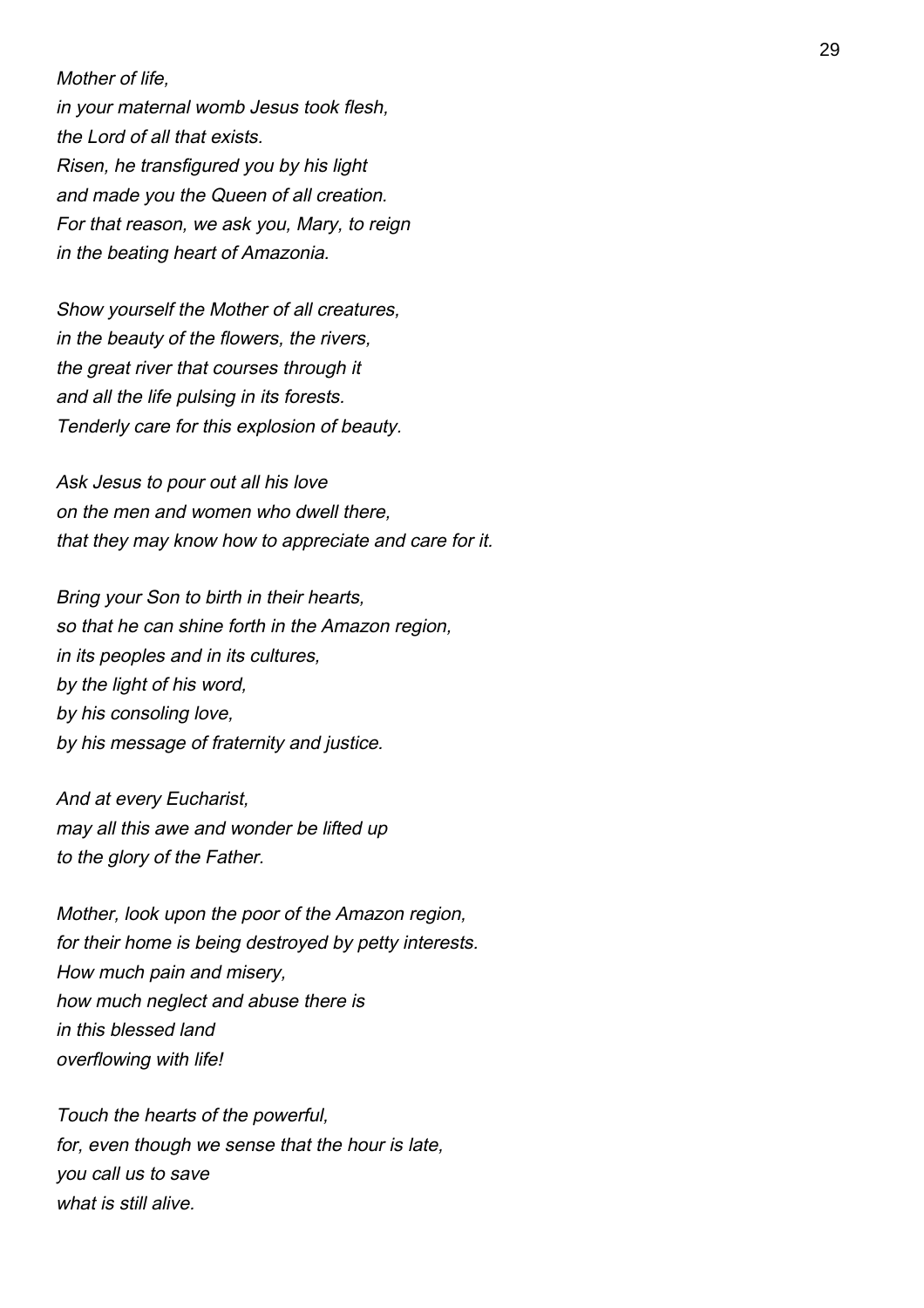Mother whose heart is pierced, who yourself suffer in your mistreated sons and daughters, and in the wounds inflicted on nature, reign in the Amazon, together with your Son. Reign so that no one else can claim lordship over the handiwork of God.

We trust in you, Mother of life. Do not abandon us in this dark hour.

Amen.

Given in Rome, at the Cathedral of Saint John Lateran, on 2 February, the Feast of the Presentation of the Lord, in the year 2020, the seventh of my Pontificate.

#### **FRANCISCUS**

[1] Encyclical Letter *[Laudato Si'](http://www.vatican.va/content/francesco/en/encyclicals/documents/papa-francesco_20150524_enciclica-laudato-si.html)* (24 May 2015), 49: AAS 107 (2015), 866.

[2] *[Instrumentum Laboris](http://www.sinodoamazonico.va/content/sinodoamazonico/en/documents/pan-amazon-synod--the-working-document-for-the-synod-of-bishops.html)*, 45.

[3] ANA VARELA TAFUR, "Timareo", in Lo que no veo en visiones, Lima, 1992.

[4] JORGE VEGA MÁRQUEZ, "Amazonia solitária", in Poesía obrera, Cobija-Pando-Bolivia, 2009, 39.

[5] RED ECLESIAL PANAMAZÓNICA (REPAM), Brazil, Síntesis del aporte al Sínodo, 120; cf. [Instrumentum Laboris](http://www.sinodoamazonico.va/content/sinodoamazonico/en/documents/pan-amazon-synod--the-working-document-for-the-synod-of-bishops.html), 45.

[6] [Address to Young People](http://www.vatican.va/content/benedict-xvi/en/speeches/2007/may/documents/hf_ben-xvi_spe_20070510_youth-brazil.html), São Paulo, Brazil (10 May 2007), 2.

[7] Cf. ALBERTO C. ARAÚJO, "Imaginario amazónico", in Amazonia real: amazoniareal.com.br (29 January 2014).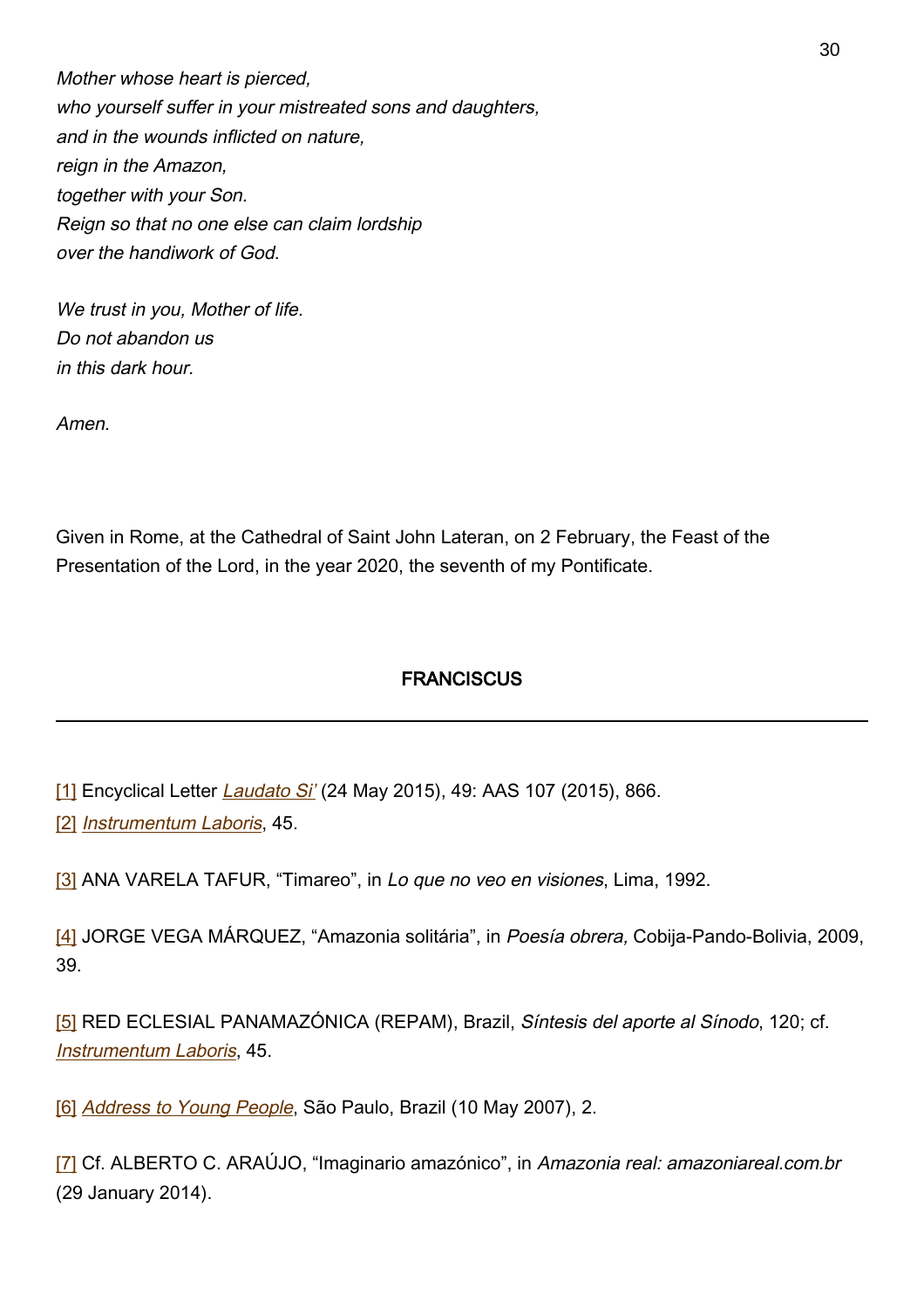[8] SAINT PAUL VI, Encyclical Letter *[Populorum Progressio](http://www.vatican.va/content/paul-vi/en/encyclicals/documents/hf_p-vi_enc_26031967_populorum.html)* (26 March 1967), 57: AAS 59 (1967), 285.

[9] SAINT JOHN PAUL II, [Address to the Pontifical Academy of Social Sciences](http://www.vatican.va/content/john-paul-ii/en/speeches/2001/april/documents/hf_jp-ii_spe_20010427_pc-social-sciences.html) (27 April 2001), 4: AAS 93 (2001), 600.

[10] Cf. *[Instrumentum Laboris](http://www.sinodoamazonico.va/content/sinodoamazonico/en/documents/pan-amazon-synod--the-working-document-for-the-synod-of-bishops.html)*, 41.

[11] FIFTH GENERAL CONFERENCE OF THE LATIN AMERICAN AND CARIBBEAN BISHOPS, Aparecida Document (29 June 2007), 473.

[12] RAMÓN IRIBERTEGUI, Amazonas: El hombre y el caucho, ed. Vicariato Apostólico de Puerto Ayacucho-Venezuela, Monografía n. 4, Caracas, 1987, 307ff.

[13] Cf. "AMARÍLIS TUPIASSÚ, "Amazônia, das travessias lusitanas à literatura de até agora", in Estudos Avançados vol. 19, n. 53, São Paulo (Jan./Apr. 2005): "In effect, after the end of the first colonization, the Amazon region continued to be an area subject to age-old greed, now under new rhetorical guises… on the part of "civilizing" agents who did not even need to be personified in order to generate and multiply the new faces of the old decimation, now through a slow death".

[14] BISHOPS OF THE BRAZILIAN AMAZON REGION, Carta al Pueblo de Dios, Santarem-Brazil (6 July 2012).

[15] SAINT JOHN PAUL II, *[Message for the 1998 World Day of Peace](http://www.vatican.va/content/john-paul-ii/en/messages/peace/documents/hf_jp-ii_mes_08121997_xxxi-world-day-for-peace.html)*, 3: AAS 90 (1998), 150.

[16] THIRD GENERAL CONFERENCE OF THE LATIN AMERICAN AND CARIBBEAN BISHOPS, Puebla Document (23 March 1979), 6.

[17] *[Instrumentum Laboris](http://www.sinodoamazonico.va/content/sinodoamazonico/en/documents/pan-amazon-synod--the-working-document-for-the-synod-of-bishops.html)*, 6. [Pope Paul III,](http://www.vatican.va/content/vatican/en/holy-father/paolo-iii.html) in his the Brief Veritas Ipsa (2 June 1537), condemned racist theses and recognized that the native peoples, whether Christian or not, possess the dignity of the human person, enjoy the right to their possessions and may not be reduced to slavery. The Pope declared: "as truly men … are by no means to be deprived of their liberty or the possession of their property, even though they be outside the faith of Jesus Christ". This magisterial teaching was reaffirmed by Popes **[GREGORY XIV](http://www.vatican.va/content/vatican/en/holy-father/gregorio-xiv.html)**, Bull Cum Sicuti (28 April 1591); [URBAN VIII,](http://www.vatican.va/content/vatican/en/holy-father/urbano-viii.html) Bull Commissum Nobis (22 April 1639); [BENEDICT XIV](http://www.vatican.va/content/benedictus-xiv/en.html), Bull Immensa Pastorum Principis to the Bishops of Brazil (20 December 1741); [GREGORY XVI,](http://www.vatican.va/content/gregorius-xvi/it.html) Brief In Supremo (3 December 1839); [LEO XIII](http://w2.vatican.va/content/leo-xiii/en.html), [Epistle to the Bishops of Brazil on Slavery](http://w2.vatican.va/content/leo-xiii/la/letters/documents/hf_l-xiii_let_18880505_in-plurimis.html) (15 May 1888); and SAINT JOHN PAUL II, Message to the Indigenous People of America, Santo Domingo (12 October 1992), 2: Insegnamenti 15/2 (1982), 346.

[18] FREDERICO BENÍCIO DE SOUSA COSTA, Pastoral Letter (1909). Ed. Imprenta del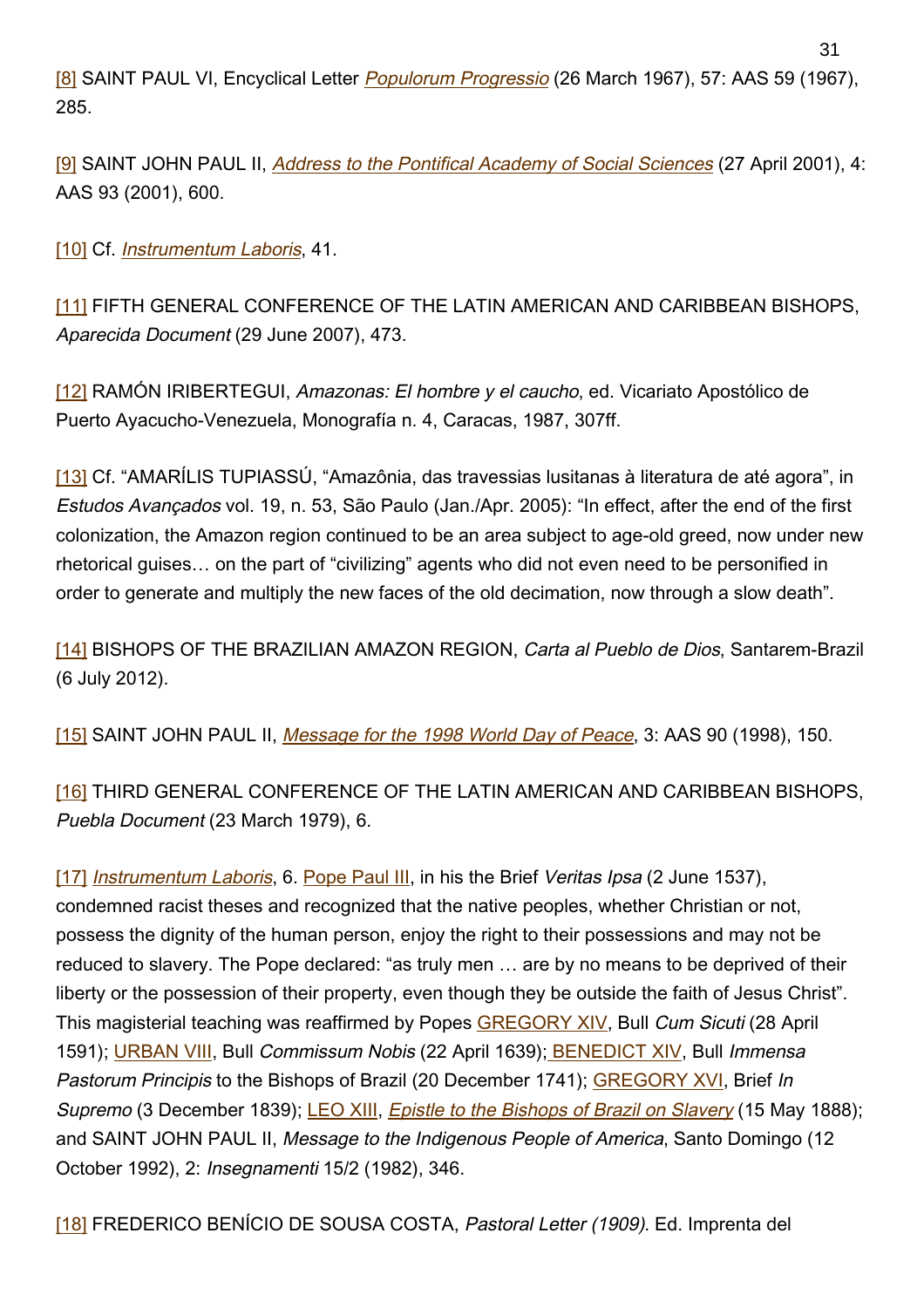gobierno del estado de Amazonas, Manaus, 1994, 83.

[19] *[Instrumentum Laboris](http://www.sinodoamazonico.va/content/sinodoamazonico/en/documents/pan-amazon-synod--the-working-document-for-the-synod-of-bishops.html)*, 7.

[20] [Address at the Second World Meeting of Popular Movements](http://www.vatican.va/content/francesco/en/speeches/2015/july/documents/papa-francesco_20150709_bolivia-movimenti-popolari.html), Santa Cruz de la Sierra-Bolivia (9 July 2015).

[21] [Address at the Meeting with Indigenous People of Amazonia](http://www.vatican.va/content/francesco/en/speeches/2018/january/documents/papa-francesco_20180119_peru-puertomaldonado-popoliamazzonia.html), Puerto Maldonado-Peru (19 January 2018): AAS 110 (2018), 300.

[22] *[Instrumentum Laboris](http://www.sinodoamazonico.va/content/sinodoamazonico/en/documents/pan-amazon-synod--the-working-document-for-the-synod-of-bishops.html)*, 24.

[23] YANA LUCILA LEMA, Tamyahuan Shamakupani (Con la lluvia estoy viviendo), 1, at http://siwarmayu.com/es/yana-lucila-lema-6-poemas-de-tamyawan-shamukupani-con-la-lluviaestoy-viviendo.

[24] BISHOPS' CONFERENCE OF ECUADOR, Cuidemos nuestro planeta (20 April 2012), 3.

[25] No. 142: AAS 107 (2015), 904-905.

[26] No. 82.

[27] Ibid., 83.

[28] Apostolic Exhortation *[Evangelii Gaudium](http://www.vatican.va/content/francesco/en/apost_exhortations/documents/papa-francesco_esortazione-ap_20131124_evangelii-gaudium.html#IV.Social_dialogue_as_a_contribution_to_peace)* (24 November 2013), 239: AAS 105 (2013), 1116.

[29] [Ibid.](http://www.vatican.va/content/francesco/en/apost_exhortations/documents/papa-francesco_esortazione-ap_20131124_evangelii-gaudium.html#III.The_common_good_and_peace_in_society), 218: AAS 105 (2013), 1110.

[30] [Ibid.](http://www.vatican.va/content/francesco/en/apost_exhortations/documents/papa-francesco_esortazione-ap_20131124_evangelii-gaudium.html#III.The_common_good_and_peace_in_society)

[31] Cf. [Instrumentum Laboris](http://www.sinodoamazonico.va/content/sinodoamazonico/en/documents/pan-amazon-synod--the-working-document-for-the-synod-of-bishops.html), 57.

[32] Cf. EVARISTO EDUARDO DE MIRANDA, Quando o Amazonas corria para o Pacifico, Petrópolis, 2007, 83-93.

[33] JUAN CARLOS GALEANO, "Paisajes", in Amazonia y otros poemas, ed. Universidad Externado de Colombia, Bogotá, 2011, 31.

[34] JAVIER YGLESIAS, "Llamado", in Revista peruana de literatura, n. 6 (June 2007), 31.

[35] Encyclical Letter *[Laudato Si'](http://www.vatican.va/content/francesco/en/encyclicals/documents/papa-francesco_20150524_enciclica-laudato-si.html#144)* (24 May 2015), 144: AAS 107 (2015) 905.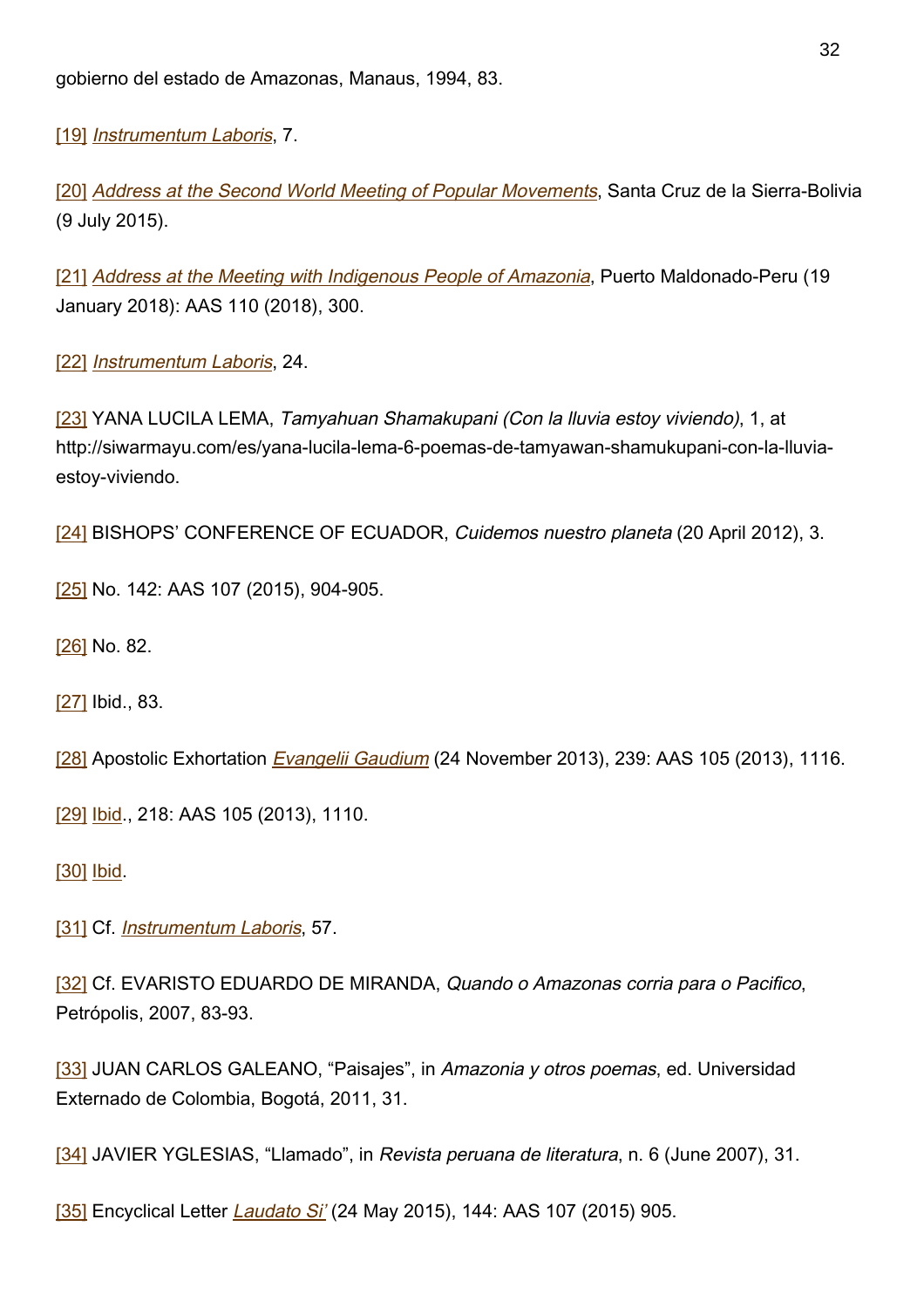[36] Post-Synodal Apostolic Exhortation [Christus Vivit](http://www.vatican.va/content/francesco/en/apost_exhortations/documents/papa-francesco_esortazione-ap_20190325_christus-vivit.html#186) (25 March 2019), 186.

[37] [Ibid.](http://www.vatican.va/content/francesco/en/apost_exhortations/documents/papa-francesco_esortazione-ap_20190325_christus-vivit.html#200), 200.

[38] [Videomessage for the World Indigenous Youth Gathering](http://www.vatican.va/content/francesco/en/messages/pont-messages/2019/documents/papa-francesco_20190118_videomessaggio-gioventuindigena-gmg.html), Soloy-Panama (18 January 2019).

[39] MARIO VARGAS LLOSA, Prologue to El Hablador, Madrid (8 October 2007).

[40] Post-Synodal Apostolic Exhortation *[Christus Vivit](http://www.vatican.va/content/francesco/en/apost_exhortations/documents/papa-francesco_esortazione-ap_20190325_christus-vivit.html#195)* (25 March 2019), 195.

[41] SAINT JOHN PAUL II, Encyclical Letter *[Centesimus Annus](http://www.vatican.va/content/john-paul-ii/en/encyclicals/documents/hf_jp-ii_enc_01051991_centesimus-annus.html)* (1 May 1991), 50: AAS 83 (1991), 856.

[42] FIFTH GENERAL CONFERENCE OF THE LATIN AMERICAN AND CARIBBEAN BISHOPS, Aparecida Document (29 June 2007), 97.

[43] [Address at the Meeting with Indigenous People of Amazonia](http://www.vatican.va/content/francesco/en/speeches/2018/january/documents/papa-francesco_20180119_peru-puertomaldonado-popoliamazzonia.html), Puerto Maldonado-Peru (19 January 2018): AAS 110 (2018), 301.

[44] *[Instrumentum Laboris](http://www.sinodoamazonico.va/content/sinodoamazonico/en/documents/pan-amazon-synod--the-working-document-for-the-synod-of-bishops.html)*, 123, e.

[45] Encyclical Letter *[Laudato Si'](http://www.vatican.va/content/francesco/en/encyclicals/documents/papa-francesco_20150524_enciclica-laudato-si.html#144)* (24 May 2015), 144: AAS 107 (2015), 906.

[46] Cf. BENEDICT XVI, Encyclical L[e](http://www.vatican.va/content/benedict-xvi/en/encyclicals/documents/hf_ben-xvi_enc_20090629_caritas-in-veritate.html)tter *Caritas in veritate* (29 June 2009), 51: AAS 101 (2009), 687: "Nature, especially in our time, is so integrated into the dynamics of society and culture that by now it hardly constitutes an independent variable. Desertification and the decline in productivity in some agricultural areas are also the result of impoverishment and underdevelopment among their inhabitants".

[47] [Message for the 2007 World Day of Peace](http://www.vatican.va/content/benedict-xvi/en/messages/peace/documents/hf_ben-xvi_mes_20061208_xl-world-day-peace.html), 8: Insegnamenti, II/2 (2006), 776.

[48] Encyclical Letter *[Laudato Si'](http://www.vatican.va/content/francesco/en/encyclicals/documents/papa-francesco_20150524_enciclica-laudato-si.html)* (24 May 2015), [16,](http://www.vatican.va/content/francesco/en/encyclicals/documents/papa-francesco_20150524_enciclica-laudato-si.html#16) [91,](http://www.vatican.va/content/francesco/en/encyclicals/documents/papa-francesco_20150524_enciclica-laudato-si.html#91) [117](http://www.vatican.va/content/francesco/en/encyclicals/documents/papa-francesco_20150524_enciclica-laudato-si.html#117), [138,](http://www.vatican.va/content/francesco/en/encyclicals/documents/papa-francesco_20150524_enciclica-laudato-si.html#138) [240:](http://www.vatican.va/content/francesco/en/encyclicals/documents/papa-francesco_20150524_enciclica-laudato-si.html#240) AAS 107 (2015), 854, 884, 894, 903, 941.

[49] Document Bolivia: informe país. Consulta pre sinodal, 2019, p. 36; cf. [Instrumentum Laboris](http://www.sinodoamazonico.va/content/sinodoamazonico/en/documents/pan-amazon-synod--the-working-document-for-the-synod-of-bishops.html), 23.

[50] [Instrumentum Laboris](http://www.sinodoamazonico.va/content/sinodoamazonico/en/documents/pan-amazon-synod--the-working-document-for-the-synod-of-bishops.html), 26.

[51] Encyclical Letter *[Laudato Si'](http://www.vatican.va/content/francesco/en/encyclicals/documents/papa-francesco_20150524_enciclica-laudato-si.html#146)* (24 May 2015), 146: AAS 107 (2015), 906.

[52] Documento con aportes al Sínodo de la Diócesis de San José del Guaviare y de la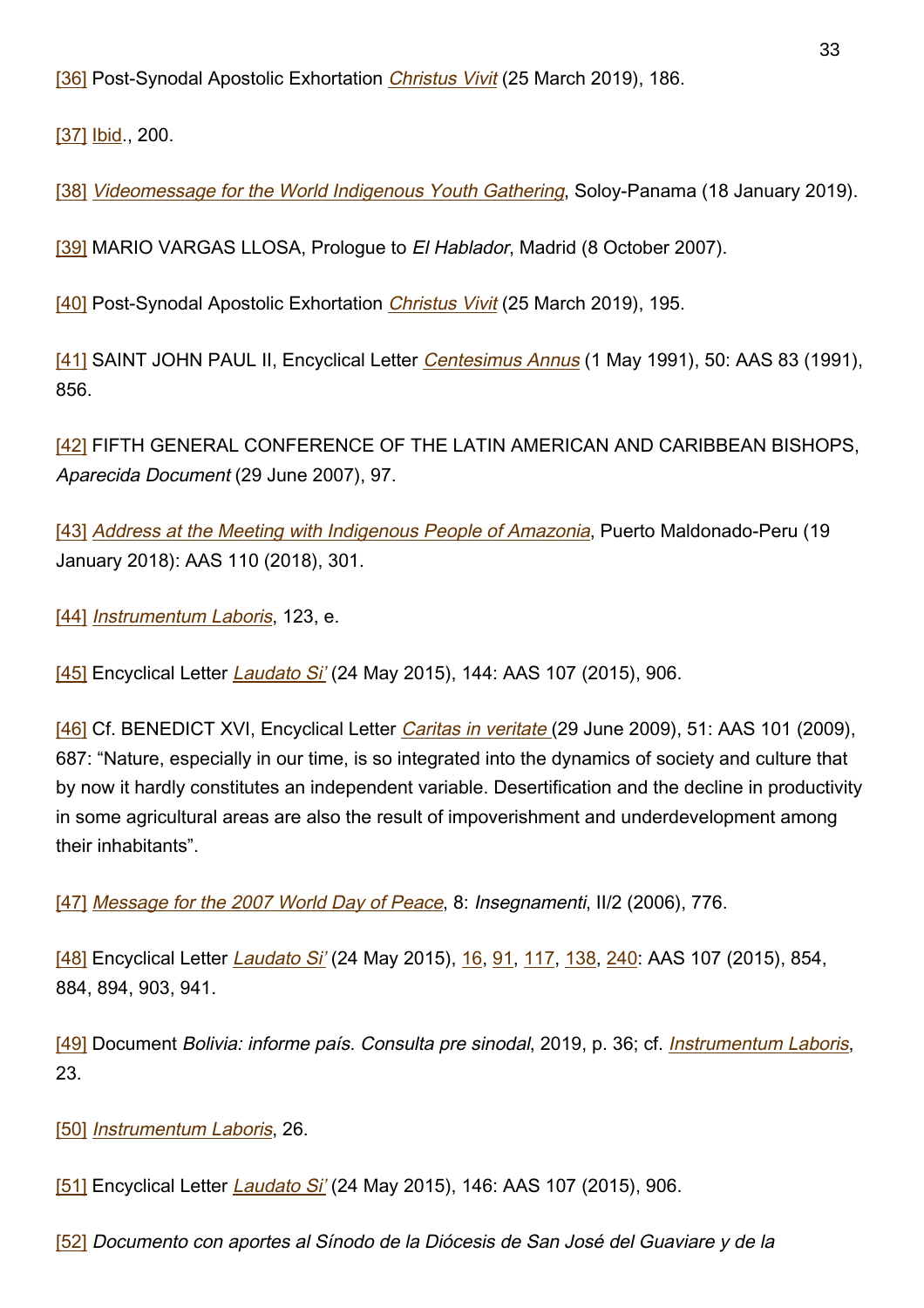Arquidiócesis de Villavicencio y Granada (Colombia); cf. [Instrumentum Laboris](http://www.sinodoamazonico.va/content/sinodoamazonico/en/documents/pan-amazon-synod--the-working-document-for-the-synod-of-bishops.html), 17.

[53] EUCLIDES DA CUNHA, Los Sertones (Os Sertões), Buenos Aires (1946), 65-66.

[54] PABLO NERUDA, "Amazonas" in Canto General (1938), I, IV.

[55] REPAM, Document Eje de Fronteras. Preparación para el Sínodo de la Amazonia, Tabatinga-Brasil (3 February 2019), p. 3; cf. Instrumentum Laboris, 8.

[56] AMADEU THIAGO DE LELLO, Amazonas, patria da agua. Spanish translation by Jorge Timossi, in http://letrasuruguay.espaciolatino.com/aaa/mello\_thiago/amazonas\_patria\_da\_agua.htm.

[57] VINICIUS DE MORAES, Para vivir un gran amor, Buenos Aires, 2013, 166.

[58] JUAN CARLOS GALEANO, "Los que creyeron", in Amazonia y otros poemas, ed. Universidad externado de Colombia, Bogotá, 2011, 44.

[59] HARALD SIOLI, A Amazônia, Petropolis (1985), 60.

[60] SAINT JOHN PAUL II, [Address to an International Convention on "The Environment and](http://www.vatican.va/content/john-paul-ii/en/speeches/1997/march/documents/hf_jp-ii_spe_19970324_ambiente-salute.html) [Health"](http://www.vatican.va/content/john-paul-ii/en/speeches/1997/march/documents/hf_jp-ii_spe_19970324_ambiente-salute.html) (24 March 1997), 2.

[61] Encyclical Letter [Laudato Si'](http://www.vatican.va/content/francesco/en/encyclicals/documents/papa-francesco_20150524_enciclica-laudato-si.html#34) (24 May 2015), 34: AAS 107 (2015), 860.

[62] Cf. *[ibid.](http://www.vatican.va/content/francesco/en/encyclicals/documents/papa-francesco_20150524_enciclica-laudato-si.html#28)*, 28-31: AAS 107 (2015), 858-859.

[63] [Ibid.](http://www.vatican.va/content/francesco/en/encyclicals/documents/papa-francesco_20150524_enciclica-laudato-si.html#38), 38: AAS 107 (2015), 862.

[64] Cf. FIFTH GENERAL CONFERENCE OF THE LATIN AMERICAN AND CARIBBEAN BISHOPS, Aparecida Document (29 June 2007), 86.

[65] Encyclical Letter *[Laudato Si'](http://www.vatican.va/content/francesco/en/encyclicals/documents/papa-francesco_20150524_enciclica-laudato-si.html#38)* (24 May 2015), 38: AAS 107 (2015), 862.

[66] Cf. [ibid,](http://www.vatican.va/content/francesco/en/encyclicals/documents/papa-francesco_20150524_enciclica-laudato-si.html#144) 144, [187:](http://www.vatican.va/content/francesco/en/encyclicals/documents/papa-francesco_20150524_enciclica-laudato-si.html#187) AAS 107 (2015), 905-906, 921.

[67] Cf. [ibid.](http://www.vatican.va/content/francesco/en/encyclicals/documents/papa-francesco_20150524_enciclica-laudato-si.html#183), 183: AAS 107 (2015), 920.

[68] [Ibid.](http://www.vatican.va/content/francesco/en/encyclicals/documents/papa-francesco_20150524_enciclica-laudato-si.html#53), 53: AAS 107 (2015), 868.

[69] Cf. [ibid.](http://www.vatican.va/content/francesco/en/encyclicals/documents/papa-francesco_20150524_enciclica-laudato-si.html#49), 49: AAS 107 (2015), 866.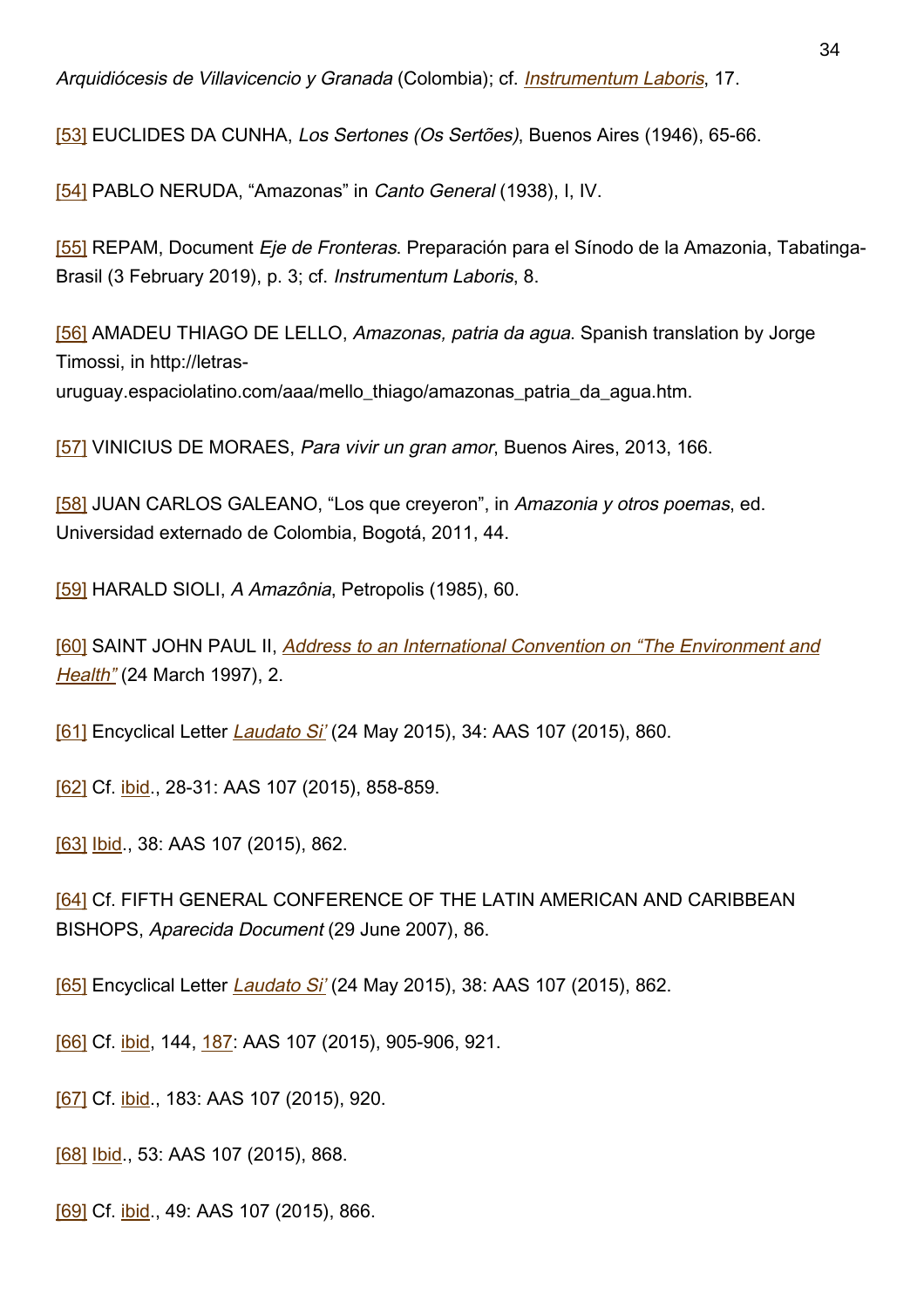[70] [Preparatory Document for the Synod on the Pan Amazon Region](http://www.sinodoamazonico.va/content/sinodoamazonico/en/documents/preparatory-document-for-the-synod-for-the-amazon.html), 8.

[71] Encyclical Letter *[Laudato Si'](http://www.vatican.va/content/francesco/en/encyclicals/documents/papa-francesco_20150524_enciclica-laudato-si.html#56)* (24 May 2015), 56: AAS 107 (2015), 869.

[72] [Ibid.](http://www.vatican.va/content/francesco/en/encyclicals/documents/papa-francesco_20150524_enciclica-laudato-si.html#59), 59: AAS 107 (2015), 870.

[73] [Ibid.](http://www.vatican.va/content/francesco/en/encyclicals/documents/papa-francesco_20150524_enciclica-laudato-si.html#33), 33: AAS 107 (2015), 860.

[74] [Ibid,](http://www.vatican.va/content/francesco/en/encyclicals/documents/papa-francesco_20150524_enciclica-laudato-si.html#220) 220: AAS 107 (2015), 934.

[75] [Ibid.](http://www.vatican.va/content/francesco/en/encyclicals/documents/papa-francesco_20150524_enciclica-laudato-si.html#215), 215: AAS 107 (2015), 932.

[76] SUI YUN, Cantos para el mendigo y el rey, Wiesbaden, 2000.

[77] Encyclical Letter *[Laudato Si'](http://www.vatican.va/content/francesco/en/encyclicals/documents/papa-francesco_20150524_enciclica-laudato-si.html#100)* (24 May 2015), 100: AAS 107 (2015), 887.

[78] [Ibid.](http://www.vatican.va/content/francesco/en/encyclicals/documents/papa-francesco_20150524_enciclica-laudato-si.html#204), 204: AAS 107 (2015), 928.

[79] Cf. Documents of Santarem (1972) and Manaos (1997) in NATIONAL CONFERENCE OF THE BISHOPS OF BRAZIL, Desafío missionário. Documentos da Igreja na Amazônia, Brasilia, 2014, pp. 9-28 and 67-84.

[80] Cf. Apostolic Exhortation *[Evangelii Gaudium](http://www.vatican.va/content/francesco/en/apost_exhortations/documents/papa-francesco_esortazione-ap_20131124_evangelii-gaudium.html#III.The_common_good_and_peace_in_society)* (24 November 2013), 220: AAS 105 (2013), 1110.

[81] [Ibid.](http://www.vatican.va/content/francesco/en/apost_exhortations/documents/papa-francesco_esortazione-ap_20131124_evangelii-gaudium.html#Kerygmatic_and_mystagogical_catechesis), 164: AAS 105 (2013), 1088-1089.

[82] [Ibid.](http://www.vatican.va/content/francesco/en/apost_exhortations/documents/papa-francesco_esortazione-ap_20131124_evangelii-gaudium.html#Kerygmatic_and_mystagogical_catechesis), 165: AAS 105 (2013), 1089.

[83] [Ibid.](http://www.vatican.va/content/francesco/en/apost_exhortations/documents/papa-francesco_esortazione-ap_20131124_evangelii-gaudium.html#IV.Evangelization_and_the_deeper_understanding_of_the_kerygma), 161: AAS 105 (2013), 1087.

[84] As the Second Vatican Council states in No. 44 of the Constitution *[Gaudium et Spes](http://www.vatican.va/archive/hist_councils/ii_vatican_council/documents/vat-ii_const_19651207_gaudium-et-spes_en.html)*: "The Church learned early in her history to express the Christian message in the concepts and languages of different peoples and tried to clarify it in the light of the wisdom of their philosophers: it was an attempt to adapt the Gospel to the understanding of all and the requirements of the learned, insofar as this could be done. Indeed, this kind of adaptation and preaching of the revealed word must ever be the law of all evangelization. In this way it is possible to create in every country the possibility of expressing the message of Christ in suitable terms and to foster vital contact and exchange between the Church and different cultures".

[85] Letter to the Pilgrim People of God in Germany, 29 June 2019, 9: L'Osservatore Romano, 1-2 July 2019, p. 9.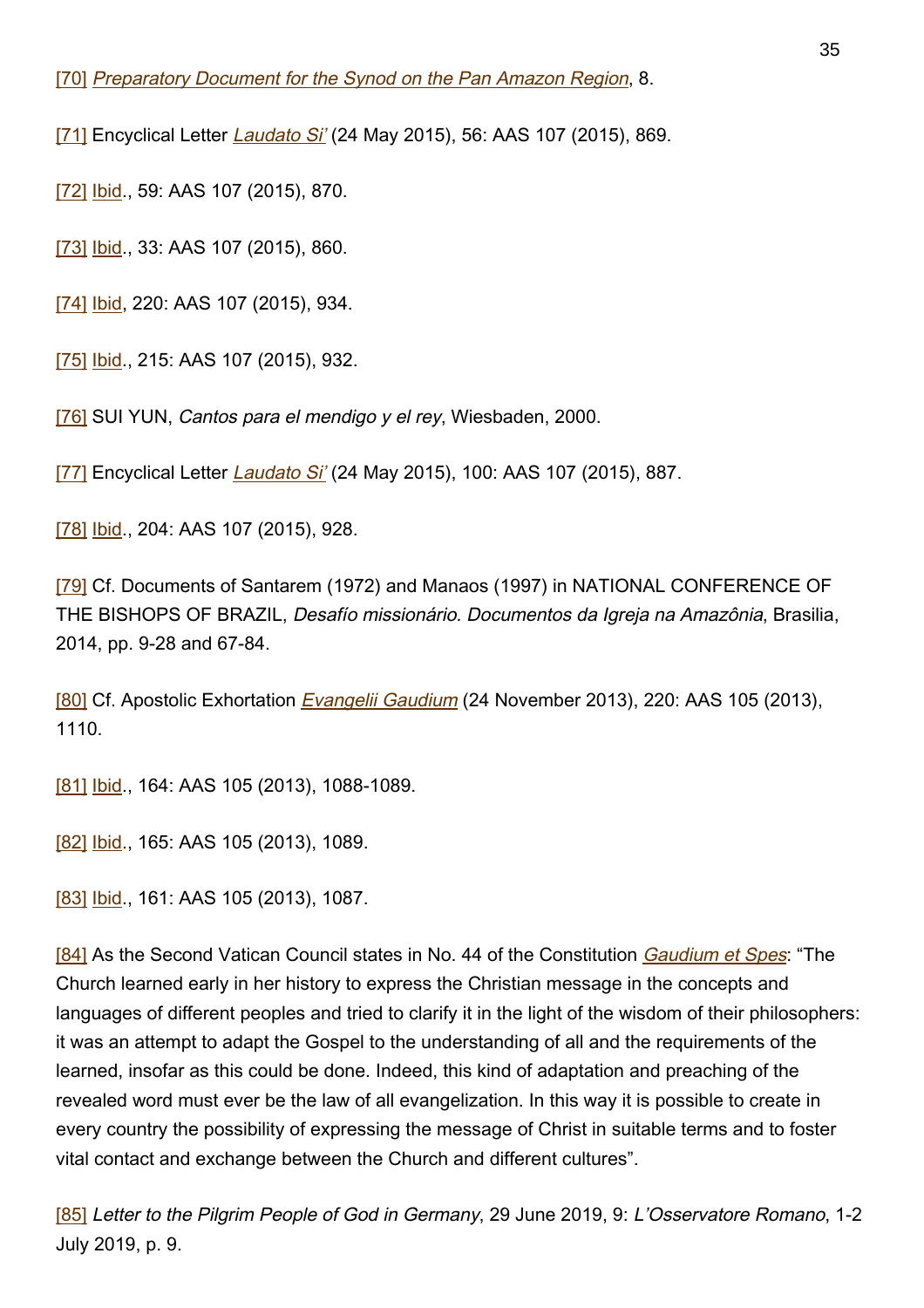[86] Cf. SAINT Vincent of Lerins, Commonitorium primum, cap. 23: PL 50, 668: "Ut annis scilicet consolidetur, dilatetur tempore, sublimetur aetate".

[87] Letter to the Pilgrim People of God in Germany, 29 June 2019, 9. Cf. the words attributed to Gustav Mahler: "Tradition ist nicht die Anbetung der Asche, sondern die Weitergabe des Feuers": "Tradition is not the worship of ashes but the passing on of the flame".

[88] Address to University Professors and Cultural Leaders, Coimbra (15 May 1982): Insegnamenti 5/2 (1982), 1702-1703.

[89] Message to the Indigenous Peoples of the American Continent, Santo Domingo (12 October 1992), 6: Insegnamenti 15/2 (1992), 346; cf. Address to Participants in the National Congress of the Ecclesial Movement of Cultural Commitment (16 January 1982), 2: Insegnamenti 5/1 (1982), 131.

[90] SAINT JOHN PAUL II, Post-Synodal Apostolic Exhortation [Vita Consecrata](http://www.vatican.va/content/john-paul-ii/en/apost_exhortations/documents/hf_jp-ii_exh_25031996_vita-consecrata.html) (15 March 1996), 98: AAS 88 (1996), 474-475.

[91] [No. 115](http://www.vatican.va/content/francesco/en/apost_exhortations/documents/papa-francesco_esortazione-ap_20131124_evangelii-gaudium.html#A_people_of_many_faces): AAS 105 (2013), 1068.

[92] [Ibid.](http://www.vatican.va/content/francesco/en/apost_exhortations/documents/papa-francesco_esortazione-ap_20131124_evangelii-gaudium.html#A_people_of_many_faces), 116: AAS 105 (2013),1068.

[93] **[Ibid.](http://www.vatican.va/content/francesco/en/apost_exhortations/documents/papa-francesco_esortazione-ap_20131124_evangelii-gaudium.html#A_people_of_many_faces)** 

[94] [Ibid.](http://www.vatican.va/content/francesco/en/apost_exhortations/documents/papa-francesco_esortazione-ap_20131124_evangelii-gaudium.html#Person_to_person), 129: AAS 105 (2013), 1074.

[95] [Ibid.](http://www.vatican.va/content/francesco/en/apost_exhortations/documents/papa-francesco_esortazione-ap_20131124_evangelii-gaudium.html#A_people_of_many_faces), 116: AAS 105 (2013), 1068.

[96] [Ibid.](http://www.vatican.va/content/francesco/en/apost_exhortations/documents/papa-francesco_esortazione-ap_20131124_evangelii-gaudium.html#A_people_of_many_faces), 117: AAS 105 (2013), 1069.

[97] [Ibid.](http://www.vatican.va/content/francesco/en/apost_exhortations/documents/papa-francesco_esortazione-ap_20131124_evangelii-gaudium.html#A_people_of_many_faces)

[98] SAINT JOHN PAUL II, Address to the Plenary Assembly of the Pontifical Council for Culture (17 January 1987): Insegnamenti 10/1 (1987), 125.

[99] Apostolic Exhortation [Evangelii Gaudium](http://www.vatican.va/content/francesco/en/apost_exhortations/documents/papa-francesco_esortazione-ap_20131124_evangelii-gaudium.html#Person_to_person) (24 November 2013), 129: AAS 105 (2013), 1074.

[100] FOURTH GENERAL MEETING OF THE LATIN AMERICAN AND CARIBBEAN EPISCOPATE, Santo Domingo Document (12-28 October 1992), 17.

[101] Apostolic Exhortation *[Evangelii Gaudium](http://www.vatican.va/content/francesco/en/apost_exhortations/documents/papa-francesco_esortazione-ap_20131124_evangelii-gaudium.html#The_special_place_of_the_poor_in_God�s_people)* (24 November 2013), 198: AAS 105 (2013), 1103.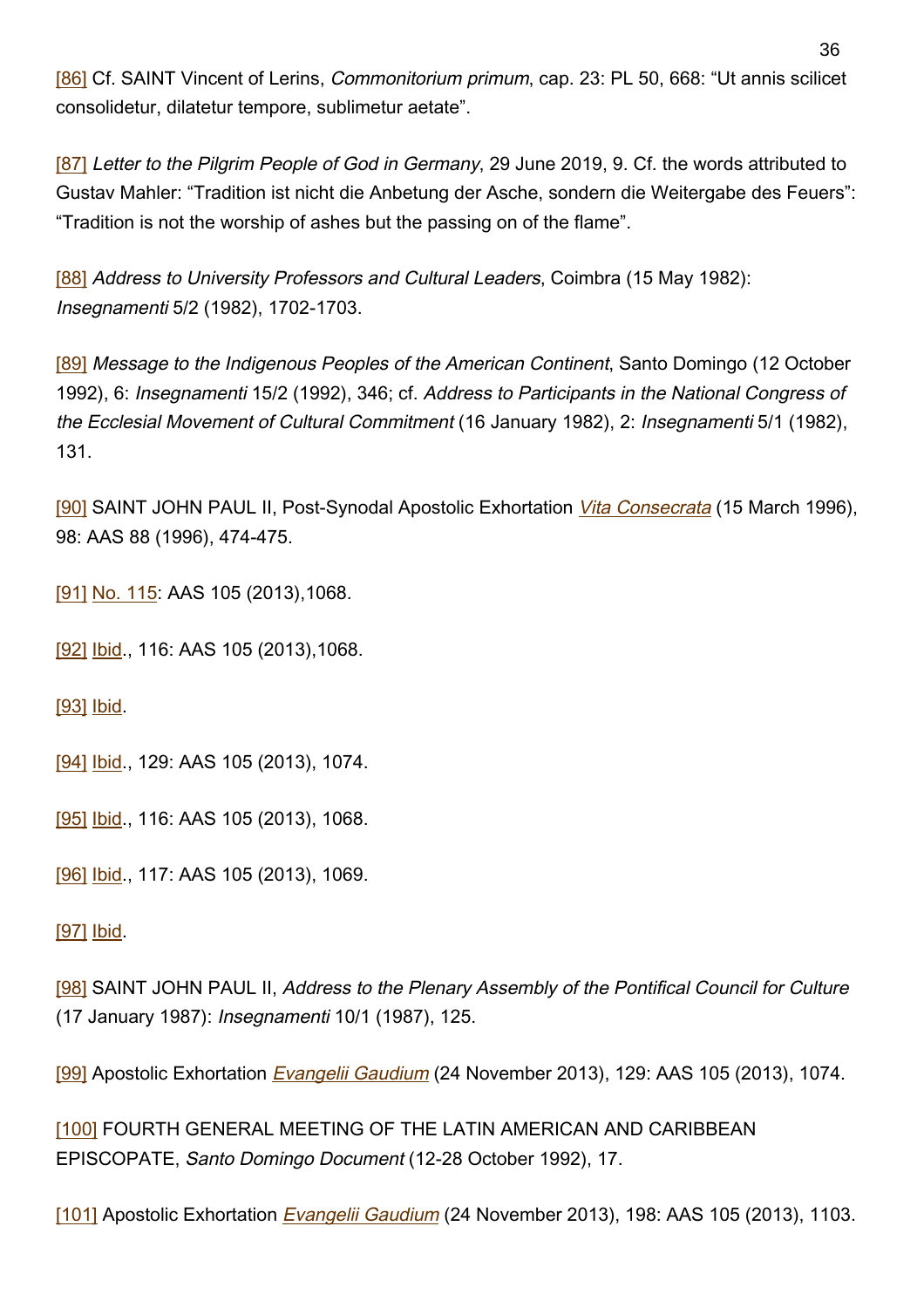[102] Cf. VITTORIO MESSORI-JOSEPH RATZINGER, Rapporto sulla fede, Cinisello Balsamo, 1985, 211-212.

[103] Apostolic Exhortation [Evangelii Gaudium](http://www.vatican.va/content/francesco/en/apost_exhortations/documents/papa-francesco_esortazione-ap_20131124_evangelii-gaudium.html#The_special_place_of_the_poor_in_God�s_people) (24 November 2013), 198: AAS 105 (2013), 1103.

[104] PEDRO CASALDÁLIGA, "Carta de navegar (Por el Tocantins amazónico)" in El tiempo y la espera, Santander, 1986.

[105] Saint Thomas Aquinas explains it in this way: "The threefold way that God is in things: one is common, by essence, presence and power; another by grace in his saints; a third in Christ, by union" (Ad Colossenses, II, 2).

[106] Encyclical Letter *[Laudato Si'](http://www.vatican.va/content/francesco/en/encyclicals/documents/papa-francesco_20150524_enciclica-laudato-si.html#235)* (24 May 2015), 235: AAS 107 (2015), 939.

[107] THIRD GENERAL MEETING OF THE LATIN AMERICAN AND CARIBBEAN EPISCOPATE, Puebla Document (23 March 1979), 196.

[108] Apostolic Exhortation *[Evangelii Gaudium](http://www.vatican.va/content/francesco/en/apost_exhortations/documents/papa-francesco_esortazione-ap_20131124_evangelii-gaudium.html#Confession_of_faith_and_commitment_to_society)* (24 November 2013), 178: AAS 105 (2013), 1094.

[109] SECOND VATICAN ECUMENICAL COUNCIL, Dogmatic Constitution on the Church [Lumen](http://www.vatican.va/archive/hist_councils/ii_vatican_council/documents/vat-ii_const_19641121_lumen-gentium_en.html) [Gentium](http://www.vatican.va/archive/hist_councils/ii_vatican_council/documents/vat-ii_const_19641121_lumen-gentium_en.html), 11; cf. Apostolic Exhortation [Gaudete et Exsultate](http://www.vatican.va/content/francesco/en/apost_exhortations/documents/papa-francesco_esortazione-ap_20180319_gaudete-et-exsultate.html#THE_LORD_CALLS) (19 March 2018), 10-11.

[110] APOSTOLIC VICARIATES OF THE PERUVIAN AMAZON, "Segunda asamblea episcopal regional de la selva", San Ramón-Perú (5 October 1973), in Éxodo de la Iglesia en la Amazonia. Documentos pastorales de la Iglesia en la Amazonia peruana, Iquitos, 1976, 121.

[111] Apostolic Exhortation [Evangelii Gaudium](http://www.vatican.va/content/francesco/en/apost_exhortations/documents/papa-francesco_esortazione-ap_20131124_evangelii-gaudium.html#The_evangelizing_power_of_popular_piety) (24 November 2013), 123: AAS 105 (2013), 1071.

[112] Cf. Apostolic Exhortation [Gaudete et Exsultate](http://www.vatican.va/content/francesco/en/apost_exhortations/documents/papa-francesco_esortazione-ap_20180319_gaudete-et-exsultate.html#JOY_AND_A_SENSE_OF_HUMOUR) (19 March 2018), 126-127.

[113] [Ibid](http://www.vatican.va/content/francesco/en/apost_exhortations/documents/papa-francesco_esortazione-ap_20180319_gaudete-et-exsultate.html#MORE_ALIVE,_MORE_HUMAN)., 32.

[114] Encyclical Letter [Laudato Si'](http://www.vatican.va/content/francesco/en/encyclicals/documents/papa-francesco_20150524_enciclica-laudato-si.html#235) (24 May 2015), 235: AAS 107 (2015), 939.

[115] [Ibid](http://www.vatican.va/content/francesco/en/encyclicals/documents/papa-francesco_20150524_enciclica-laudato-si.html#235).

[116] [Ibid](http://www.vatican.va/content/francesco/en/encyclicals/documents/papa-francesco_20150524_enciclica-laudato-si.html#236)., 236: AAS 107 (2015), 940.

[117] **[Ibid](http://www.vatican.va/content/francesco/en/encyclicals/documents/papa-francesco_20150524_enciclica-laudato-si.html#236).** 

[118] [Ibid](http://www.vatican.va/content/francesco/en/encyclicals/documents/papa-francesco_20150524_enciclica-laudato-si.html#235)., 235: AAS 107 (2015), 939.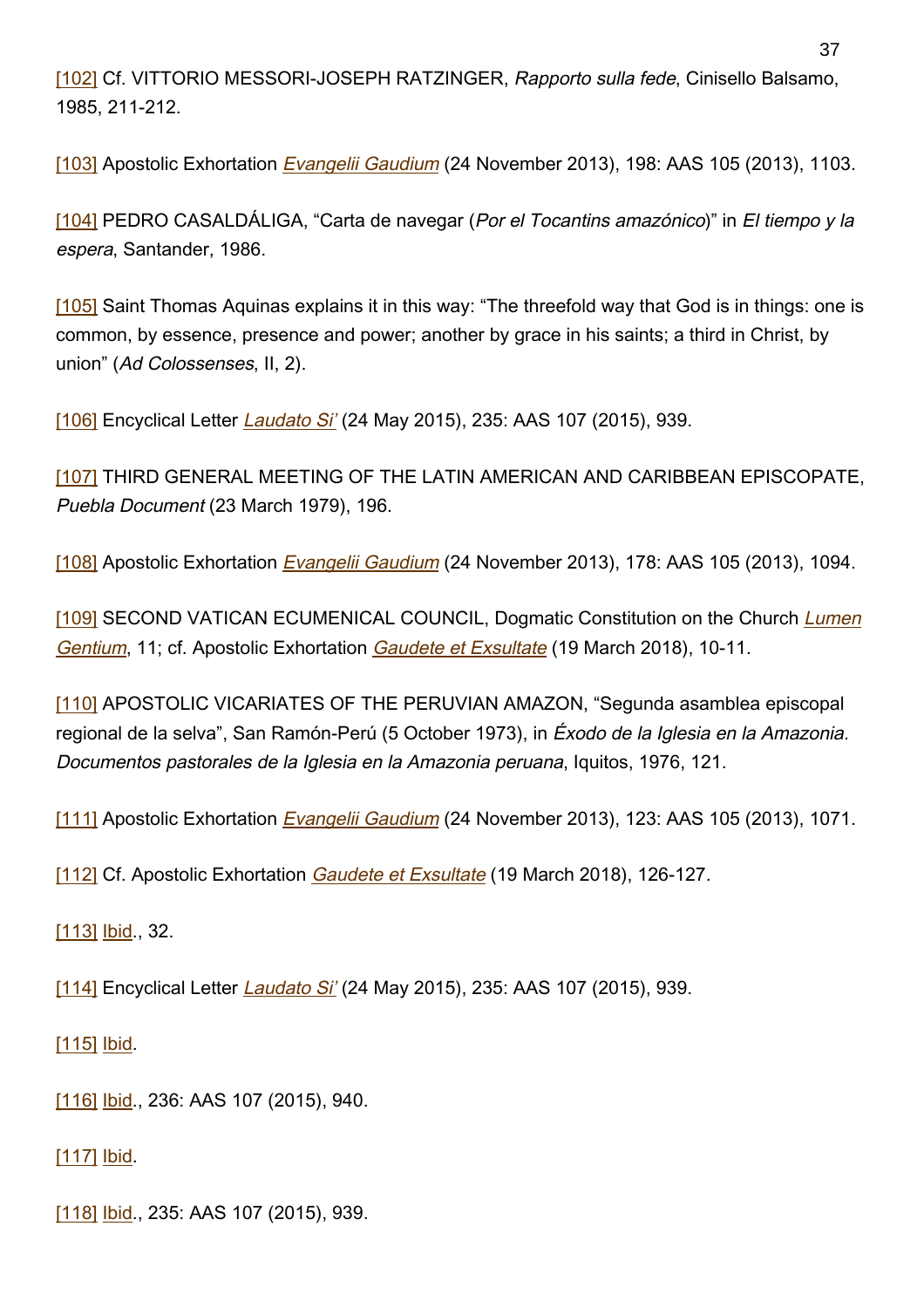[119] Cf. Constitution on the Sacred Liturgy [Sacrosanctum Concilium](http://www.vatican.va/archive/hist_councils/ii_vatican_council/documents/vat-ii_const_19631204_sacrosanctum-concilium_en.html), 37-40, 65, 77, 81.

[120] During the Synod, there was a proposal to develop an "Amazonian rite".

[121] Encyclical Letter *[Laudato Si'](http://www.vatican.va/content/francesco/en/encyclicals/documents/papa-francesco_20150524_enciclica-laudato-si.html#237)* (24 May 2015), 237: AAS 107 (2015), 940.

[122] Apostolic Exhortation [Amoris Laetitia](http://www.vatican.va/content/francesco/en/apost_exhortations/documents/papa-francesco_esortazione-ap_20160319_amoris-laetitia.html) (19 March 2016), 49: AAS 108 (2016), 331; cf. [ibid.](http://www.vatican.va/content/francesco/en/apost_exhortations/documents/papa-francesco_esortazione-ap_20160319_amoris-laetitia.html) 305: AAS 108 (2016), 436-437.

[123] Cf. [ibid](http://www.vatican.va/content/francesco/en/apost_exhortations/documents/papa-francesco_esortazione-ap_20160319_amoris-laetitia.html)., 296, 308: AAS 108 (2016), 430-431, 438.

[124] FIFTH GENERAL CONFERENCE OF THE LATIN AMERICAN AND CARIBBEAN BISHOPS' CONFERENCES, Aparecida Document, 29 June 2007, 100 e.

[125] Cf. CONGREGATION FOR THE DOCTRINE OF THE FAITH, [Letter](http://www.vatican.va/roman_curia/congregations/cfaith/documents/rc_con_cfaith_doc_19830806_sacerdotium-ministeriale_en.html) Sacerdotium Ministerial[e](http://www.vatican.va/roman_curia/congregations/cfaith/documents/rc_con_cfaith_doc_19830806_sacerdotium-ministeriale_en.html) [to Bishops of the Catholic Church on certain questions concerning the minister of the](http://www.vatican.va/roman_curia/congregations/cfaith/documents/rc_con_cfaith_doc_19830806_sacerdotium-ministeriale_en.html) [Eucharist](http://www.vatican.va/roman_curia/congregations/cfaith/documents/rc_con_cfaith_doc_19830806_sacerdotium-ministeriale_en.html) (6 August 1983): AAS 75 (1983), 1001-1009.

[126] Apostolic Letter *[Mulieris Dignitatem](http://w2.vatican.va/content/john-paul-ii/en/apost_letters/1988/documents/hf_jp-ii_apl_19880815_mulieris-dignitatem.html)* (15 August 1988), 27: AAS 80 (1988), 1718.

[127] SAINT THOMAS AQUINAS, Summa Theologiae III, q. 8, a.1, resp.

[128] Cf. SECOND VATICAN ECUMENICAL COUNCIL, Decree on the Ministry and Life of Priests [Presbyterorum Ordinis](http://www.vatican.va/archive/hist_councils/ii_vatican_council/documents/vat-ii_decree_19651207_presbyterorum-ordinis_en.html), 5; SAINT JOHN PAUL II, Encyclical Letter [Ecclesia de Eucharistia](http://www.vatican.va/content/john-paul-ii/en/encyclicals/documents/hf_jp-ii_enc_20030417_eccl-de-euch.html) (17 April 2003), 26: AAS 95 (2003), 448.

[129] It is also proper to the priest to administer the Anointing of the Sick, because it is intimately linked to the forgiveness of sins: "And if he has committed sins, he will be forgiven" (*Jas* 5:15).

[130] Catechism of the Catholic Church, 1396; SAINT JOHN PAUL II, Encyclical Letter [Ecclesia](http://w2.vatican.va/content/john-paul-ii/en/encyclicals/documents/hf_jp-ii_enc_20030417_eccl-de-euch.html) [de Eucharistia](http://w2.vatican.va/content/john-paul-ii/en/encyclicals/documents/hf_jp-ii_enc_20030417_eccl-de-euch.html) (17 April 2003), 26: AAS 95 (2003), 451; cf. HENRI DE LUBAC, Meditation sur l'Église, Paris (1968), 101.

[131] SECOND VATICAN ECUMENICAL COUNCIL, Decree on the Ministry and Life of Priests [Presbyterorum Ordinis](http://www.vatican.va/archive/hist_councils/ii_vatican_council/documents/vat-ii_decree_19651207_presbyterorum-ordinis_en.html), 6.

[132] It is noteworthy that, in some countries of the Amazon Basin, more missionaries go to Europe or the United States than remain to assist their own Vicariates in the Amazon region.

[133] At the Synod, mention was also made of the lack of seminaries for the priestly formation of indigenous people.